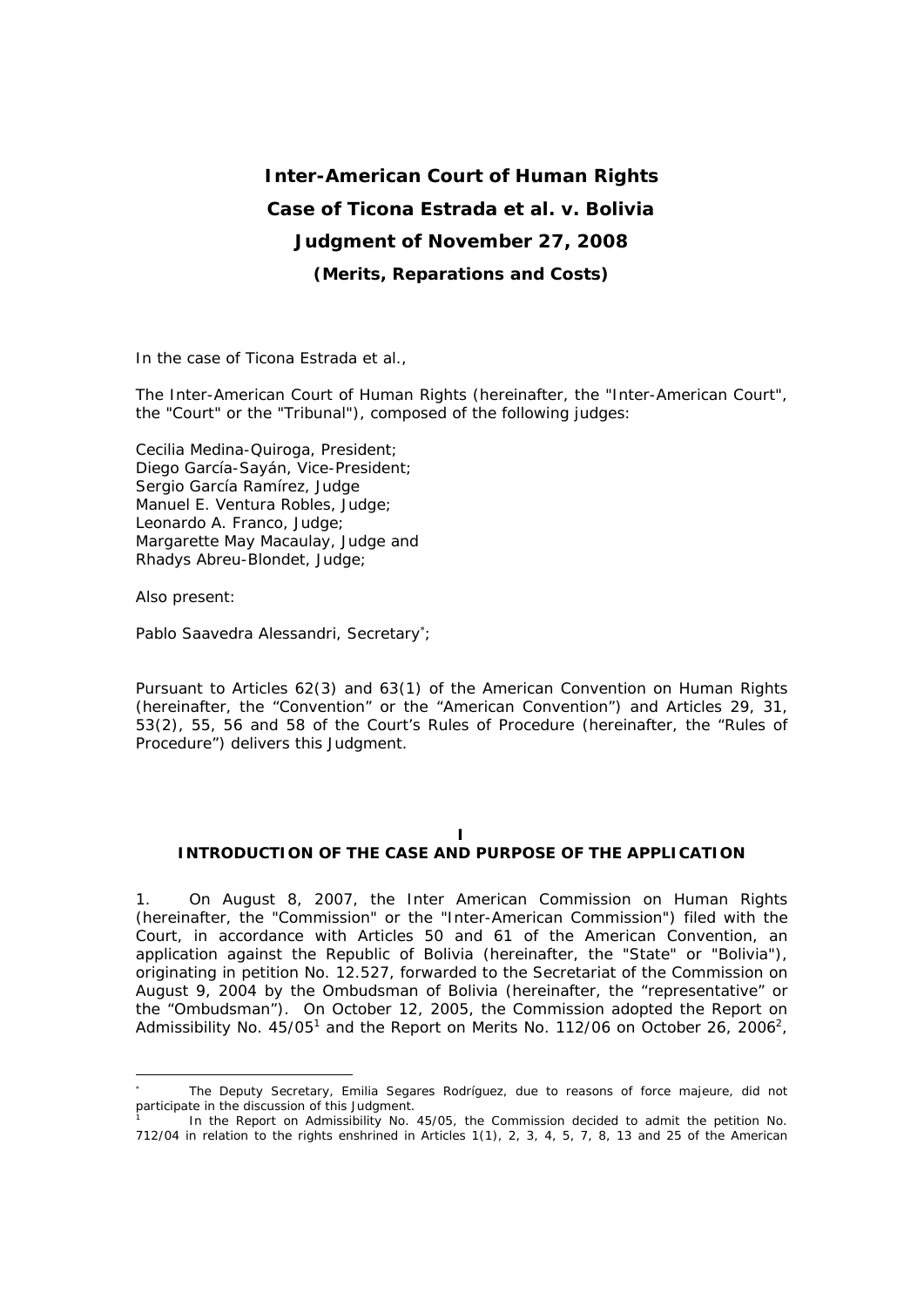pursuant to the terms of Article 50 of the Convention which contain certain recommendations that, according to the Commission, were not satisfactorily adopted by the State; for this reason, on July 27, 2007, it decided to bring the case to the jurisdiction of the Court. The Commission appointed Florentin Meléndez (Commissioner), and Mr. Santiago A. Canton (Executive-Secretary) as Delegates and Elizabeth Abi- Mershed (Deputy Executive Secretary) and Debora Benchoam, Manuela Cuvi Rodríguez and Silvia Serrano (all of them, lawyers and specialists of the Executive Secretary) as legal advisors.

2. The application refers to the alleged forced disappearance of Renato Ticona Estrada (hereinafter, "Renato Ticona", "Mr. Ticona Estrada" or the "victim") as of July 22, 1980, date on which he and his brother, Hugo Ticona Estrada (hereinafter, "Hugo Ticona" or "Hugo") were detained by an Army patrol in the vicinity of the control gate of Cala-Cala in Oruro, Bolivia; the application also relates to the alleged impunity that surrounded the case for more than 27 years since the occurrence of such event, as well as the long denial of justice experienced by the next-of-kin of Renato Ticona and the alleged lack of reparation of said next-of-kin for the damages caused as a consequence of the lost of a loved one. Moreover, the Commission stated that given the fact that the Court has no jurisdiction *ratione temporis* to hear the illegal and arbitrary detention and the tortures suffered by Hugo Ticona in the year 1980, it did not include the allegation of these violations in the application. Nevertheless, the Commission did include the alleged denial of justice of which Hugo Ticona was an alleged victim as of the date on which the State acknowledged the competence of the Court to hear such violations.

3. In the application, the Commission requested that this Tribunal adjudge and declare that the State violated the rights of Renato Ticona as enshrined in Articles 3 (Right to Juridical Personality), 4 (Right to Life), 5 (Right to Humane Treatment), 7 (Right to Personal Liberty), 8 (Right to a Fair Trial) and 25 (Right to Judicial Protection) of the American Convention, as well as Articles I, III and XI of the Inter-American Convention on Forced Disappearance of persons (hereinafter, "IACFDP"). In addition, the Commission requested the Court to declare that Bolivia has violated the rights contained in Articles 5 (Right to Humane Treatment), 8 (Right to a Fair Trial) and 25 (Right to Judicial Protection) of the American Convention, to the detriment of the next-of-kin of Renato Ticona; in particular, his parents, María Honoria Estrada Figueroa de Ticona (hereinafter, "Honoria Estrada de Ticona") and César Ticona Olivares, as well as his brothers Hugo Ticona and Rodo Ticona Estrada (hereinafter, "Rodo Ticona") and his sister, Betzy Ticona Estrada (hereinafter, "Betzy Ticona"). The foregoing in relation to the general obligations to respect and ensure the rights contained in Article 1(1) (Obligation to Respect Rights). Furthermore, the Commission considered that the State failed to comply with the duty to adopt domestic legal provisions according to the provisions of Article 2 (Domestic Legal Effects) of the American Convention, in relation to Articles I and III of the IACFDP.

Convention and Articles I, III, IV and XI of the Inter-American Convention on Forced Disappearance of Persons.

<sup>2</sup> In the Report on the Merits No. 112/06, the Commission concluded that the State violated the rights enshrined in Articles 3 (Right to Juridical Personality), 4 (Right to life), 5 (Right to Humane Treatment), 7 (Right to Personal Liberty), 8 (Right to a fair trial) and 25 (Right to Judicial Protection) of the American Convention, as well as the Articles I, III, IV and XI of the Inter-American Convention on Forced Disappearance of Persons, all of them to the detriment of Renato Ticona and Articles 5 (Right to Humane Treatment) and 7 (Right to Personal Liberty) of the Convention to the detriment of Hugo Ticona. Likewise, it concluded that the State violated Articles 5 (Right to Humane Treatment), 8 (Right to a Fair Trial) and 25 (Right to Judicial Protection) of the American Convention, to the detriment of Renato Ticona's next-of-kin. Lastly, the Commission decided that the State failed to comply with a part of Article 2 (Domestic Legal Effects) and 1(1) (Obligation to Respect Rights) of said treaty.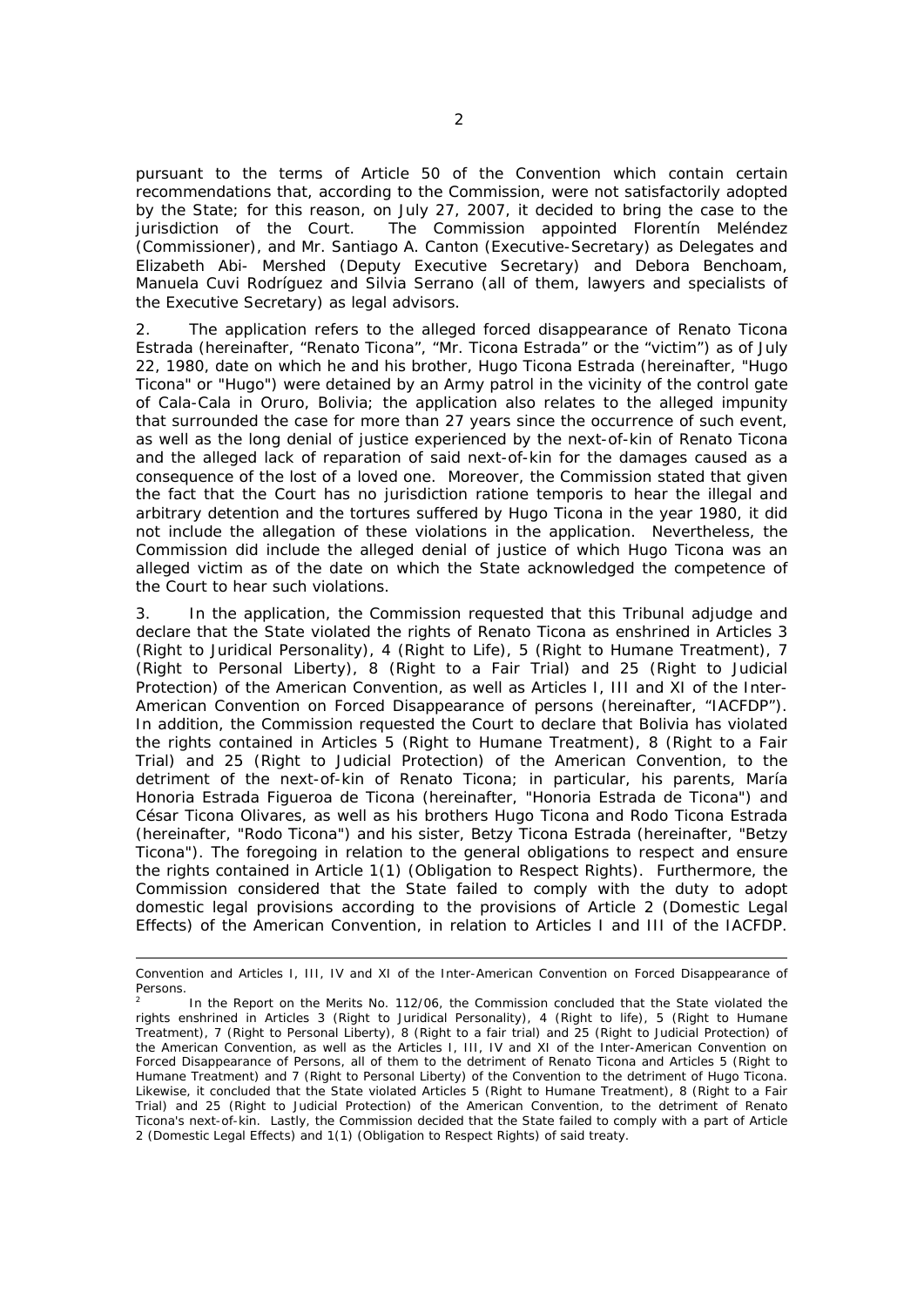Finally, the Commission requested the Court to order certain measures of reparations.

4. On October 31, 2007, Mr. Waldo Albarracín Sánchez, Ombudsman of Bolivia, acting as representative of the alleged victims' next-of-kin (hereinafter, the "representative")<sup>3</sup> filed a brief containing pleadings, motions and evidence (hereinafter, "brief containing pleadings and motions") under the terms of Article 23 of the Rules of Procedure. Regarding the statement of facts, the representative ascribed to the facts mentioned in the Commission's application, though he emphasized and completed some aspects contained in it. Likewise, the representative agreed with the legal arguments expressed in the application and the resulting violations stated therein. Moreover, it concluded that the State has made no effort to locate the remains of Renato Ticona and that it has not conducted a serious and effective investigation in relation to the criminal procedure conducted in order to shed light on the forced disappearance of Renato Ticona. Based on the foregoing, the representative requested the Court to order the State the adoption of certain measures of reparations.

5. On January 29, 2008, the State filed a brief containing the response to the petition and observations to the brief of pleadings and motions (hereinafter, "response to the petition") in which it stated that it fully agreed with the statement of facts expressed by the Commission and the representative. Nevertheless, it further alleged that "it wished to emphasize some of the aspects and add some information to the facts put forward by the Commission" and by the representative. As to the facts, the State acknowledged its international responsibility for the rights contained in Articles 1(1) (Obligation to Respect Rights), 3 (Right to Juridical Personality), 4 (Right to Life), 5 (Right to Humane Treatment), 7 (Right to Personal Liberty), 8 (Right to a Fair Trial) and 25 (Right to Judicial Protection) of the American Convention and Articles I, III and XI of the IACFDP, to the detriment of Renato Ticona and Articles 5 (Right to Humane Treatment), 8 (Right to a Fair Trial) and 25 (Right to Judicial Protection) of the Convention, in relation to Article 1(1) (Obligation to Respect Rights) of the same treaty, to the detriment of Honoria Estrada de Ticona, César Ticona Olivares, Hugo, Betzy and Rodo Ticona Estrada, all of them mentioned by the Inter-American Commission, with which the Ombudsman agreed. Nevertheless, the State expressed that it did not acquiesce to "the reparations requested by the legal representative of the family" and informed the Court its intention to reach a friendly settlement with the alleged victims in order to solve the case at hand. On November 7, 2007, the State appointed Mr. Martin Callisaya Coaquira, Bolivia Ambassador to Costa Rica, to be the Agent and Mr. Victor Ángelo Montecinos Willca, Prime Secretary, as Deputy Agent.

6. On March 25 and 26, 2008, respectively, the representative and the Commission filed the observations to the acknowledgement of international responsibility made by the State.

 $\overline{a}$ 

<sup>3</sup> The brief of pleadings and motions was also signed by Mr. Guido Ibarguen B., human rights advisor. Nevertheless, on October 29, 2007, Mr. Ibarguen informed that, in the case brought before the Court's attention, he would no longer represent the next-of-kin of Ticona Estrada as from November 1, 2007.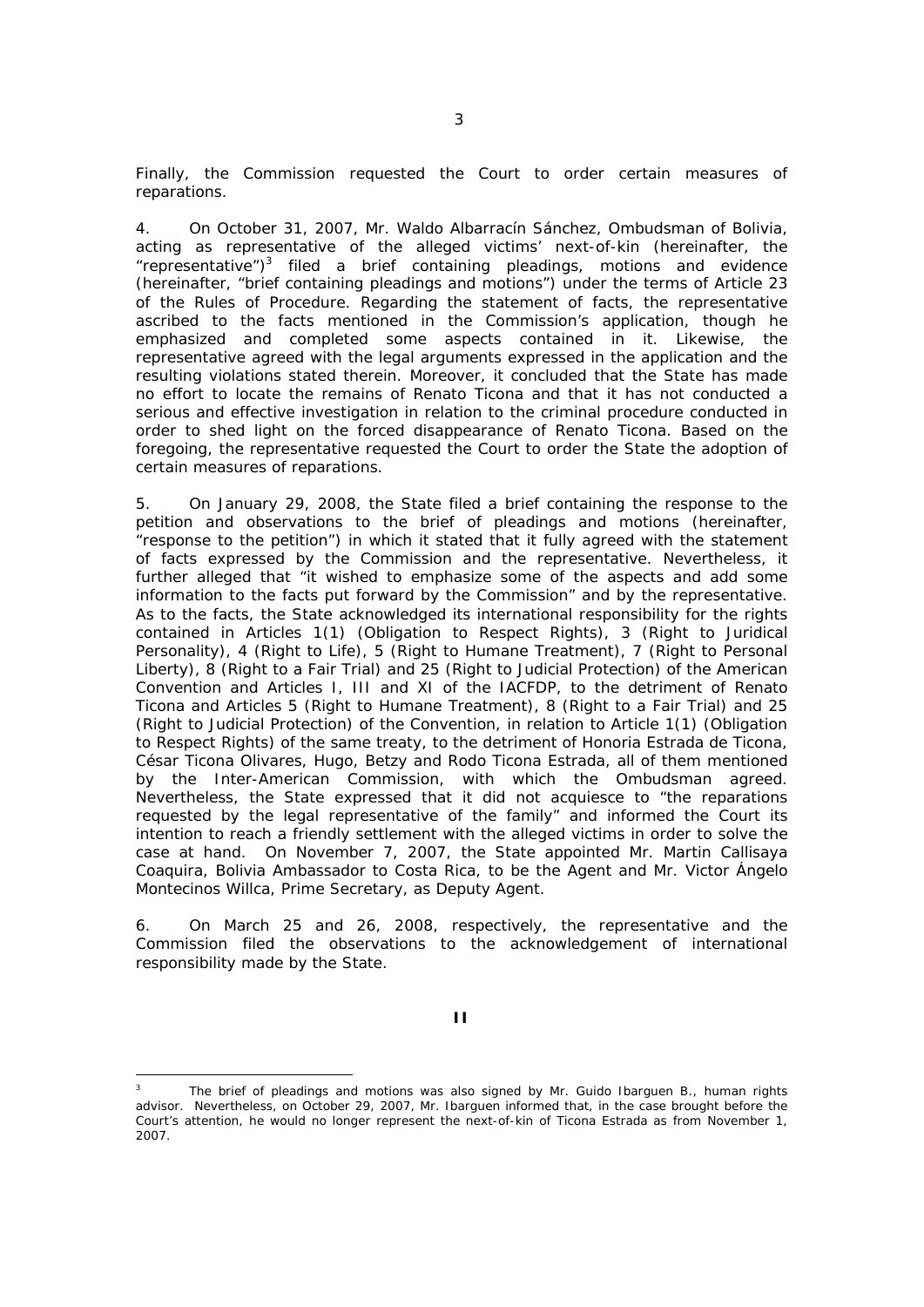#### **PROCEEDINGS BEFORE THE COURT**

7. The Commission's application was notified to the State $4$  and to the representative on September 28, 2007. During the proceedings before this Tribunal, the President of the Court (hereinafter, the "President") ordered to receive, by means of affidavits<sup>5</sup> the testimonies of four people and the expert opinions of three people<sup>6</sup> proponed by the Inter-American Commission and the representative, as well as the expert opinion of one person proposed by the representative only; in turn, the parties had the opportunity to present observations thereto. Furthermore, taking into account the special circumstances of the case, the President summoned the Inter-American Commission, the representative and the State to a public hearing in order to hear the statement rendered by one alleged victim. On July 17, 2008, the State filed a brief containing observations to the affidavits presented by the Commission and the representatives and, among other things, objected to the aspects contained therein and requested the Court to order an addendum to said testimonies, sending a questionnaire of ten questions to such end. On July 18, 2008, this Secretariat, following the instructions of the President, requested the Commission and the representative to file observations to such request, which were received on July 25 and 29, 2008, respectively. On August 1, 2008, by means of a communication of the Secretariat, following the instructions of the President, the parties were advised that "once the statements and the expert opinions rendered by means of affidavits are received, they are forwarded to the parties in order for them to present the corresponding observations, preserving, in this way, the right to defend. Said statements are considered documentary evidence. In the instant case, the State exercised said right by means of the observations filed on July 17, 2008". Furthermore, in such communications it was pointed out that "having obtained such statements, which were received at the Secretariat [...] the President deem[ed] the request made by the [...] State to be untimely".

8. Said public hearing was held on August 13, 2008 during the XXXV Period of Extraordinary Sessions of the Court in the city of Montevideo, Uruguay<sup>7</sup>. To this hearing, there appeared: a) on behalf of the Inter-American Commission: Luz Patricia Mejía, Delegate, and Manuela Cuvi, advisor; b) on behalf of the representatives: Waldo Albarracín Sánchez, Ombudsman of Bolivia, Marcelo Claros Pinilla and Fernando Zambrana Sea, advisors; and c) on behalf of the State: Ambassador Martín Callisaya Coaquira, Agent; Víctor Montecinos, Deputy Agent; Zahir Ferrufino, Chief of the Defense Unit and Internacional Legal Representation; Yovanka Oliden, Minister Advisor, Embassy of Bolivia to Costa Rica; Iván Morales, General Director of Legal Affairs; Ministry of Justice and Human Rights; Luis Rojas, responsible of the International Legal Representation's Division; Mónica Alvarez, Responsible of the Human Rights Division; Fiorella Caldera, Lawyer of the Human Rights Division; Dora Villaroel, President of the Superior Court of the District of La Paz; Blanca Alarcón, officer of the Third Criminal Chamber of the District of La Paz; and María Eugenia Iriarte, District Prosecutor of the District of La Paz.

<sup>4</sup> When the application was served on the State, the State was informed on the right to appoint a judge *ad hoc* in order to participate in the consideration of the case. Nevertheless, the State did not make use of such right.

<sup>5</sup> Order of the President of June 9, 2008.

<sup>6</sup> On June 26, 2008, the representative informed that the expert opinion of Mr. Róger Cortéz Hurtado could not be handed down and waived the right to present such opinion. 7

Order of the Court of August 8, 2008.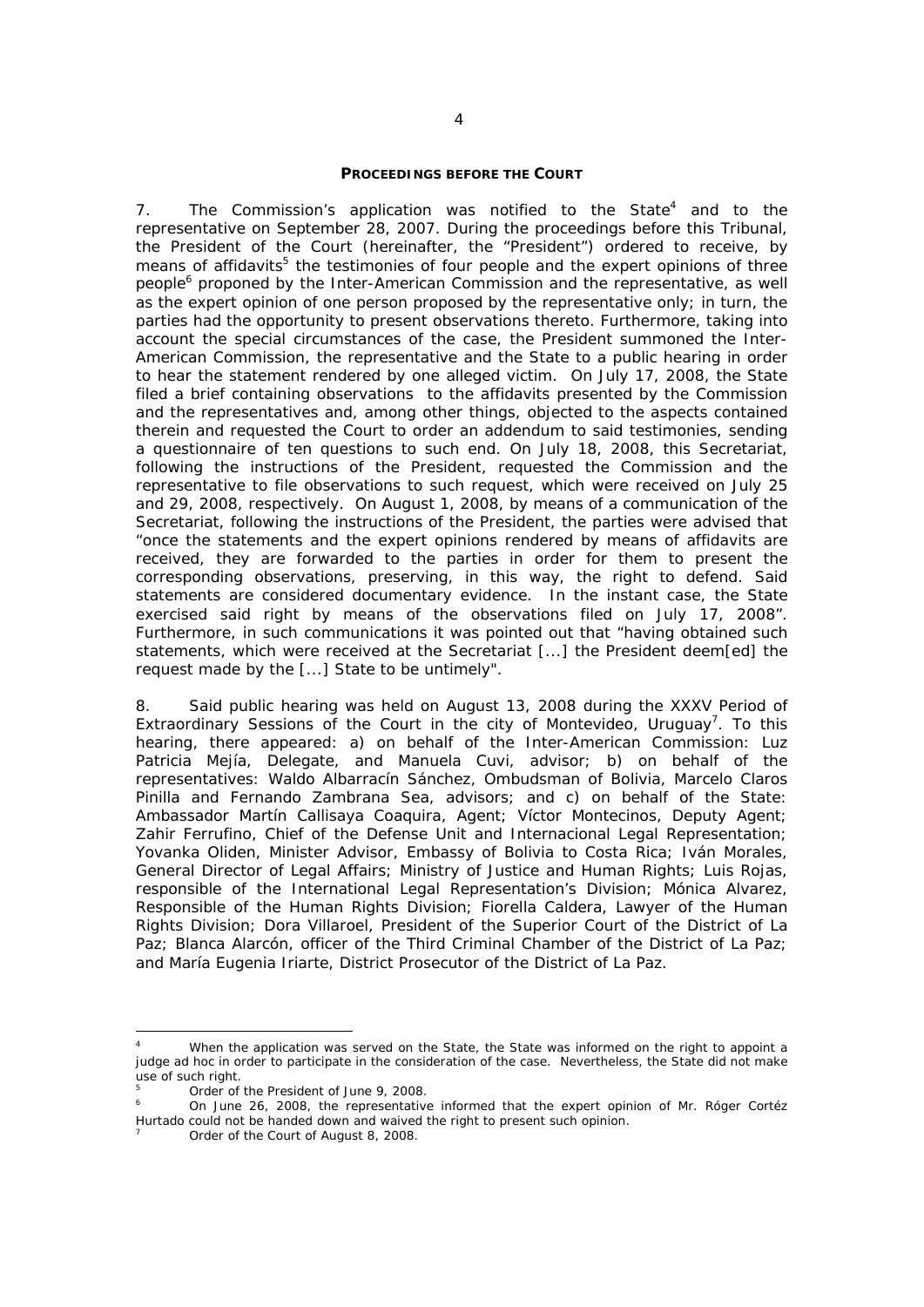9. On September 19, 2008, the Commission and the representatives filed their respective closing arguments. In addition, on September 22, 2008, the State filed the closing arguments and attached several exhibits.

10. On October 1, 2008, the Secretariat, following the instructions of the President and based on Article 45 of the Rules of Procedure, ordered the parties to present certain legislation in order to consider it as evidence to facilitate adjudication of the case and it also ordered the Commission and the representative to present observations to the act of acknowledgment of international responsibility made by the State on September 10, 2008, as mentioned by the State in the closing arguments. On October 17 and 20, 2008, the representative filed the evidence so requested. Moreover, on October 20, 2008, the State filed the legislation requested as evidence to facilitate adjudication of the case. The Commission did not present the requested evidence to facilitate adjudication of the case. On November 5, 12 and 18, 2008 the State forwarded several documents related to the case at hand. On November 12 and 18, 2008 the Commission and the representatives presented briefs related to the instant case.

> **III PARTIAL ACKNOWLEDGMENT OF INTERNATIONAL RESPONSIBILITY**

11. In the brief containing the response to the petition, the State acknowledged its responsibility and stated that "as to the facts, the Bolivian State fully ascribed to the arguments put forward by the Commission and [the representative]".

12. As to the legal arguments, the State mentioned:

The Bolivian State acknowledges its international responsibility regarding the rights contained [in Articles] 1(1), 3, 4, 5, 7, 8 [and] 25 of the [American Convention on Human Rights], I, III [and] XI of the Inter-American Convention on Forced Disappearance of Persons in relation to Renato Ticona Estrada, [and Articles] 5, 8 [and] 25 of the [American Convention on Human Rights,] in conjunction with Article 1(1) therein, in relation to César Ticona Olivares, Honoria Estrada Figueroa, Hugo, Rodo and Betzy Ticona Estrada, all of them mentioned by the Inter-American Commission on Human Rights, with which the Ombudsman agreed.

13. As to the reparations so requested, the State pointed out that "it d[id] not accept the Commission's application and the brief filed by the victims and next-of-kin regarding the request of reparations filed".

14. Furthermore, during the public hearing, the State agent repeated that it partially acknowledged its international responsibility and apologized to the next-ofkin of Renato Ticona, under the following terms:

[...] repeated that the Bolivian State accepts its international responsibility and the resulting legal consequences for the violation of the rights enshrined in Articles 3 (Right to Juridical Personality), 4 (Right to Life), 5 (Right to Humane Treatment), 7 (Right to Personal Liberty), 8 (Right to a Fair Trial) and 25 (Right to Judicial Protection), in connection with Article 1(1) (Obligation to Respect Rights) of the American Convention [...] as well as Articles I, III and IX of the Inter-American Convention on Forced Disappearance of Persons, to the detriment of Renato Ticona Estrada. Moreover, the violation of Articles 5 (Right to Humane Treatment), 8 (Right to a Fair Trial) and 25 (Right to Judicial Protection) of the American Convention […] in relation to Article 1(1) therein, to the detriment of César Ticona Olivarez, Honoria Estrada Figueroa, Hugo, Rodo and Betzy Ticona Estrada. In this sense, within the framework of the […] hearing, in [his] capacity of Agent of the Bolivian State, I am allowed to ratify the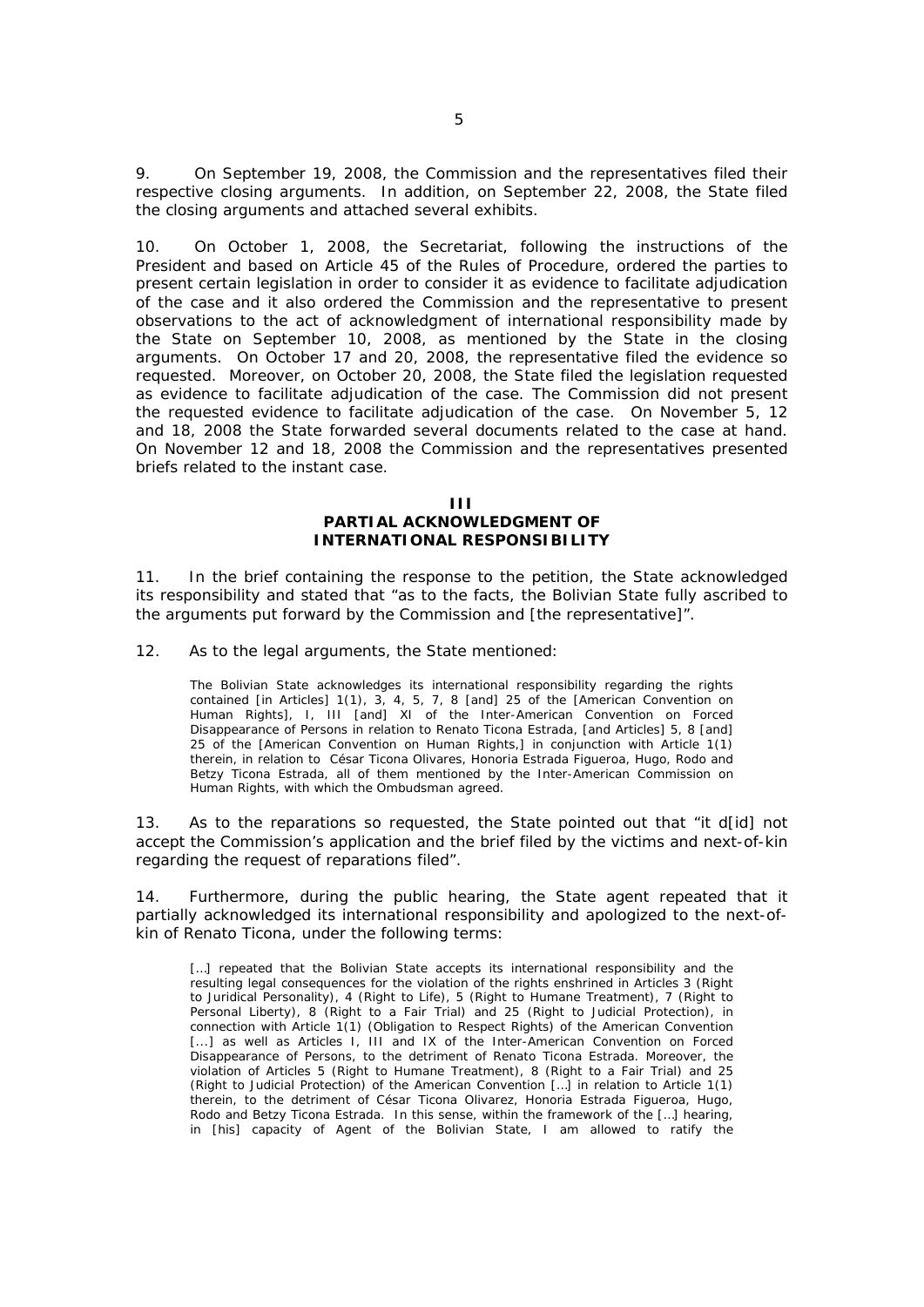acknowledgment of international responsibility made by means of communication of January 28, 2008, as a response to the petition, to apologize to the next- of-kin of Renato Ticona Estrada, beginning with [Hugo Ticona] and represented by the Ombudsman, all of them present at this hearing. Violated rights as from July 22, 1980, date on which Renato Ticona is considered a disappeared person […].

[…]

In this context, on behalf of the Bolivian State, I apologize for the human rights violations committed against Renato Ticona and the suffering caused to his family and I want you, my dearest brother, Hugo Ticona Estrada, to accept this apology.

15. Without prejudice to the foregoing, the State pointed out in the closing arguments that:

[...] the legal issues asserted by the Ombudsman and the Commission in the hearing held in the city of Montevideo on August 13 [2008] are not part of the acknowledgment of international responsibility, namely: (i) the human rights violations based on alleged tortures that Hugo Ticona Estrada would [have suffered] and (ii) the duty of the Bolivian State to acknowledge responsibility regarding the facts related to […] tortures that Mr. Hugo Ticona Estrada would have suffered.

16. Finally, as to this aspect, the State further alleged that the arguments expressed by the Ombudsman and the Commission regarding the alleged tortures would jeopardize the principle of legal certainty of the Inter-American system for the protection of human rights, inasmuch as such aspect has not been asserted in the petition filed against the State, therefore the Court would have not subject-matter or *ratione temporis* jurisdiction to rule over this request. To support this position, the State transcribed the assertions made by the Commission as to the alleged tortures that Hugo Ticona would have suffered; such transcriptions are cited in paragraph 2 and 89 of this Judgment. As a consequence, the State understands that the scope of the acknowledgment of international responsibility as to Hugo Ticona regarding Article 5 of the Convention is limited to subsection 5(1) which provides: "[E]very person has the right to have his physical, mental, and moral integrity respected".

17. Moreover, the State made it clear that in the brief containing the response to the petition of January 29, 2008 it did not include Article 2 (Domestic Legal Effects) of the Convention in the acquiescence made, inasmuch as it considers there has been important legislative progress as to the issue of forced disappearance of persons. According to the State, the crime of forced disappearance of persons is established by the domestic legislation in the present; several important human rights conventions have been ratified and there is a constitutionality bloc in charge of dealing with international human rights treaties, which is binding.

18. Furthermore, the Commission stated that it positively valued the acceptance of the facts made by the State, insofar as it "constitutes a positive contribution to the development of the proceedings and the enforcement of the principles enshrined in the American Convention", which the Commission later on repeated at the public hearing and in the final written arguments. Nevertheless, in said final written arguments, the Commission pointed out that in the application, it did argue the violation of Article 2 of the American Convention and that, despite the fact that the crime of forced disappearance has been established in the Bolivian Criminal Code, the facts of the instant case happened before such criminal classification; therefore the Commission considers that the State failed to comply with the obligation established in said Article by having not adopted the legislative measures necessary to classify such crime, until the year 2006. Moreover, the Commission specified some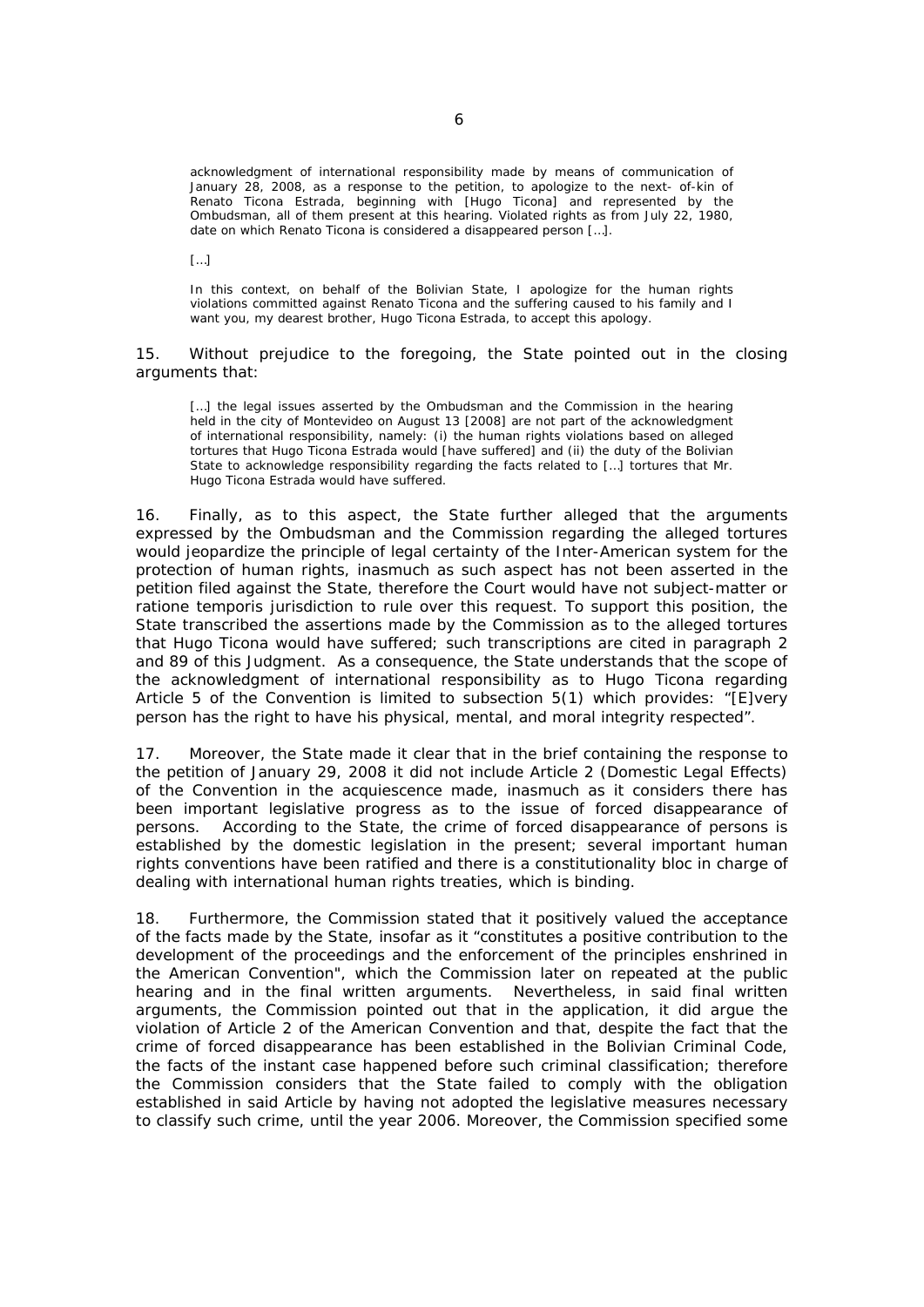of the aspects regarding the alleged violations of Articles 8 and 25 of the Convention to the detriment of Hugo Ticona (*infra* para. 90).

19. In addition, the representative expressed its great pleasure as to the acknowledgment of responsibility made by the State regarding the facts and rights denounced before the Inter-American system for the protection of human rights, which it repeated during the public hearing. Nevertheless, the representative pointed out that there are still certain aspects in dispute regarding the compliance with the recommendations made by the Inter-American Commission.

20. Under the provisions of Articles 53(2) and 55 of the Rules of Procedure, in the exercise of its inherent power of international legal protection of human Rights, the Court may determine if an acknowledgment of international responsibility made by a respondent government, offers a sufficient ground in the terms of the American Convention, to continue or not with the determination of the merits, reparations, and  $costs^8$ .

21. In this sense, the Court notes that the expression "whether such acquiescence and its juridical effects are acceptable" as well as the entire text of Article 55 of the Rules of Procedure show that these acts are not, in themselves, binding on the Court. Since proceedings brought before the Court seek the protection of human rights, a matter of international public order which goes beyond the will of the parties, the Court must ensure that such acts are acceptable for the purposes sought by the Inter-American System. In doing so, the Court must not only verify the formal conditions of said acts, but also examine them in relation to the nature and seriousness of the alleged violations, the requirements and interests of justice, the specific circumstances surrounding a particular case, and the attitude and position of the parties<sup>9</sup>.

22. As to the facts, the Court notes that the State admitted the facts put forward in the application by the Commission. Nevertheless, in the final arguments, the State made it clear that the human rights violations regarding the alleged torture that Hugo Ticona would have suffered or the facts related to that situation fall outside the acknowledgement of international responsibility (*supra* para. 15). Based on the foregoing, the Court declares that there is no more disputed facts at issue but there

Article 55. Continuance of a case.

<sup>8</sup> Article 53. Discontinuance of a case.

<sup>[…]</sup> 

<sup>2.</sup> If the respondent informs the Court of its acquiescence to the claims of the party that has brought the case as well as to the claims of the representatives of the alleged victims, their next of kin or representatives, the Court, after hearing the opinions of the other parties to the case, shall decide whether such acquiescence and its juridical effects are acceptable. In that event, the Court shall determine the appropriate reparations and indemnities.

The Court may, notwithstanding the existence of the conditions indicated in the preceding paragraphs, and bearing in mind its responsibility to protect human rights, decide to continue the consideration of a case.

<sup>9</sup> *Cfr. Case of Myrna Mack Chang v. Guatemala.* Merits, reparations, and costs. Judgment of November 25, 2003. Series C Nº 101, para. 105; *Case of the Ituango Massacres v. Colombia.* Preliminary Objection, Merits, Reparations, and Costs. Judgment of July 1, 2006. Series C Nº 148, para. 58; and *Case of Kimel v. Argentina.* Merits, Reparations, and Costs. Judgment of May 2, 2008. Series C Nº 177, para.  $24.$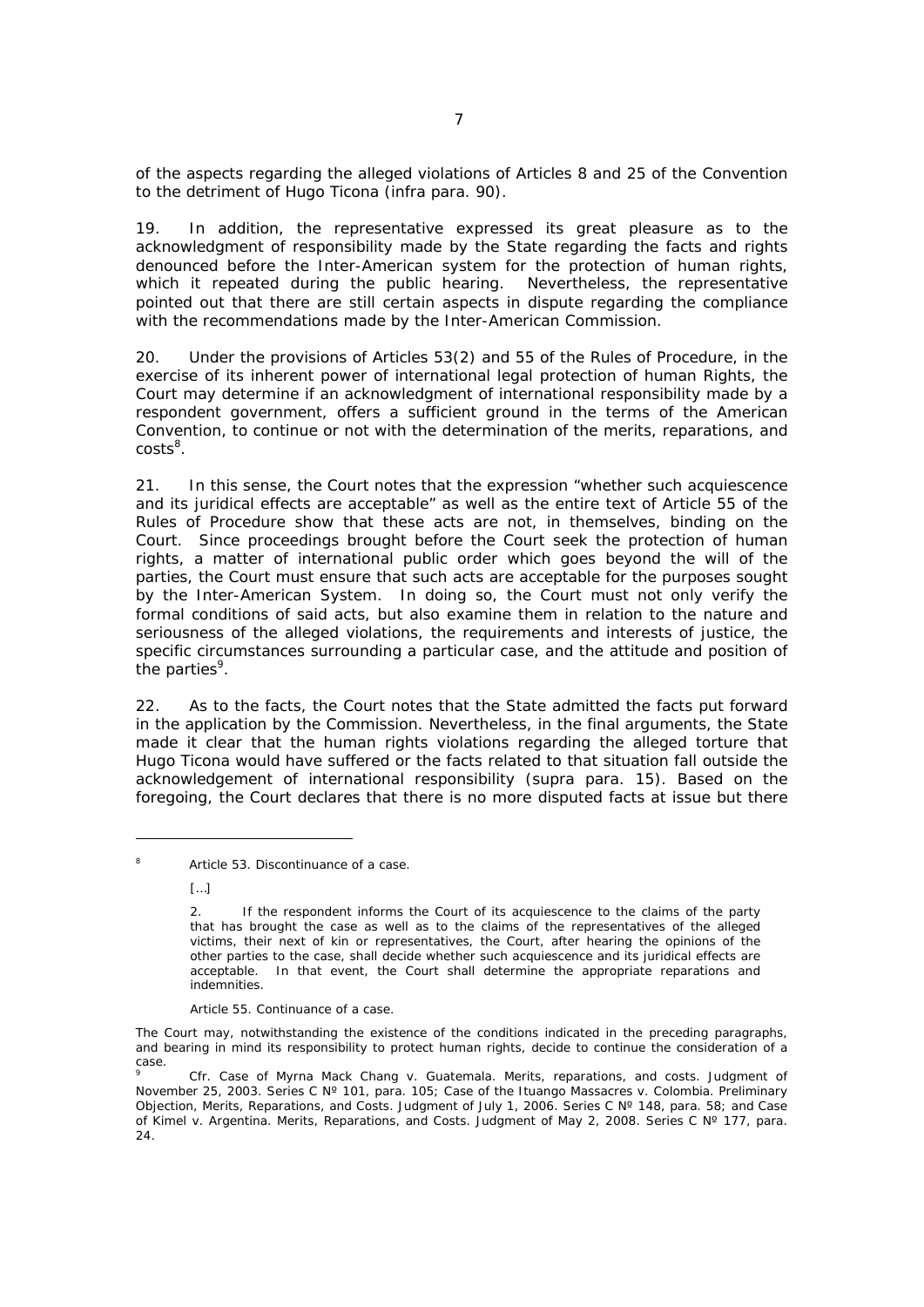is still a controversy regarding the facts related to the alleged torture suffered by Hugo Ticona Estrada (*infra* para. 93).

23. Regarding the legal claims, the Tribunal declares that there is no controversy as to the violation of Articles 4, 5, 7, 8, 25 and 1(1) of the American Convention and Article 1 of the IACFDP, to the detriment of Renato Ticona, as well as Articles 5, 8, 25 and 1(1) of the Convention, to the detriment of the next-of-kin of Ticona Estrada, namely: Honoria Estrada de Ticona, César Ticona Olivares, Hugo Ticona, Betzy Ticona and Rodo Ticona.

24. By virtue of the above, the Court shall now turn to the corresponding chapter in order to analyze and precise the violations so established. Moreover, it is worth mentioning that although the State acquiesced to the alleged violation of Article 3 of the American Convention, the Court deems it is appropriate to analyze it in the pertinent section of Chapter VI, in the same way that Articles III and XI of the IACFDP are analyzed in Chapters VI and VIII.

25. Besides, the Court considers that there is still a dispute regarding the alleged violation of Articles 8 and 25 of the Convention to the detriment of Hugo Ticona for the alleged denial of justice; therefore, this aspect shall be analyzed in the corresponding section of Chapter VII. There is also a dispute about the alleged violation of Article 2 of the Convention, which shall be examined in another chapter. Lastly, the Court notes that there is still a controversy regarding the determination of the possible reparations; therefore, it shall analyze such aspect in the chapter corresponding to the measures of reparations appropriate for this case, taking into account the arguments of the parties.

26. The Court further considers that the partial acknowledgment of responsibility made by the State is a valuable contribution to the development of these proceedings, to the fulfillment of the judicial functions of the Inter-American system for the protection of human rights, to the effectiveness of the principles underlying the American Convention, and to the conduct to which States are bound in this regard  $10$ , as a result of the commitments undertaken as parties to the international instruments on human rights  $11$ . In turn, it is worth mentioning that in a similar contentious case, already solved by the Court, the State had the same attitude and acknowledged its international responsibility. In this sense, this Tribunal values the attitude of the State for its significance within the framework of the Inter-American system for the protection of human rights.

27. Finally, bearing in mind the powers vested in the Court as an international body for the protection of human rights, it deems it necessary to render judgment adjudicating on the issues of fact and the merits of the case and the effects thereof, as a way of contributing to reparation the damage inflicted upon the next-of-kin of Renato Ticona, to prevent that similar facts may happen again in the future, and in sum, to meet the aims of the Inter-American system for the protection of human

 $10<sup>10</sup>$ 10 *Cf. Case of Trujillo Oroza v. Bolivia.* Merits. Judgment of January 26, 2000. Series C Nº 64, para. *42; Case of Albán Cornejo et al. v. Ecuador. Merits, reparations, and costs. Judgment of November 22, 2007. Series C Nº 171, para. 24; and Case of Kimel v. Argentina, supra note 9, para*. 25*.*

<sup>11</sup> *Cf. Case of Carpio Nicolle et al. v. Guatemala*. Merits, reparations, and costs. Judgment of November 22, 2004. Series C Nº 117, para. 84; *Case of Albán Cornejo et al. v. Ecuador***,** *supra* note 10, para. 24; and Case *of Kimel v. Argentina*, *supra* note 9, para. 25.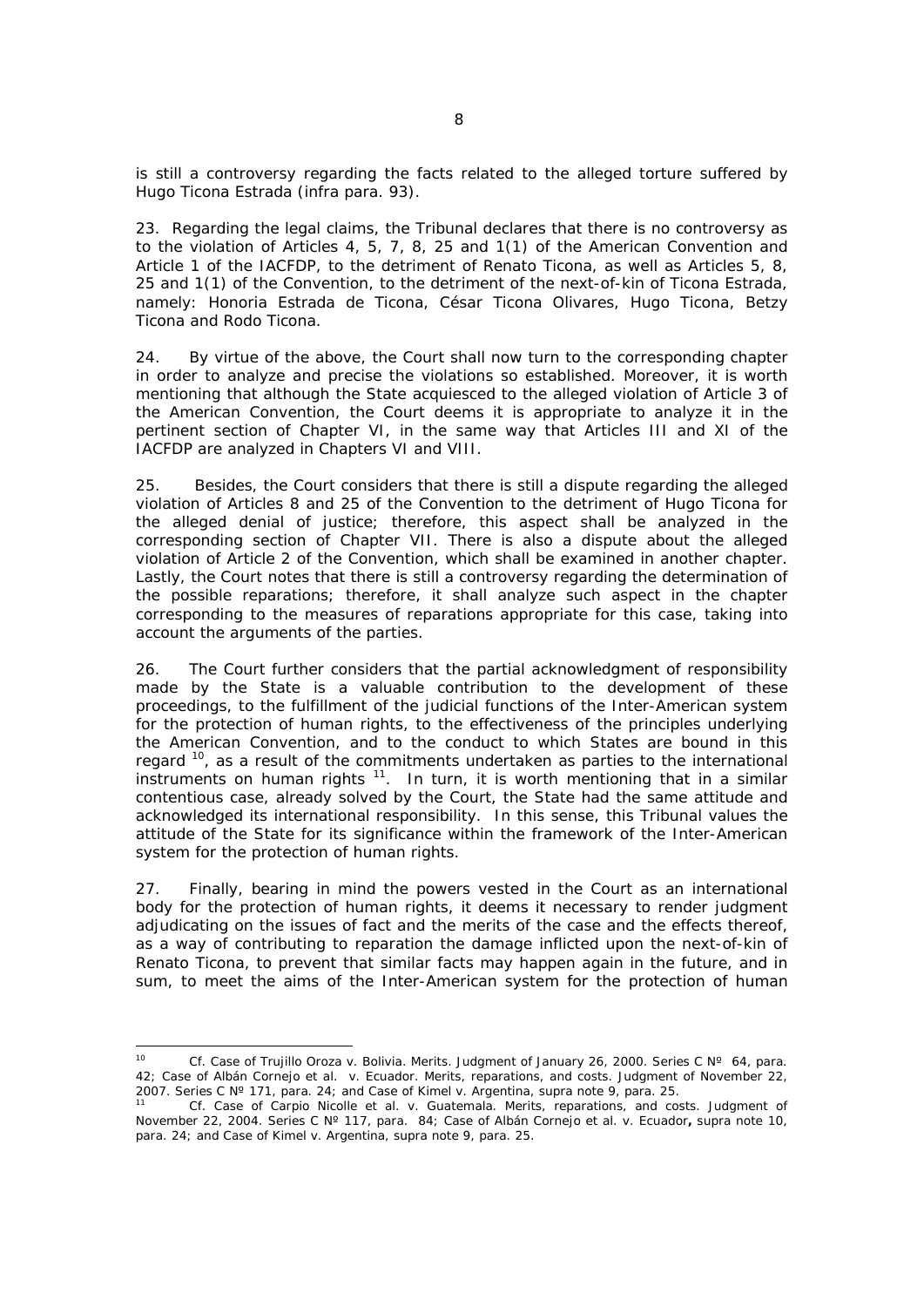rights<sup>12</sup>. Without prejudice to the effects of the partial acquiescence made by the State, the Court considers it is necessary to analyze the facts of the instant case and made some clarifications regarding the way in which the committed violations were set forth in the context and circumstances of the case, as well as certain aspects related to the obligations established in the American Convention and other international treaties; to such end, this Tribunal shall open the corresponding chapters.

#### **IV COMPETENCE**

28. The Court has jurisdiction over this case, under the terms of Articles 62(3) and 63(1) of the American Convention, given the fact that Bolivia has been a State Party to the Convention since July 19, 1979 and has accepted the binding jurisdiction of the Court on July 27, 1993. The State ratified the Inter-American Convention on Forced Disappearance of Persons on May 5, 1999, which entered into force on June 5, 1999.

29. This Tribunal has considered in previous cases that it has jurisdiction *ratione temporis* to examine actions and omissions associated with on-going or lasting violations if such actions begin prior to the date of recognition of the jurisdiction of the Court and persist even after that date, without transgressing the principle of non-retroactivity13.

30. Furthermore, even though the State recognized the contentious jurisdiction of the Court on July 27, 1993, taking into account that the State expressly acknowledged the events that occurred as from July 22, 1980, the Tribunal considers that Bolivia has waived its right to claim any temporary limitation to the exercise of the Court's jurisdiction and, therefore, it has recognized the Court's contentious jurisdiction so that such Tribunal may examine all the facts and decide on the resulting violations, if any, in the case at hand.

#### **V EVIDENCE**

31. Based on the provisions of Articles 44 and 45 of the Rules of Procedure, as well as on the Court's case-law regarding evidence and the assessment thereof<sup>14</sup>, the Court shall examine and assess the documentary evidence forwarded by the Commission, the representative and the State at the different procedural stages or

 $12<sup>12</sup>$ <sup>12</sup> *Cf. Case of the Mapiripán Massacre v. Colombia.* Merits, reparations, and costs. Judgment of September 15, 2005. Series C N° 134, para. 69; *Case of Albán Cornejo et al. v. Ecuador*, supra note 10, para. 25; and *Case of Kimel v. Argentina*, supra note 9, para. 28.

para. 25; and *Case of Kimel v. Argentina*, supra note 9, para. 28. 13 *Cf. Case of Blake v. Guatemala.* Preliminary Objections. Judgment of July 2, 1996. Series C Nº. 27, para 39 and 40; *Case of Nogueira de Carvalho et al. v. Brazil.* Preliminary Objections and Merits. Judgment of November 28, 2006. Series C Nº 161 para. 45; and *Case of Heliodoro Portugal v. Panamá.*  Preliminary Objections, Merits, reparations, and costs. Judgment of August 12, 2008. Series C N° 186, para. 25.

<sup>14</sup> *Cf. Case of Baena Ricardo et al. v. Panamá.* Merits, reparations, and costs. Judgment of February 2, 2001. Series C Nº 72, para. 68; *Case of Yvon Neptune v. Haití*. Merits, reparations, and costs. Judgment of May 6, 2008. Series C Nº 180 para. 22; and *Case of Heliodoro Portugal v. Panamá***,** *supra*  note 13, para 64.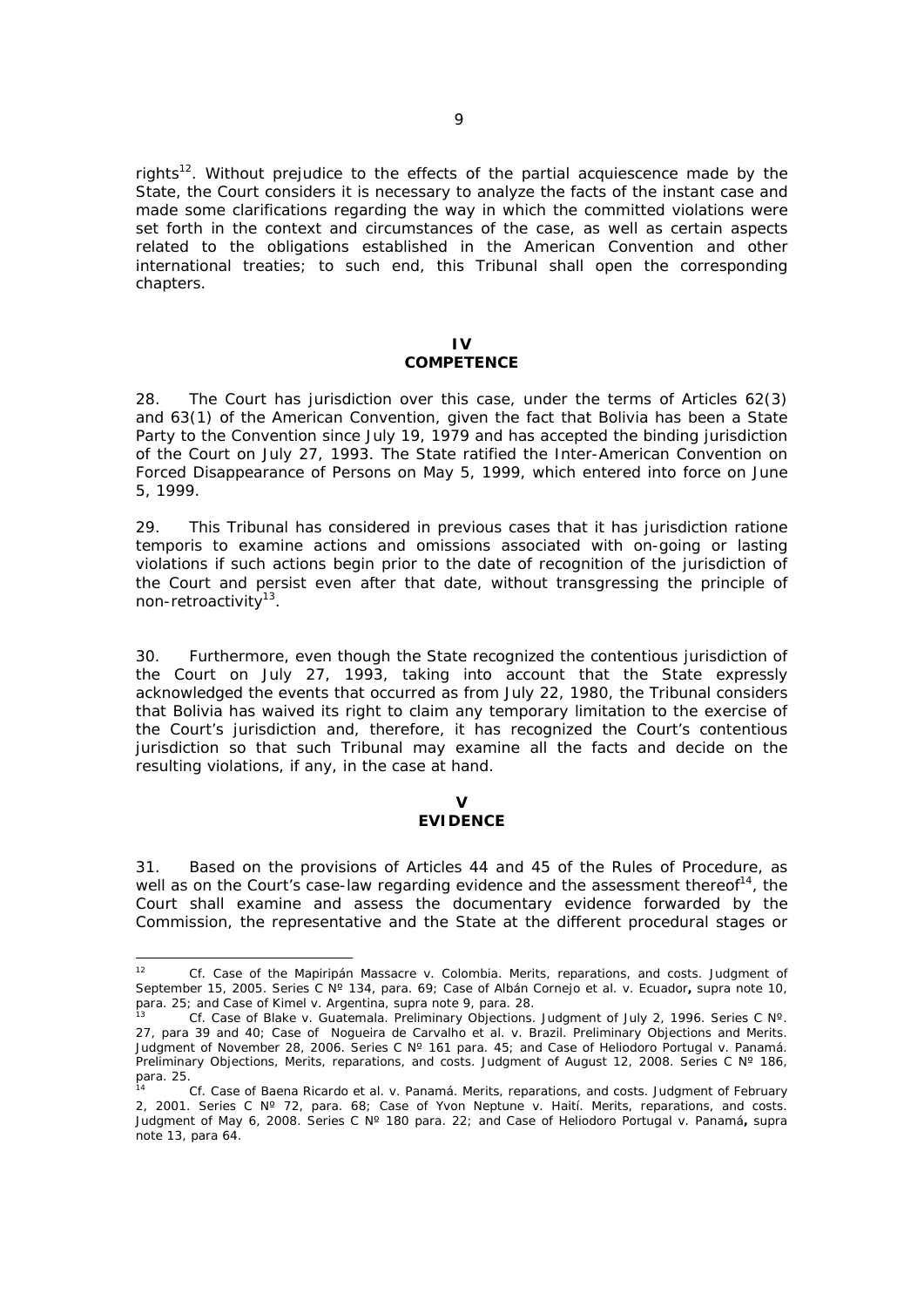as evidence to facilitate the adjudication of the case requested by the President, as well as the testimonial evidence, written expert opinions and the testimony rendered at the public hearing, on the basis of sound judgment, within the applicable legal framework<sup>15</sup>

## *A) Documentary and Testimonial Evidence*

32. The Court, following the decision of the President, received the written statements of the following persons:

a) *Honoria Estrada de Ticona*, alleged victim and witness proposed by the Commission and the representative; mother of Renato Ticona. He rendered a statement regarding the forced disappearance of his son, the steps taken to locate him and the situation of the family after the disappearance.

b) *Cesar Ticona Olivares*, alleged victim and witness proposed by the Commission and the representative; father of Renato Ticona. He rendered a statement regarding the forced disappearance of his son, the steps taken to locate him and the situation of the family after the disappearance.

c) *Rodo Ticona Estrada*, alleged victim and witness proposed by the Commission and the representative; brother of Renato Ticona. He rendered a statement regarding the forced disappearance of his brother; the steps taken to locate him and the situation of the family after he disappeared.

d) *Betzy Ticona Estrada*, alleged victim and witness proposed by the Commission and the representative; sister of Renato Ticona. She rendered a statement regarding the forced disappearance of her brother; the steps taken to locate him and the situation of the family after he disappeared.

e) *Andrés Guatire Hirsch and Zulema Callejas Guzmán*, expert witnesses proposed by the Commission and the representative. They rendered an opinion regarding the damage caused to the next-of-kin of Renato Ticona Estrada, as a consequence of his forced disappearance, the steps taken to locate him and the situation of the family after his disappearance.

f) *Ana María Romero del Campero*, expert witness proposed by the Commission and the representative. She rendered an opinion regarding the context of human rights violations during the period that Renato Ticona Estrada disappeared and the lack of judicial investigation in cases similar to the instant case.

g) *Rosario Baptista Canedo,* expert witness proposed by the representative. She rendered an opinion regarding the development of the judicial proceeding initiated by the National Commission on Forced Disappeared; the analysis is based on two periods between 1983 and 1986 and 2005 until March, 2007.

33. Furthermore, at the public hearing, the Court heard the statement made by Hugo Ticona Estrada, alleged victim and brother of Renato Ticona. He rendered a statement regarding the forced disappearance of his brother, the steps taken to

 $15<sup>15</sup>$ 15 *Cf. Case of the "White Van" (Paniagua Morales et al.) v. Guatemala*. Reparations and Costs. Judgment of May 25, 2001. Series C Nº 76 para. 76; *Case of Yvon Neptune v. Haití*, supra note 14, para 22; and *Case of Heliodoro Portugal v. Panamá***,** supra note 13, para. 64.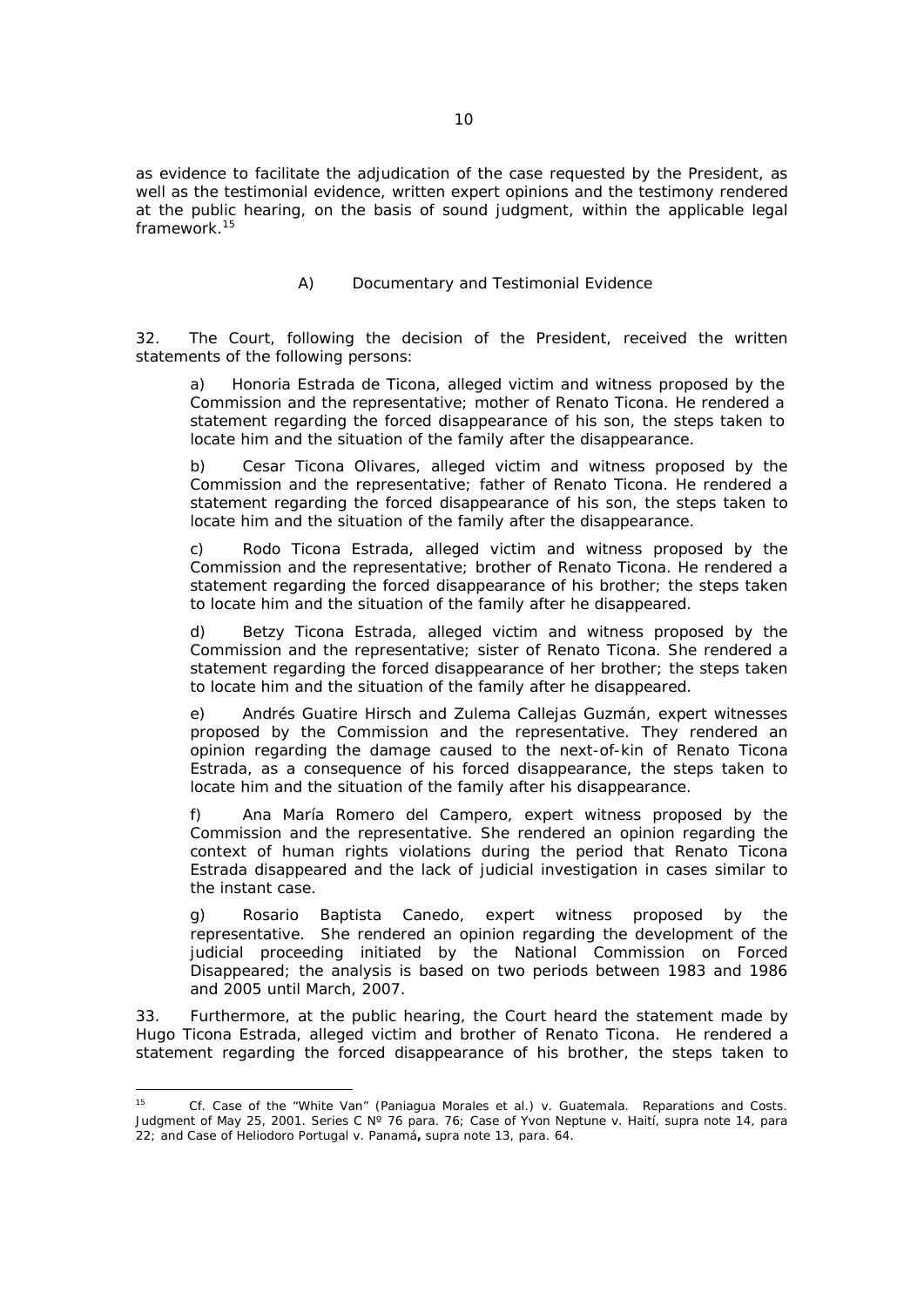locate him and the situation of the family after he disappeared, for which he made a detailed description of the economic, financial and physical impairments he went through as of the disappearance of Renato. Moreover, he referred to the lack of measures of reparations at the domestic level.

#### *B) Evidence Assessment*

34. In the case at hand, as in many other cases<sup>16</sup>, the Court admits the evidentiary value of such documents forwarded by the parties in the procedural stage that have not been disputed nor challenged, or its authenticy questioned. In relation to the documents forwarded as evidence to facilitate the adjudication of the case (*supra,* para. 10), the Court admits them into the body of evidence, pursuant to the provisions of Article 45(2) of the Rules of Procedure.

35. Furthermore, the Tribunal admits the documents furnished by the representative together with the brief containing observations to the acquiescence and the documents furnished by the State during the public hearing, since it deems they are useful for the resolution of the instant case and have not been challenged nor its authenticity questioned.

36. As to the additional documents forwarded by the State together with the final written arguments, that is, the documents presented by the State on November 5, 12 and 18, 2008, as well as the briefs presented by the representatives and the Commission on November 12 and 18, 2008, the Tribunal admits them since it considers they could be useful for the instant case.

37. In relation to the statements rendered by Honoria Estrada de Ticona (*supra* para. 32(a)), César Ticona Olivares (*supra* para. 32(b)), Rodo Ticona (*supra* para. 32(c)), and Betzy Ticona (*supra* para. 32(d)), about which the State made some objections to the questions and answers "since they refer to the investigations in relation to the torture of Hugo Ticona Estrada due to the fact that the State does not consider them relevant for the purpose of the proceeding", the Court shall determine in the corresponding section of Chapter VII whether the investigations conducted as a result of the alleged torture of Hugo Ticona become part of this proceeding and, if applicable, shall assess said testimonies on the basis of sound judgment, as long as they adjust to the purpose defined in the Order of the President of June 9, 2008 (*supra* note 5). Furthermore, this Tribunal notes that the testimonial statements must be assessed together with all the evidence in the case and not in isolation, since the victims or their next-of kin have a direct interest in the case. <sup>17</sup>.

38. Regarding the expert opinion jointly rendered by Andrés Guatire Hirsch and Zulema Callejas Guzmán (*supra* para. 32(e)) and the expert opinion rendered by Rosario Baptista Canedo (*supra* para. 32(g)), the State challenged them upon considering that said testimonial evidence was "introduced outside the procedure", given the fact that such opinions were rendered prior to the filing of the

 $16$ <sup>16</sup> *Cf. Case of Velásquez Rodríguez v. Honduras. Merits. Judgment of July 29, 1988. Series C Nº 4 para.* 140; *Case of Heliodoro Portugal v. Panamá, supra* note 13, para. 27; and *Case of Bayarri v. Argentina.* Preliminary Objections, Merits, reparations, and costs. Judgment of October 30, 2008. Series C Nº 187, para. 35.

<sup>17</sup> *Cf. Case of Loayza Tamayo v. Perú. Merits. Judgment of September 17, 1997. Series C. Nº 33, para.* 43; *Case of Castañeda Gutman v. México***.** Preliminary Objections, Merits, reparations, and costs. Judgment of August 6, 2008. Series C Nº 184, para. 72; and *Case of Heliodoro Portugal v. Panamá***,** *supra*  note 13, para. 68.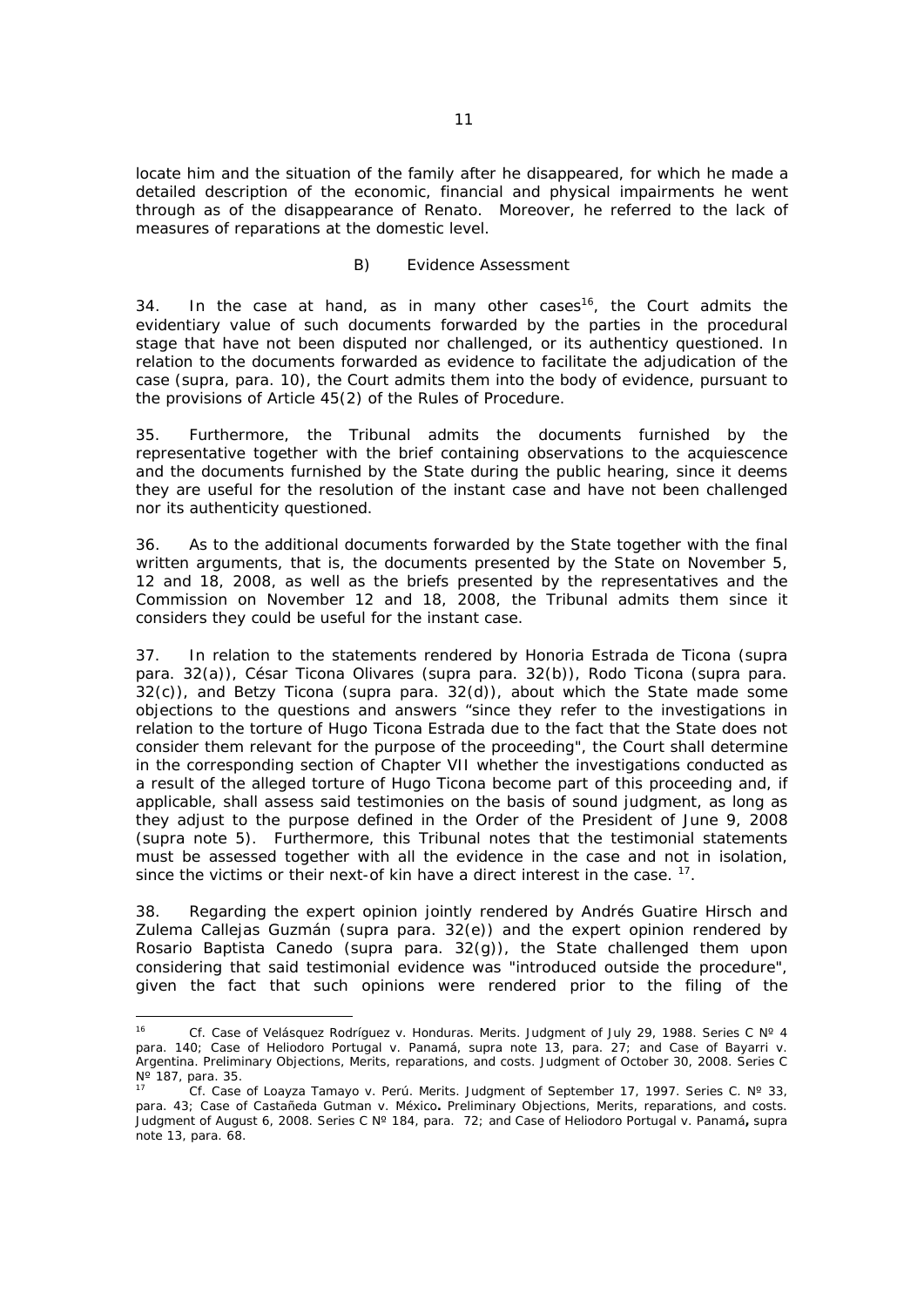Commission's petition and before the issuance of the Order of the President. This Court verifies that the expert opinions were rendered in March, 2007, from which it can be deduced that, in fact, they were rendered prior to the Order of the President that so required them. This Tribunal notes that said expert opinions were presented to the Inter-American Commission during the proceedings brought before it and that the Commission attached them to the application. Based on the foregoing, pursuant to Article 44(2) of the Rules of Procedure, the Court admits the previously mentioned expert opinions, which it shall assess on the basis of the body of evidence and sound judgment.

39. Moreover, the State also challenged the expert opinion rendered by Rosario Baptista Canedo since "it lacks from the objectivity typical of a procedural and technical expert report, due to the fact that far from doing an analysis of the [thirteen] volumes that form part of the case file [...], she only briefly analyzes the first [four] volumes of the case file", resulting thereby incomplete. Regarding the argument of the State, this Court has verified that said expert opinion is incomplete, as mentioned by the State, since it does not cover the entire case file. Nevertheless, that argument is not a sufficient ground to suppress this evidence for that it shall be assessed in the corresponding section.

40. As to the expert opinion rendered by Ana María Romero del Campero (*supra* para. 32(f)), which has not been challenged by the State, the Court admits it taking into account the purpose of said expert opinion established by the Order of the President of June 9, 2008 and shall assess it on the basis of the body of evidence and sound judgment.

41. As to the testimony rendered by Hugo Ticona (*supra* para. 33), which has not been challenged by the State, this Tribunal considers it is relevant inasmuch as it adjusts to the purpose defined by the Order of the President, by means of which such evidence was requested (*supra* note 5) and it also points out that it must be assessed together with all the evidence and not in isolation, since the deponent has a direct interest in the case.<sup>18</sup>

42. As to the press releases submitted by the Commission, the representative and the State, this Tribunal has considered that such documentation could be assessed whenever they relate to notorious and public acts or statements made by State's officers or when they bear out some aspects related to the case.<sup>19</sup>

43. As the evidentiary items incorporated into the body of evidence of the instant case that have been assessed, the Court shall now proceed to analyze the alleged violations considering the facts already acknowledged and those which may come to be proven,<sup>20</sup> included in each chapter as pertinent. Likewise, the Court shall consider the parties' arguments it deems relevant, taking into consideration the acceptance of facts and acquiescence to the claims made by the State.

 $18$ 18 *Cf. Case of Loayza Tamayo v. Perú*, supra note 17, para. 43; *Case of Heliodoro Portugal v.* 

Cf. Case of Velásquez Rodríguez, supra note 16, para. 146; Case of Heliodoro Portugal v. *Panamá, supra* note 13, para. 79; and *Case of Bayarri v. Argentina*, supra note 16, para. 38.<br><sup>20</sup> This Judgment refers to facts that this Tribunal considers proven taking into account the State's

acceptance of facts. Some of these facts have been completed with evidentiary items or they are supervening facts, in which case there appear the corresponding notes at the footnotes.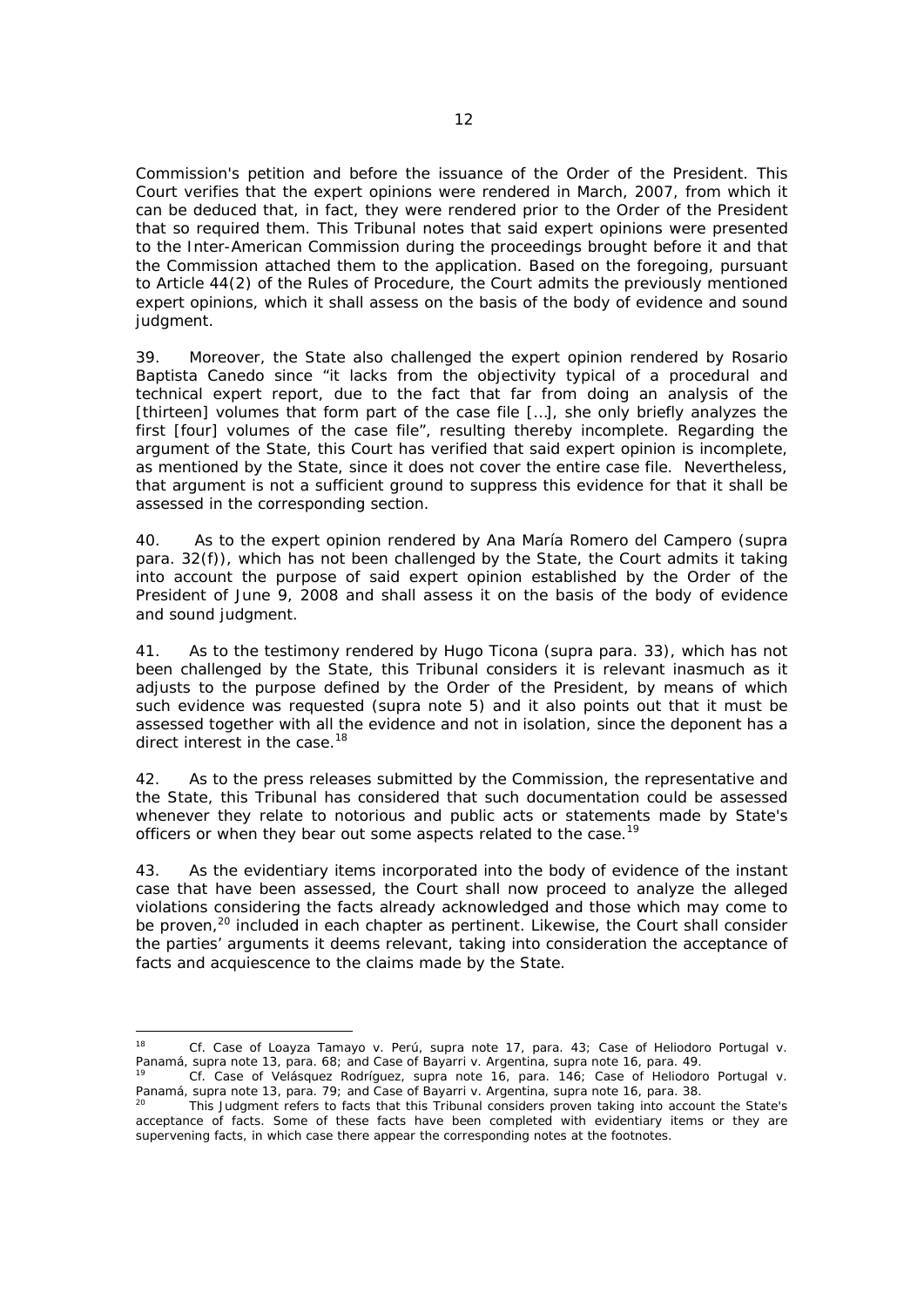## **ARTICLE 3 (RIGHT TO JURIDICAL PERSONALITY),<sup>21</sup> 4 (RIGHT TO LIFE),<sup>22</sup> 5 (RIGHT TO**  HUMANE TREATMENT),<sup>23</sup> AND 7 (RIGHT TO PERSONAL LIBERTY)<sup>24</sup> OF THE AMERICAN **CONVENTION ON HUMAN RIGHTS, IN RELATION TO ARTICLES 1(1) THEREIN, AS WELL AS ARTICLES I25 AND XI26 OF THE INTER-AMERICAN CONVENTION ON FORCED DISAPPEARANCE OF PERSONS**

44. In this chapter, the Court shall analyze the violation of the human rights enshrined in the American Convention, as well as the alleged non-compliance with IACFDP. In this sense, the Tribunal shall explain the context in which the facts of the instant case occurred, as well as those facts that constituted the forced disappearance of Renato Ticona, and then it shall specifically analyze the corresponding Articles.

#### *A) Context and forced disappearance of Renato Ticona*

45. The State has acknowledged that in 1980 the democratic process that it was being instituted in Bolivia, was interrupted by a coup d' etat led by General Luis García Meza, who established a regime of repression, in which military forces and premilitary groups committed serious violations of human rights within a framework of impunity that benefited the systematic practice of illegal detentions, tortures and forced disappearance of people.

46. On July 17, 1980, the Presidential Palace was taken by the military forces and the acting Constitutional President, Mrs. Lidia Gueiler, was obliged to resign from office. The headquarters of the Bolivian Workers' Federation, where CONADE [National Committee for the Defense of Democracy] had regular meetings, was attacked and its leaders "imprisoned". The Socialist Party's presidential candidate, Marcelo Quiroga Santa Cruz, was executed at the hands of government agents and "[t]he communication media [were] taken over, looted, and in some cases, destroyed and completely controlled". The political organization of the State was substantially modified in the hands of the Armed Forces through the Governing Junta

<sup>21</sup> Article 3

Every person has the right to recognition as a person before the law.

Article 4

<sup>1.</sup> Every person has the right to have his life respected. This right shall be protected by law and, in general, from the moment of conception. No one shall be arbitrarily deprived of his life Article 5

<sup>1.</sup> Every person has the right to have his physical, mental and moral integrity respected.

<sup>2.</sup> No one shall be subjected to torture or to cruel, inhuman or degrading punishment or treatment. All persons deprived of their lives shall be treated with respect for the inherent dignity of the human person.<br>24 Article 7

<sup>1.</sup> Every person has the right to personal liberty and security

Article I.

The State Parties to this Convention undertake:

a. Not to practice, permit, or tolerate the forced disappearance of persons, even in states of emergency or suspension of individual guarantees;

Article XI. Every person deprived of liberty shall be held in an officially recognized place of detention and be brought before a competent judicial authority without delay, in accordance with applicable domestic law.

The States Parties shall establish and maintain official up-to-date registries of their detainees and, in accordance with their domestic law, shall make them available to relatives, judges, attorneys, any other person having a legitimate interest, and other authorities.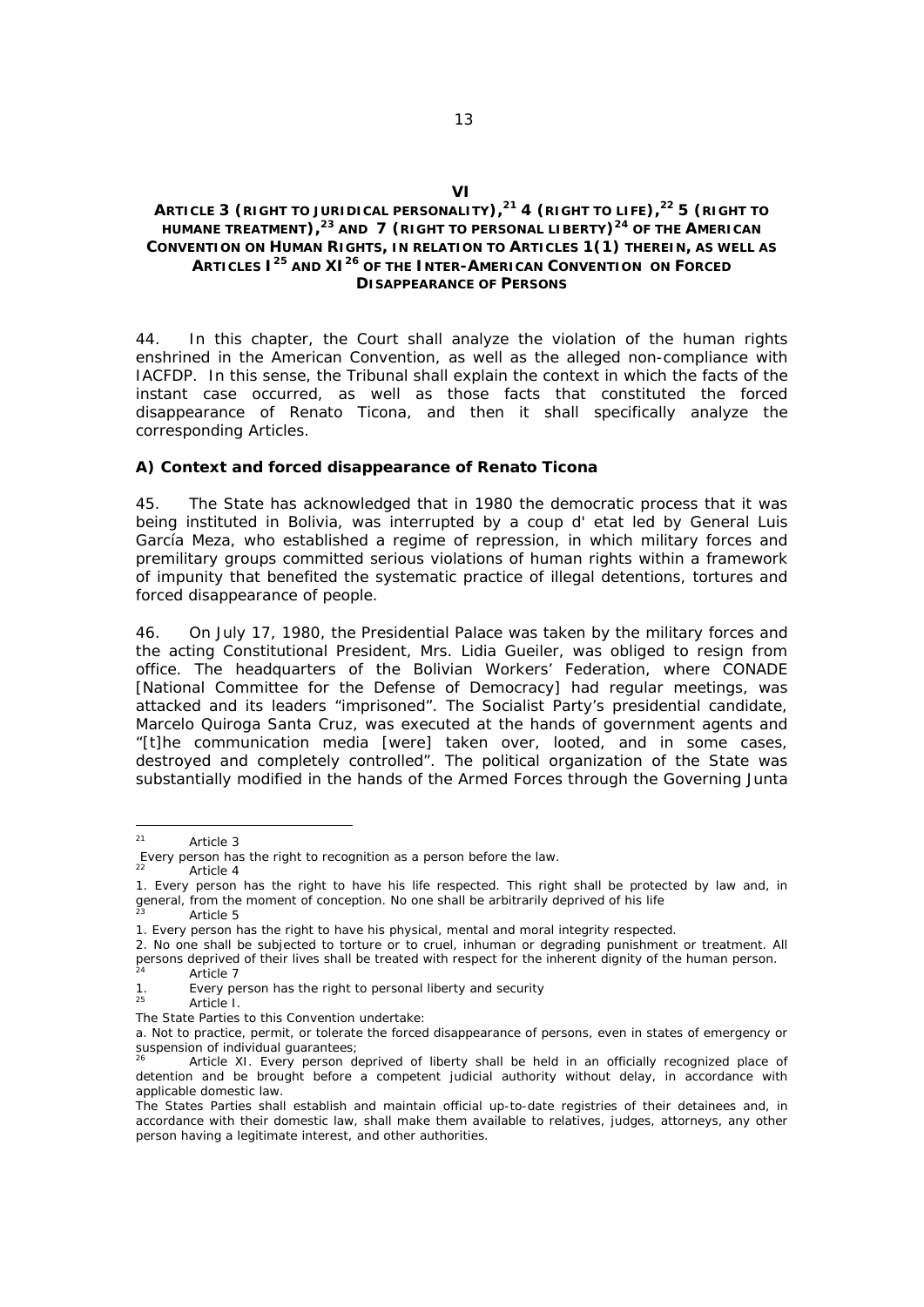that assumed the functions of the executive, legislative and judicial powers and also exercised the constituent power.

47. During the dictatorship of Luis García Meza, a policy of intimidation, harassment and extermination was implemented against members of the Revolutionary Leftist Movement [MIR] and any group of persons, political or union organization that could constitute opposition, albeit peaceful, to the purposes of the Military Junta. The security forces and the paramilitary groups acting on instructions from and in the charge of the Ministry of the Interior commited serious human rights violations in an environment surrounded by impunity on the part of State authorities.

48. In this context, thousand of persons were detained without respecting the requirements of the Constitution and a regular practice of unlawful duress and tortures was developed, especially during interrogation. The following were the principal methods used to conduct interrogations: blindfolded prisoners are beaten; electric shocks; intimidation of the prisoner or members of his family; mock executions; cigarette burns; psychological duress and sexual abuse. These abuses have occurred, among other places, in the facilities of the Army Intelligence Services (Miraflores headquarters); at the headquarters of the Division of Political Order (DOP) and in offices of the Ministry of the Interior.

49. After the return to democracy in 1982, it was agreed by consent to investigate the crimes committed during the *de- facto* government of General Luis García Meza. The investigations conducted made it possible for the National Congress to bring charges against him before the Supreme Court of Justice on February 25, 1986. The Supreme Court found General Luis Garcia Meza, Colonel Luis Arce Gómez and their collaborators responsible for the commission of eight groups of crimes: Sedition and restriction on the rights of the people; armed upbringing; organization of irregular armed groups; adoption of orders against the Constitution and law; deprivation of liberty; attempt against the right to freedom of the press; illegal advantages and violation of the autonomy of the University. The condemnatory judgment established that the actions done during the *de-facto* regime were "prepared and planned acts". In said judgment, Renato Ticona Estrada is mentioned in the partial list of disappeared people. $27$ 

#### *Forced disappearance of Renato Ticona*

50. Renato Ticona was born on November 12, 1954 in Sacaca, Potosí (Bolivia) and at the moment of his disappearance, he was 25 years old.<sup>28</sup> He had a Diploma in Humanities issued by the Technical University of Oruro, Bolivia and he worked as a music teacher in Escuela Mariano Baptista.<sup> $29$ </sup> Furthermore, he was attending the seventh semester of Agricultural Engineering at the School of Agricultural and Livestock Sciences of the Technical University of Oruro.<sup>30</sup>

 $27$ 27 *Cf.* Judgment delivered by the Supreme Court of Justice in the trials of responsibility initiated by the Office of the Public Prosecutor and collaborating parties against Luis García Meza and his cohorts, of April 21, 1993 - Sucre, Bolivia (Appendices to the answer of the complaint, Appendix 3, Volume 4, p. 2853)

<sup>&</sup>lt;sup>28</sup> *Cf.* Birth certificate of Renato Ticona Estrada issued on April 6, 2002 by the National Electoral Court, Civil Registry, Bolivia (appendices to the application, appendix 3, volume I, p. 959).

Cf. Certification of *Escuela Mariano Baptista*, rendering of services in the field of Education of the Basic course, of May 30, 1978 (Appendices to the brief of requests and motions, Appendix 10, p. 1833).

<sup>30</sup> *Cf.* Certificate UTO.FCAP.CERT Nº 042/04 of January 23, 2004, issued by the School of Agricultural and Livestock Sciences of the Technical University of Oruro (Appendices to the brief of requests and motions, Appendix 15, p. 1843).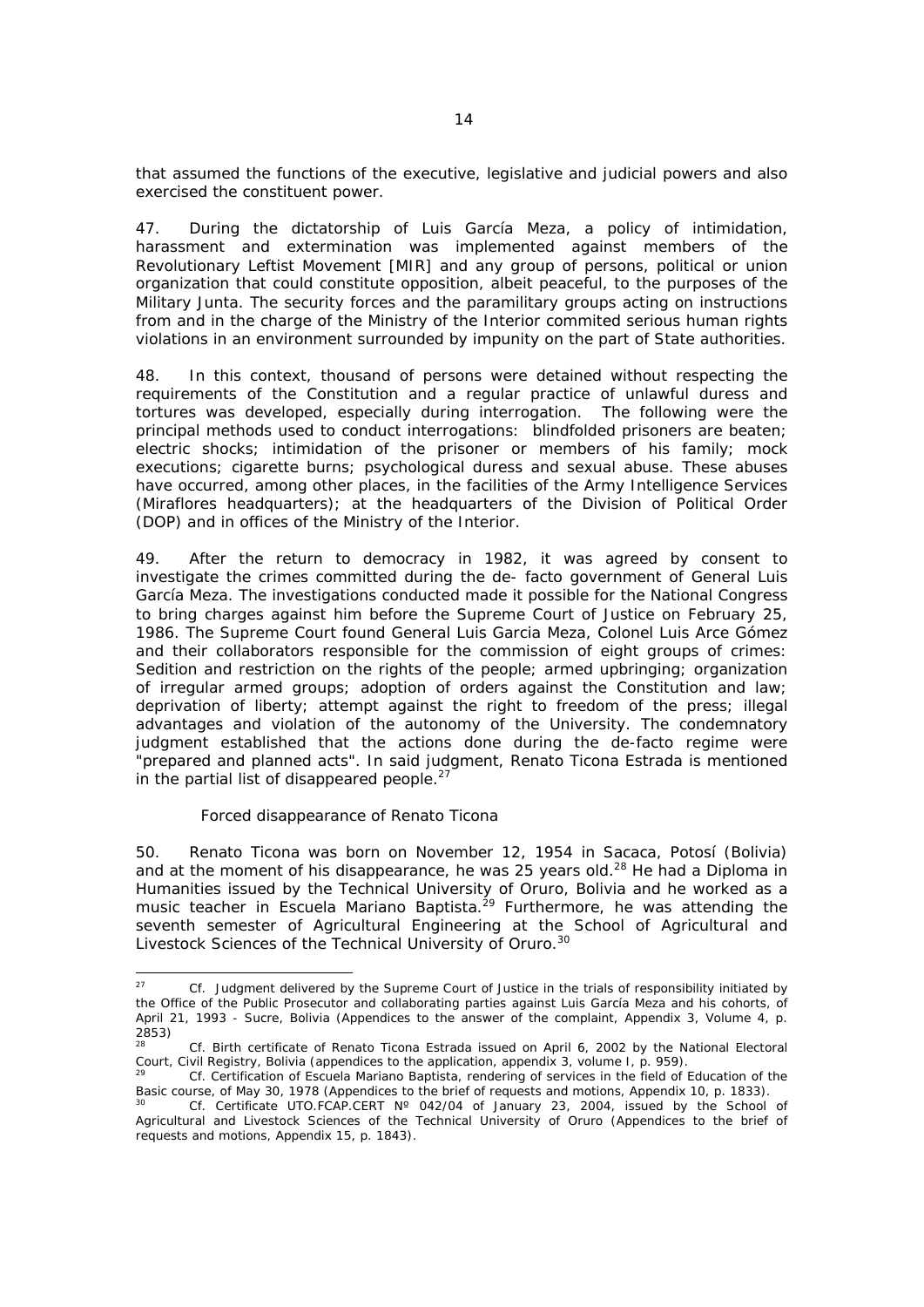51. The State has acknowledged that the night of July 22, 1980, Renato Ticona and his oldest brother, Hugo Ticona, were detained by a military patrol, in the vicinity of a control gate of Cala-Cala, Oruro, while they were heading to Sacaca, Potosí, to visit their sick grandfather. Afterwards, state agents strip them off of their belongings, beat them and torture them. At the moment of the detention, Ticona's brothers were not informed of the charges brought against them nor were they brought before the competent judicial authority. After being hardly beaten for several hours, the state agents transferred them to a military post in Vinto, from where they were taken to the offices of the Special Security Service [SES], also known as the Division of Public Order (hereinafter, "DOP") and handed over to the chief of that unit. That was the last time that Hugo Ticona or any other next-of-kin heard from Renato Ticona's whereabouts. Some of the detainees at the DOP's cells, in Oruro, are witnesses of the fact that Ticona Estrada's brothers were deprived of liberty in said place. On April 15, 2004, Luis García Meza acknowledged, in an interview conducted by Radio Panamericana, that the personnel under his command was responsible for the detention of Ticona's brothers and subsequent disappearance of Renato Ticona.

52. When they heard about the detention of their sons, the parents of Ticona Estrada's brothers turned to several authorities and state institutions $31$  to learn about

 $31$ The Commission pointed out in the application some of the legal actions carried out: a) On July 25, 1980, the next-of-kin turned to the Prefecture of Police to learn about the whereabouts of his son, without obtaining any answer; b) on August 30, 1980, the parents of Renato Ticona sent a note to Colonel Hernán Ferrel Lobo, Commander of the First Army Corp, requesting information on their children; c) Rodo Ticona, eldest brother of Hugo Ticona, went to the clinic called URME, passing himself off as somebody else since entrance was prohibited, and in there he saw his brother, Hugo, from a distance but he could not talk to him; d) the next-of-kin of Renato Ticona turned to the Military Unit Nº 2, of Oruro, to file briefs with the Prefect without obtaining any answer regarding the whereabouts of Renato; e) in December, 1980, the parents of Renato Ticona went to the city of La Paz after hearing a rumour, according to which his son, Renato, was paralyzed at the Joint Chiefs of Staff. Due to the lack of answer, on January 22, 1981, the parents of Renato Ticona headed to the city of La Paz to have an interview with the Undersecretary of the Ministry of Foreign Affairs and Worship to investigate his son's whereabouts and to present a brief mentioning the absolute secrecy surrounding this matter on the part of the authorities of Oruro and La Paz, despite the collaboration of the International Red Cross, the Church, among others; f) since Renato Ticona remained disappeared, his next-of-kin and the Episcopal Commission made "several trips" to meet the Undersecretary of the Ministry of Foreign Affairs and Worship, without obtaining any answer; g) on July 24, 1981, they met with the President of the Republic, General Luis García Meza Tejada in order to initiate an investigation on the disappearance of their son, Renato; h) on August 25, 1981 they filed a complaint for the disappearance of Renato with the Commanders Junta; i) on December 27, 1982, they requested the Prefect of Oruro to conduct an investigation on the disappearance of their son; j) on October 28, 1983, the parents of Renato Ticona requested the General Officer of the Armed Forces to shed light on the disappearance of their son. Furthermore, they pointed out that semi- official sources knew that their son was in bad shape, in a security house or military property; k) on July 28, 1984, the parents of Renato Ticona asked the Ministry of Interior, Migration and Justice, to shed light on the disappearance of Renato Ticona; l) On May 16, 1986, the Local University Federation of Oruro requested the Commander in Chief of the Armed Forces to speed up the investigation and the delivery of the mortal remains of Renato Ticona; m) on November 19, 1986, the next- of-kin of Renato Ticona appeared at the offices of the Commander in Chief of the Army to learn about the whereabouts of their son. In this place, a Captain advised them to communicate with a Colonel who would know about the final destination of their son; but when they met him, that person told them he had nothing to do with the disappearance of their son and identified the people who were, at that moment, at the regiment. Moreover, said Colonel stated that he did not appear before the justice because of distrust; however, he was one of the military and police officers who were notified by citation of the criminal procedure for the crimes committed against Renato Ticona; n) on September 3, 1997, the national member of the Parliament, Raúl Araoz Velasco requested information from the Ministry of Government regarding the forced disappearance of Renato Ticona Estrada and the progress of the investigations; o) on January 26, 2003, Hugo Ticona requested the Human Rights Commission of the Parliament to order the continuation of the investigation on the forced disappearance of his brother and p) as of the disappearance of Renato Ticona, his parents have been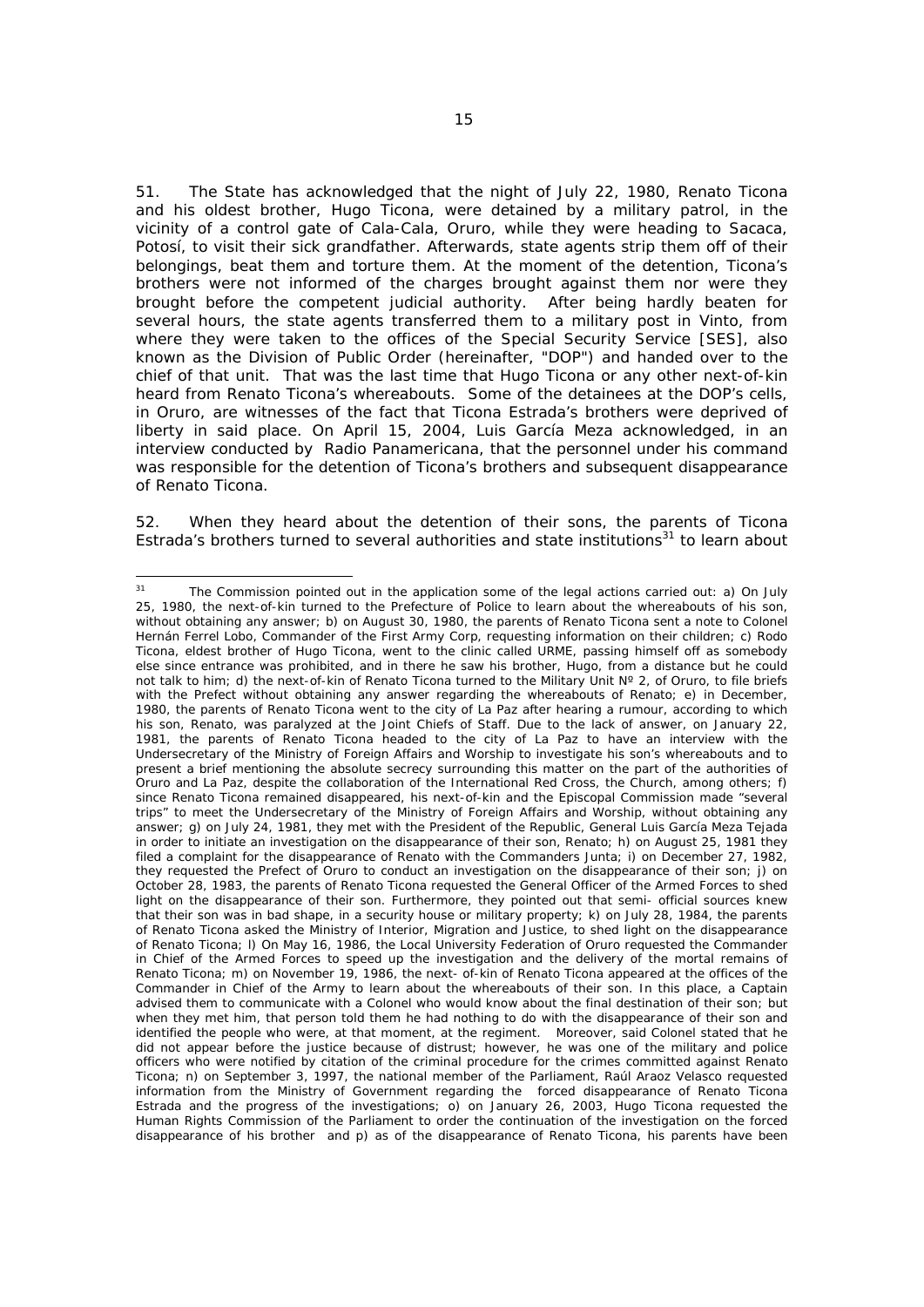the whereabouts of them, without obtaining any answer. Thanks to the information provided by a social worker, the next-of-kin heard that Hugo Ticona was badly injured and that state agents transferred him to the clinic URME in a deplorable physical condition, as a consequence of the torture he had suffered. Afterwards, he was taken to the military hospital of COSSMIL in the city of La Paz, where he was held incomunicado for two weeks. He was then transferred to the DOP of La Paz until September 12, 1980 when he saw his parents one more time and then, they took him to Conija, Department of Pando, where he spent the night. Finally, he was then transferred to Puerto Cavinas, Department of Beni, where he was imprisoned in a barracks with the possibility of getting out once a week under supervision, until November 4, 1980, date on which he was released.

53. More than 28 years have passed since Renato Ticona is disappeared, and his whereabouts or the location of his remains is still unknown.<sup>32</sup>

#### *B) Details regarding Articles 3, 4, 5 and 7 of the American Convention, in relation to Article 1(1) therein and Articles I and XI of the IACFDP.*

54. The Court has indicated that for the analysis of an alleged forced disappearance, the continuous and multiple-offense nature of the disappearance itself should be taken into account,33 which are reflected in the IACFDP that provides that " forced disappearance is considered to be the act of depriving a person or persons of his or their freedom, in whatever way, perpetrated by agents of the state or by persons or groups of persons acting with the authorization, support, or acquiescence of the state, followed by an absence of information or a refusal to acknowledge that deprivation of freedom or to give information on the whereabouts of that person, thereby impeding his or her recourse to the applicable legal remedies and procedural guarantees [;] This offense shall be deemed continuous or permanent as long as the fate or whereabouts of the victim has not been determined".

55. Furthermore, the Court has noted that other international treaties<sup>34</sup> consider that the following cumulative and concurring elements constitute forced disappearance: a) the deprivation of liberty against the will of the person concerned; b) involvement of governmental officials, at least directly or by acquiescence, and c) refusal to disclose the fate and whereabouts of the person concerned.<sup>35</sup>

56. The Tribunal has observed that "the forced disappearance constitutes a violation of different legal interests that continues in time depending on the perpetrators' will who, by refusing to offer information on the victim's whereabouts,

interviewed by the press; on such occasions, they denounced the lack of answer from the State regarding the forced disappearance of their son.

<sup>32</sup> *Cf.* Judgment of January 8, 2008 delivered by the Third Magistrate's Court on Criminal Matters for the Judicial District of La Paz (Appendices to the response to the petition, Appendix 3, Volume 12, p. 4716 to 4737).

<sup>33</sup> *Cf. Case of the Serrano Cruz Sisters v. El Salvador.* Preliminary Objections. Judgment of November 23, 2004. Series C Nº. 118, para. 100; and *Case of Heliodoro Portugal v. Panamá***,** *supra* note 13, para. 112.

<sup>34</sup> *Cf.* United Nations Economic and Social Council, Report of the Working Group on Enforced or Involuntary Disappearances, General Observations to Article 4 of the Declaration on the Protection of all Persons from Enforced Disappearance, of January 15, 1996 4/1996/38), para. 55 and International Convention for the Protection of all Persons against Enforced Disappearances. United Nations. Art.2. 35 *Cf. Case of Gómez Palomino v. Perú*. Merits, reparations, and costs. Judgment of November 22,

<sup>2005.</sup> Series C Nº. 136, para. 97; and *Case of Heliodoro Portugal v. Panamá*, *supra* note 13, para. 110.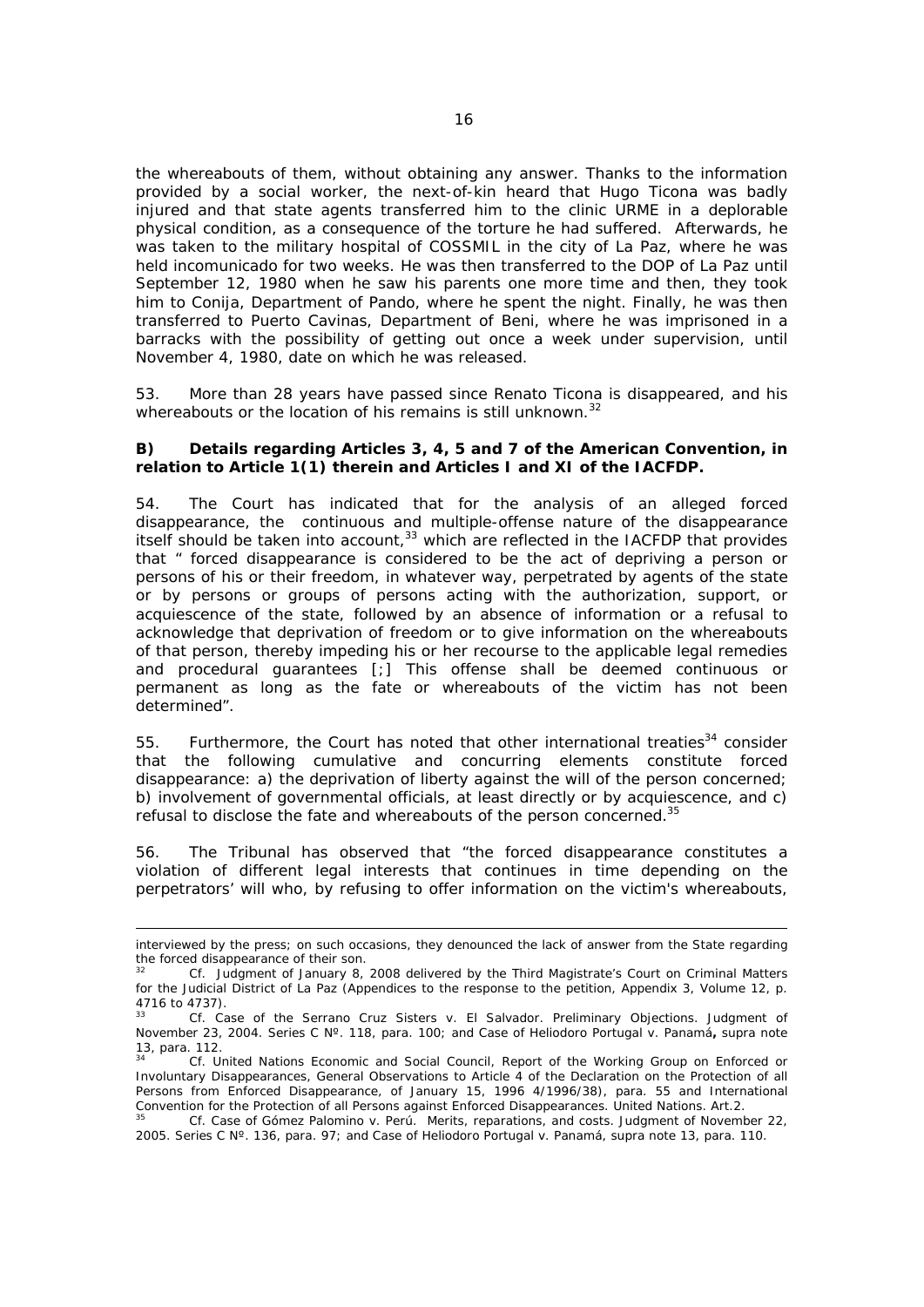keep committing that violation at every moment. Therefore, when analyzing a case of forced disappearance, it should be noted that the deprivation of liberty must only be understood as the constitution of a complex violation that continues in time until the fate and whereabouts of the alleged victim is known. Based on the foregoing, it is necessary then to consider in full the forced disappearance as an autonomous and continuous or permanent crime, with multiple and intricately interconnected elements. As a consequence, the analysis of a possible forced disappearance should not be approached in an isolated, divided and segmented way, based only on the detention or possible torture or risk to lose one's life, but on the set of facts presented in the case brought to the Court's attention, taking into account the case-law of the Tribunal regarding the interpretation of the American Convention, as well as the Inter-American Convention on Forced Disappearance of Persons for those State Parties that ratified such treaty."<sup>36</sup>

57. Article 7 of the American Convention establishes that every person has the right to personal liberty. In this sense, the Court has repeated that a restriction to this right must be carried out only due to the causes and the conditions previously established by the Political Constitutions or by the laws enacted pursuant to them (material aspect), as well as strictly subject to the procedures objectively defined in the same (formal aspect)."<sup>37</sup>

58. Regarding Article 5 of the Convention, this Tribunal has mentioned that forced disappearance violates the right to humane treatment since "the mere subjection of an individual to prolonged isolation and deprivation of communication is in itself cruel and inhuman treatment [...] incompatible with paragraphs 1 and 2 of said Article. $138$ It is clear that in the case of a forced disappearance, the victim's personal integrity is affected in all its dimensions.

59. Furthermore, the Court has considered that the practice of forced disappearance has often involved secret execution without trial, followed by concealment of the body to eliminate any material evidence of the crime and to ensure the impunity of those responsible.<sup>39</sup> Furthermore, the Tribunal has held that subjecting a person to official, repressive bodies that practice torture and assassination with impunity is itself a breach of the duty to prevent violations of the rights to life and physical integrity of the person, even if that particular person is not tortured or assassinated, or if those facts cannot be proven in a concrete case.<sup>40</sup>

60. Moreover, the Court observes that because of the same nature of the forced disappearance, the victim is seriously vulnerable and in that condition, the risk of having other rights violated appears, for example, the right to life as enshrined in

<sup>36</sup> 

<sup>36</sup> *Cf. Case of Heliodoro Portugal v. Panamá*, *supra* note 13, para. 112. 37 *Cf. Case of Gangaram Panday v. Surinam*. Merits, reparations, and costs. Judgment of January 21, 1994. Series C Nº 16, para. 47; *Case of García Asto and Ramirez Rojas v. Perú*. Preliminary Objections, Merits, reparations, and costs. Judgment of November 25, 2005. Series C Nº 137 para. 105; and *Case of Servellón García et al. v. Honduras*. Merits, reparations, and costs. Judgment of September 21, 2006. Series C Nº 152, para. 89.

<sup>38</sup> *Cf. Case of Velásquez Rodríguez v. Honduras.* Merits, supra note 16, para. 156 and 187; *Case of Miguel Castro Castro Prison v. Perú***.** Merits, reparations, and costs. Judgment of November 25, 2006. Series C Nº 160, para. 323; and *Case of Chaparro Alvarez and Lapo Iñiguez v. Ecuador*. Preliminary Objections, Merits, reparations, and costs. Judgment of November 21, 2007. Series C Nº. 170, para. 171.

<sup>39</sup> *Cf. Case of Velásquez Rodríguez v. Honduras.* Merits, supra note 16, para. 157; *Case of the 19 Tradesmen v. Colombia.* Merits, reparations, and costs. Judgment of July 5, 2004. Series C Nº. 109, para. 154; and *Case of Gómez Palomino v. Perú*, *supra* note 35, para. 103. 40 *Cf. Case of Velásquez Rodríguez v. Honduras.* Merits, supra note 16, para. 175.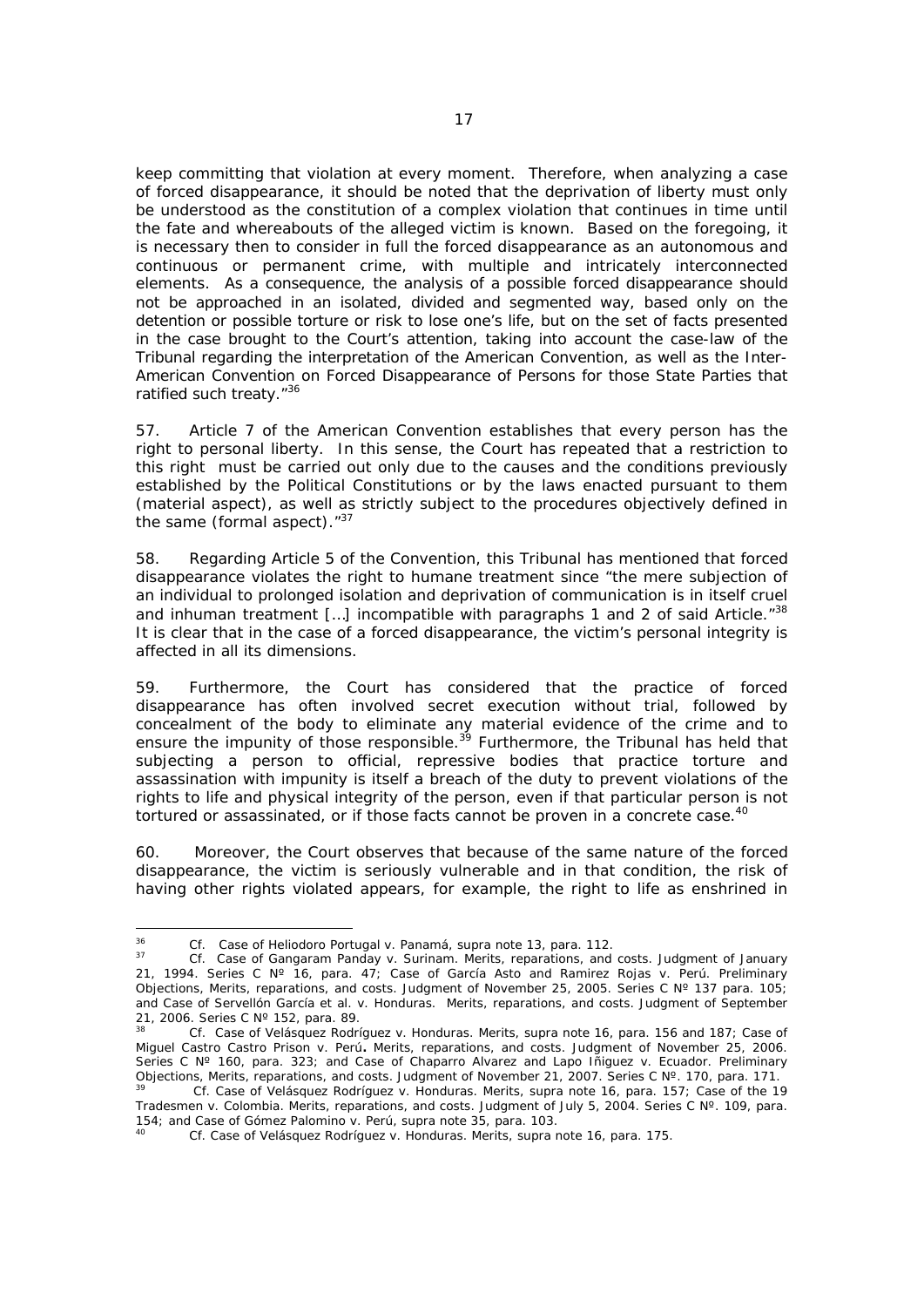Article 4 of the Convention. This situation is emphasized when dealing with a systematic pattern of human rights violations. In addition, the Court has established that the failure to investigate the facts is a violation of the legal duty under Article 1(1) of the Convention to ensure the rights recognized by Article 4(1) therein, which is the duty is to ensure every person subject to its jurisdiction the inviolability of the right to life and the right not to have one's life taken arbitrarily, which comprises the reasonable prevention of situations that could result in the violation of that right.<sup>41</sup>

61. In the instant case, Renato Ticona was illegally detained by state agents, and until now, there is no information regarding his fate and whereabouts. In this sense, the Court finds that the State is responsible for the violation of the right to personal liberty enshrined in Article 7 of the American Convention, in conjunction with Article 1(1) therein, to the detriment of Renato Ticona Estrada, which constitutes an ongoing violation with legal consequences that extend until the present date.

62. Furthermore, taking into account the acceptance of the facts and the acquiescence of the State, the context of the instant case, the nature of the elements of forced disappearance and the impairment to the physical, mental and moral integrity of Renato Ticona (*supra* para. 23, 51 and 58) the Court considers that the State is responsible for the violation of the right to humane treatment enshrined in Article 5(1) and 5(2) of the American Convention, in conjunction with Article 1(1) therein, to the detriment of Renato Ticona Estrada.

63. Likewise, this Court deems that the forced disappearance of Renato Ticona Estrada has represented a risk in his life, situation that became more serious due to the systematic pattern of human rights violations that existed in Bolivia at the time of the events, which has been acknowledged by the State in the instant case. As a result, this Tribunal considers that the State is responsible for the violation of such right as enshrined in Article 4(1) of the Convention, in relation to Article 1(1) therein, to the detriment of Renato Ticona Estrada.

64. In addition, the Commission as well as the representative alleged the noncompliance of Articles I and XI of the IACFDP and the State acknowledged its international responsibility for that fact.

65. Article I.a) of the IACFDP provides that State Parties undertake not to practice, permit, or tolerate the forced disappearance of persons, even in states of emergency or suspension of individual guarantees. In this sense and in view of the acquiescence made by the State, as well as the permanent nature of the forced disappearance, the Court finds that the State has failed to comply with the obligation established in said Article of the IACFDP, which entered into force on June 5, 1999, since the forced disappearance of Renato Ticona persists until now.

66. Article XI of the IACFDP establishes the obligation of State Parties to held every person deprived of liberty in an officially recognized place of detention and be brought before a competent judicial authority without delay, in accordance with applicable domestic law. Furthermore, it declares that States Parties shall establish and maintain official up-to-date registries of their detainees and, in accordance with their domestic law, shall make them available to relatives, judges, attorneys, any other person having a legitimate interest, and other authorities.

 $\overline{41}$ <sup>41</sup> *Cf. Case of Velásquez Rodríguez v. Honduras.* Merits, supra note 16, para. *188 and Case of Godínez Cruz v. Honduras.* Merits. Judgment of January 20, 1989. Series C Nº. 5, para. 198.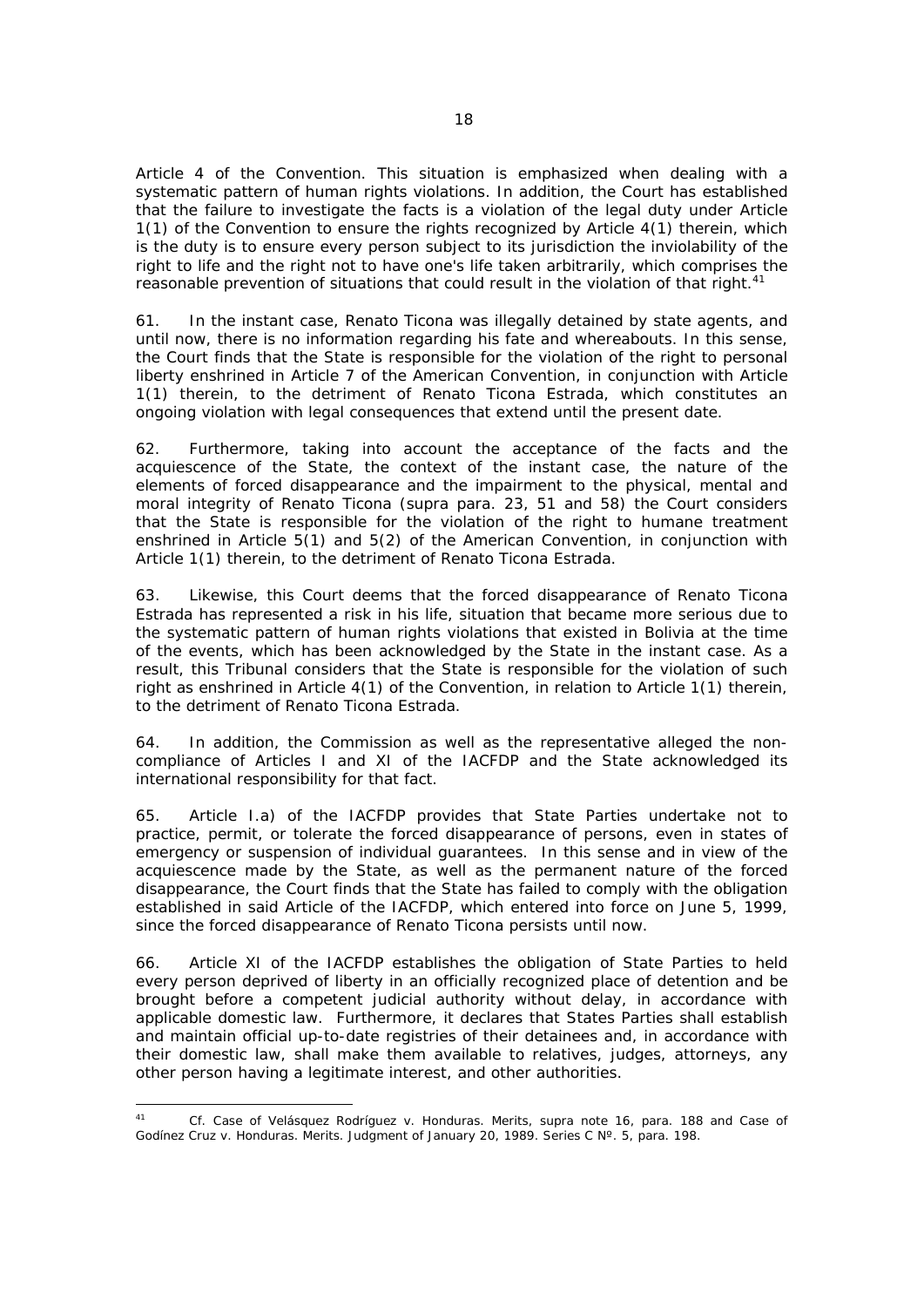67. The forced disappearance of people is made up of certain elements (*supra* para. 55) which form part of an ongoing violation. When analyzing Article XI of the IACFDP, this Court deems that the State's duty to held detainees in an officially recognized place of detention does not constitute an element of forced disappearance, but a guarantee for such person deprived of liberty to have his human rights respected under such circumstances. By virtue of said distinction, this Court considers that the guarantee established in said Article, inasmuch as it is not an element of forced disappearance of persons, does not share the characteristic of being a continuous violation and therefore, it must be understood that said obligation, according to the IACFDP, exists since that treaty entered into force on June 5, 1999. As a consequence, this Tribunal concludes that the State did not fail to comply with Article XI of the IACFDP.

#### *Recognition of Juridical Personality*

l

68. In relation to Article 3 (Recognition of Juridical Personality) of the Convention, the Commission requested the Court to declare the violation of such right upon considering that the purpose of those who carried out the forced disappearance of Renato Ticona was to act outside the law, hiding all the evidence related to the crimes and escaping from being punished. Moreover, it pointed out that as a result of the disappearance of Renato Ticona, a legal limbo occurred that was formalized through the state refusal to acknowledge that Mr. Ticona Estrada was in their power and the contradictory information regarding his fate. The foregoing prevented Mr. Ticona Estrada or his relatives from exercising their rights, apart from keeping the latter uninformed regarding his fate or whereabouts. The Commission emphasized that "for Renato Ticona Estrada, the disappearance resulted in the denial of the exercise of the rights every human being has by suppressing the due protection and denying the recognition as a person before the law". The representative agreed with the argument of the Commission and the State acquiesced to such claims.

69. As the Court has observed, the Inter-American Convention on Forced Disappearance of Persons does not expressly refer to the juridical personality among the elements that typify the complex crime of forced disappearance of persons. $42$ Furthermore, the Tribunal has indicated that said right has its own juridical content. that is, the right every person has to be recognized everywhere as a person having rights and obligations,  $43$  in this regard, the violation of this recognition presumes an absolute disavowal of the possibility of being a holder of such rights and obligations.44 Based on the foregoing, in exercise of the power vested in it by Article 53(2) of the Rules of Procedure, the Court considers that in the instant case, there is no fact leading to conclude that the State has violated Article 3 of the American Convention.

<sup>\*</sup> 

<sup>42</sup> *Cf. Case of Bámaca Velásquez v. Guatemala.* Merits. Judgment of November 25, 2000. Series C Nº. 70, para. 180.

<sup>43</sup> *Cf. Case of Bámaca Velásquez v. Guatemala.* Merits, supra note 42, para. 12 and 179; *Case of the Girls Yean and Bosico*. Judgment of September 8, 2005. Series C Nº 130, para. 176; and *Case of La Cantuta v. Perú*. Merits, reparations, and costs. . Judgment of November 29, 2006. Series C Nº. 173, para. 120.

<sup>44</sup> *Cf. Case of Bámaca Velásquez, supra* note 42, para. 179; *Case of La Cantuta*, supra note 43, *para.* 120; and *Case of Sawhoyamaxa Indigenous Community v. Paraguay.* Merits, reparations, and costs. Judgment of March 29, 2006. Series C Nº. 146, para. 188.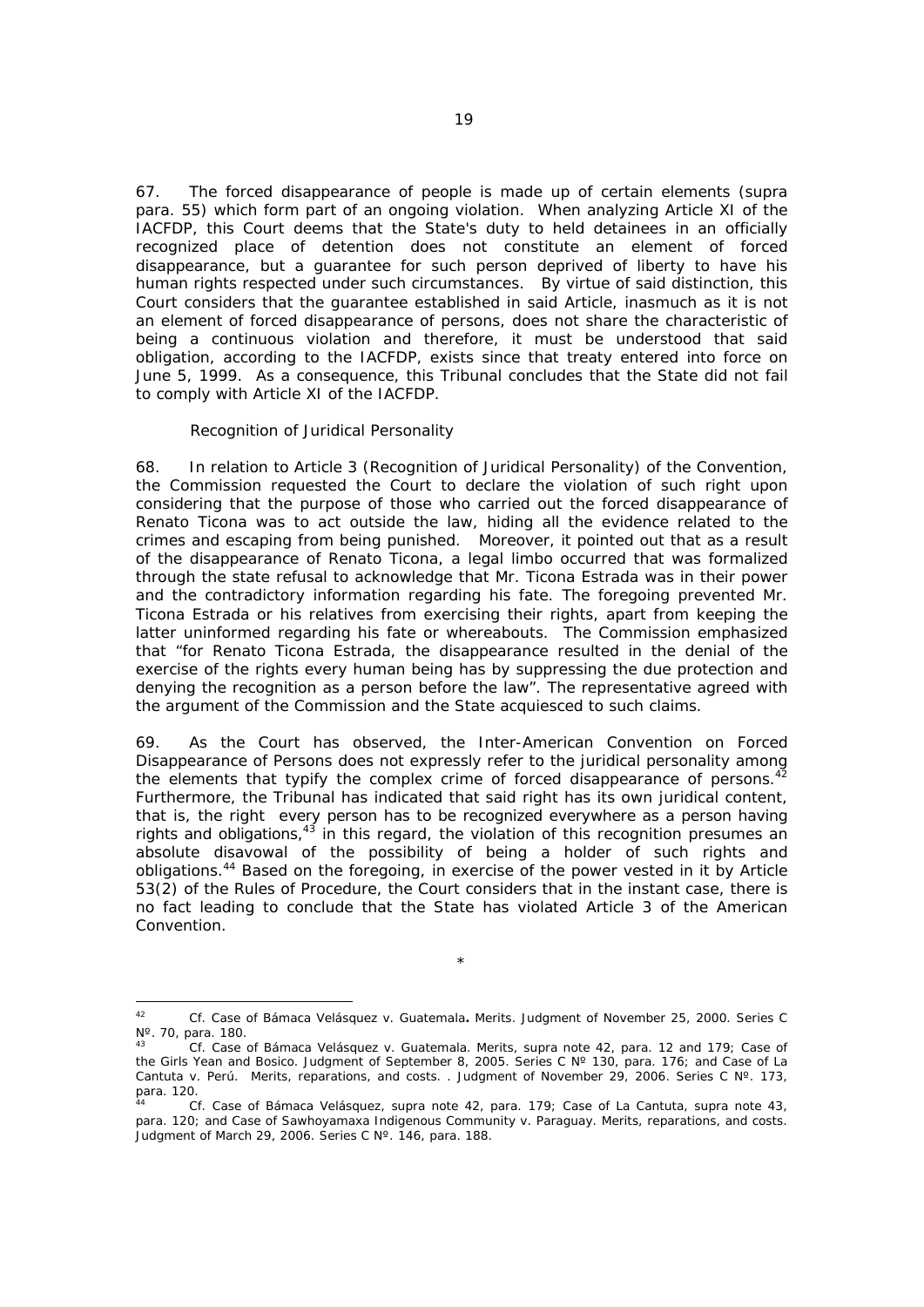20

70. For the reasons exposed and based on the confession of facts and acquiescence made by the State, the Court considers that Bolivia is responsible for the violation of the rights enshrined in Articles 4(1), 5(1) and 5(2) and 7 of the American Convention, in conjunction with Article 1(1) therein, to the detriment of Renato Ticona Estrada. Moreover, this Tribunal concludes that the State is responsible for the non-compliance of Article I(a)) of the IACFDP.

71. In addition, the Court does not find the State responsible for the violation of Article 3 of the American Convention neither for the non-compliance of Article XI of the IACFDP.

**VII** 

## **ARTICLES 8 (RIGHT TO A FAIR TRIAL),<sup>45</sup> 25 (RIGHT TO JUDICIAL PROTECTION)46 AND 5 (RIGHT TO HUMANE TREATMENT)47 OF THE AMERICAN CONVENTION, IN CONJUNCTION WITH ARTICLE 1(1) THEREIN, AS WELL AS ARTICLE I48 OF THE INTER-AMERICAN CONVENTION ON FORCED DISAPPEARANCE OF PEOPLE**

72. Following, it should be mentioned some of the facts already established and proven related to the criminal procedure initiated to investigate the forced disappearance of Renato Ticona that the Court considers it is appropriate to highlight.

73. The relatives of Renato Ticona took several steps during the criminal procedure (*supra* para. 52), for example, Honoria Estrada de Ticona, César Ticona Olivares and Hugo Ticona rendered statements before the National Commission of Investigation of Disappeared Citizens<sup>49</sup> on March 21 and 25, 1983 and April 5, 1983, respectively.<sup>50</sup>

 $\overline{a}$ 

[…]

<sup>&</sup>lt;sup>45</sup> Article 8

<sup>1.</sup> Every person has the right to a hearing, with due guarantees and within a reasonable time, by a competent, independent, and impartial tribunal, previously established by law, in the substantiation of any accusation of a criminal nature made against him or for the determination of his rights and obligations of a civil, labor, fiscal, or any other nature.

<sup>46</sup> Article 25

<sup>1.</sup> Everyone has the right to simple and prompt recourse, or any other effective recourse, to a competent court or tribunal for protection against acts that violate his fundamental rights recognized by the constitution or laws of the state concerned or by this Convention, even though such violation may have been committed by persons acting in the course of their official duties.

 $^{47}$  Article 5, supra note 23.<br> $^{48}$  Article I.

The State Parties to this Convention undertake: […]

To punish within their jurisdiction, those persons who commit or attempt to commit the crime of forced disappearance of persons and their accomplices and accessories.

<sup>&</sup>lt;sup>49</sup> On October 28, 1982, the State passed the Supreme Decree N° 19.441, by means of which the National Commission of Investigation of Disappeared Citizens was created (appendices to the response of the petition, Appendix 3, V. I, p. 1958 to 1960). Said Commission was created to analyze, investigate and determine the situation of disappeared citizens in Bolivia. Furthermore, every citizen who felt compromised by the disappearance of relatives, acquaintances or citizens, could turn to such commission in order to file a complaint, which would be summarily investigated.

Cf. Statement of Honoria Ticona de Estrada and César Ticona Olivares rendered on March 21 and 25, 1983 before the National Commission of Investigation of Disappeared Citizens (appendices to the response of the petition, Appendix 3, V. I, p. 1901 to 1902 and 1910 to 1913) and Statement rendered by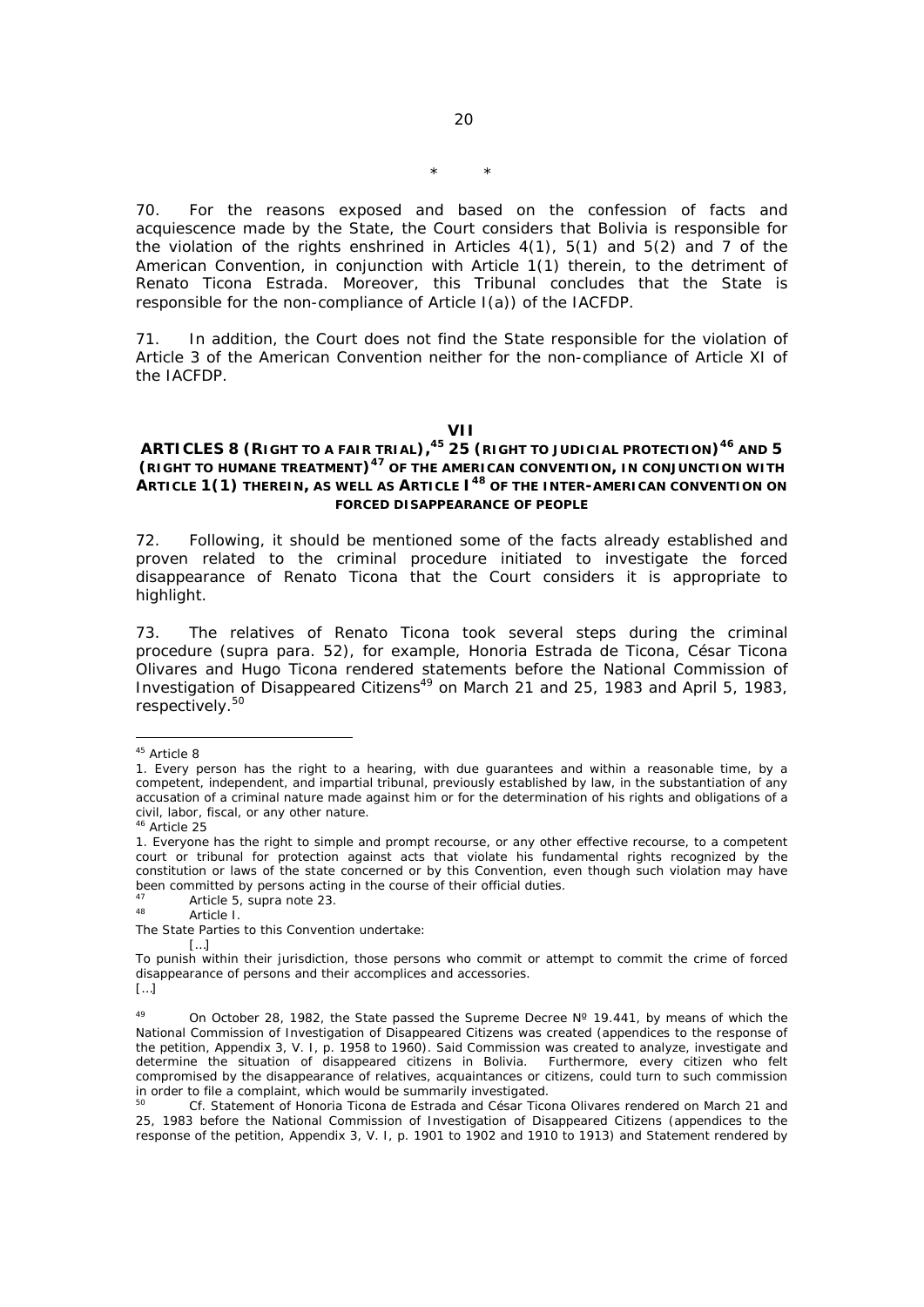74. On April 7, 1983, the National Commission of Investigation of Disappeared Citizens filed a complaint regarding the forced disappearance of Renato Ticona, and requested the investigation of the offenses defined in Articles 252 (murder), 292 (deprivation of liberty), 293 (threats), 334 (abduction) of the Criminal Code in force at that moment, since the crime of forced disappearance was not established by law. The criminal procedure was initiated on April 7, 1983 and on June 4, 1983, the Third Magistrate's Court on criminal matters in and for La Paz ordered the summary criminal investigation of the four alleged responsable for the crimes before mentioned. On February 28, 1985, Honoria Estrada de Ticona and Hugo Ticona brought charges with the District Prosecutor in Criminal Matters against the accused for the crimes commited against Renato Ticona; in said complaint, they narrated the situation experienced by Renato and Hugo Ticona. Said complaint was forwarded to the Third Magistrate's Court on Criminal Matters. On September 2, 1985, said Court ordered, by means of resolution No.  $0.089/85$ ,<sup>51</sup> the filing of the case in favor of one of the accused.<sup>52</sup> In the year 1986, the case file was closed for all the accused but the stage of preliminary proceedings remained pending.

75. Afterwards, on March 8, 2005, the Public Prosecutor's Office requested the Supreme Court of Justice of La Paz to reopen the case file, which was done on March 9, 2005 before the Third Magistrate's Court on Criminal Matters.<sup>53</sup> As of the reopening of the criminal procedure, a series of legal acts were carried out,<sup>54</sup> and the proceedings were forwarded to full trial. Finally, on January 8, 2008, the Third Magistrate's Court on Criminal Matters of the Judicial District of La Paz delivered a condemnatory judgment $55$ , after having ruled a judgment in default against the then members of the army (a colonel, a lieutenant and a sergeant) for the crimes of : Murder, punishable with thirty (30) years of imprisonment, without the right to pardon; deprivation of liberty, punishable with two (2) years and a fine of a hundred (100) days; threats, punishable with eighteen (18) months and abduction, punishable with thirty (30) years without the right to pardon. Furthermore, by means of the judgment, two agents of the former Special Service of Security, also known as

Hugo Ticona Estrada on April 5, 1983 before the National Commission of Investigation of Disappeared

Citizens (appendices to the response of the petition, Appendix 3, V.I, p. 1901 to 1902).<br>
<sup>51</sup> *Cf.* Resolution N° 089/85 of the Third Magistrate's Court on Criminal Matters of September 2,<br>
1985 (Appendices to the respons

On July 12, 1985, the Magistrate's Court on Criminal Matters declared the defense of lack of legal definition alleged by one of the accused proven. (Appendices to the response of the petition, appendix 3, volume I, p. 2064 and 2065).

<sup>53</sup> *Cf.* Ruling of March 9, 2005 issued by the Supreme Court of Justice of the District (Appendices to the response of the petition, Appendix 3, v. I, p. 2086).

Some of the main legal acts carried out were: a) On May 18, 2005, the Prosecutor informed that, by virtue of the testimony rendered by Hugo Ticona, it was established that, apart from the already accused people, two more persons participated in the disappearance and torture of Renato and Hugo Ticona. Based on the foregoing, the Prosecutor requested the issuance of a reasoned ruling of expansion against the above mentioned people; b) ruling issued on September 11, 2006 by the Magistrate's Court on Criminal Matters in and for La Paz, by means of which it was declared the inapplicability of the Constitutional Judgment  $N^{\circ}$  101/04 and it was ordered the continuance of the criminal action, upon considering that: "it is evident that the accused is absolutely responsible for the delay in the processing of the case, inasmuch as they were declared in default [and] the instant case deals with crimes against humanity"; c) hearings for the declaration of judgment in default held on November 8, 2006 and July 31, 2007, by which five defendants were declared in default. Said records were notified to the accused; d) on August 21, 2007, the Magistrate's Court on Criminal Matters dismissed the preliminary proceedings; e) on August 31, 2007, the Prosecutor's Office requested an injunction based on the conclusions; and f) on September 21, 2007, the Magistrate's Court on Criminal Matters in and for La Paz issued a writ of indictment. (Record of Appendices to the complaint, Appendix 2, p. 173, 435 and 436; and record of appendices to the response of the petition, Appendix 3, V. III, p. 2519 and 2534 to 2538).

<sup>55</sup> *Cf.* Judgment of January 8, 2008. *supra* note 32.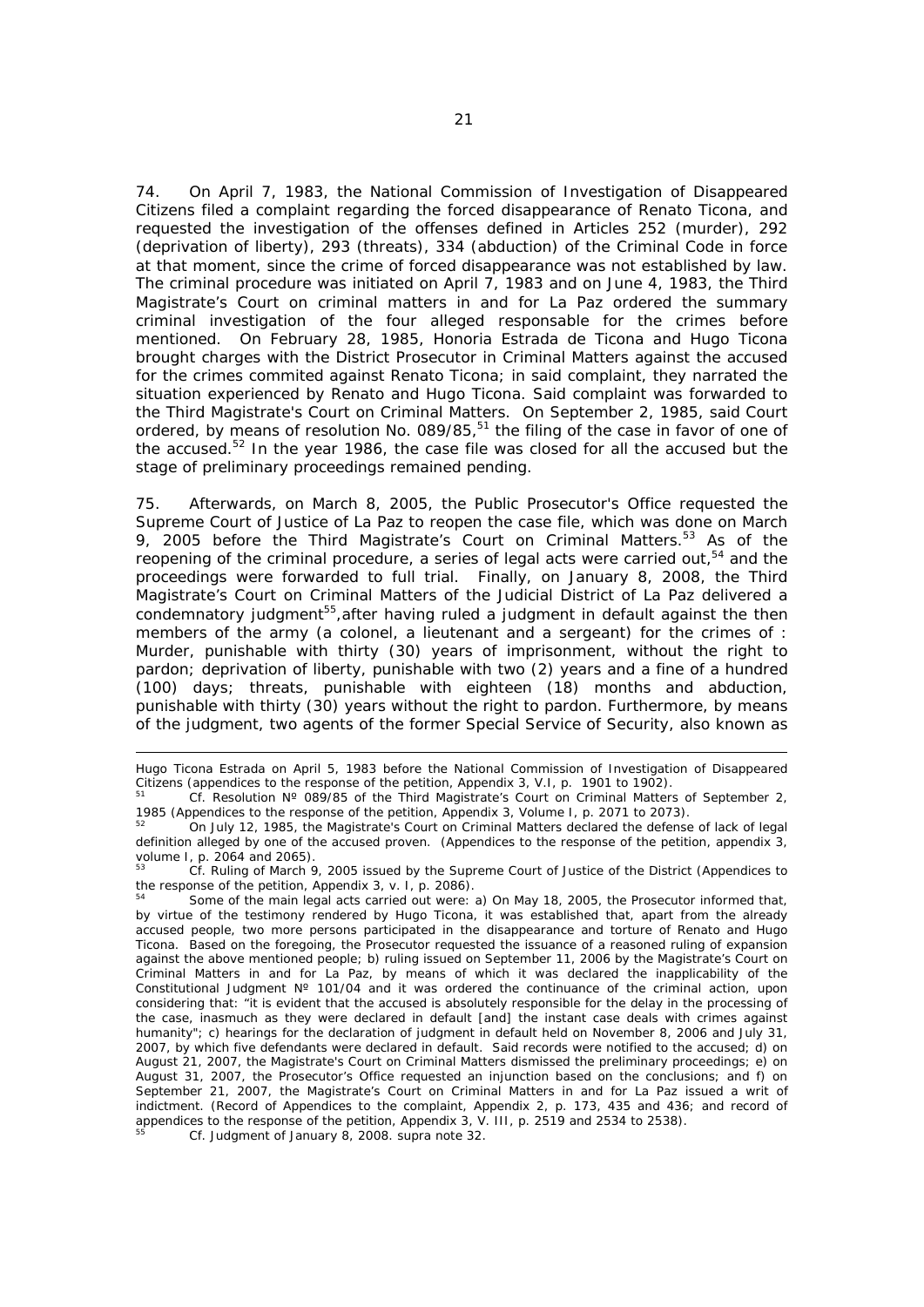DOP, were convicted for being accomplices to the crime of murder, imposing the sentence of three (3) years and six (6) months of imprisonment.<sup>56</sup>

76. One of the convicts and the defense counsel appointed by the Court respectively filed an appeal against said judgment.<sup>57</sup> On August 1, 2008, the Superior Court of the Judicial District of La Paz upheld the Judgment of January 8, 2008.58 On August 14 and 29, 2008, the defense counsel appointed by the Court of the convicted and one of the convicts,<sup>59</sup> respectively, filed a writ of cassation against the last judgment, which resolution is still pending to the date of this Judgment.

> \* \* \*

77. Based on the facts previously established and proven, the Court shall now proceed to analyze the following considerations of law.

A) Regarding the relatives of Renato Ticona

## *a) Clarifications regarding Articles 8(1) and 25(1) of the Convention*

78. This Tribunal has pointed out that Articles 8(1) and 25(1) of the Convention determine, with regard to the actions and omissions of internal judicial authorities, the scope of the principle of State responsibility for the actions of any State organ $^{60}$ . Furthermore, the Court has pointed out that as a consequence of the general obligation to guarantee established in Article 1(1) of the Convention, there are certain obligations of States to guarantee the free and full exercise of the rights recognized by the Convention to all persons subject to their jurisdiction<sup>61</sup>. This Tribunal has asserted that, in order to comply with the general duty to guarantee rights, the States Parties are required not only to prevent, but also to investigate the human rights violations recognized in the Convention, as the ones alleged in the instant case, and also, to seek the restoration of the violated right, if possible, and

<sup>56</sup> 56 On January 10, 2008, the attorney of Ticona Estrada's family requested the Third Magistrate's Court on Criminal Matters of the Judicial District of La Paz an amendment of the judgment, so that the persons were sentenced for the crime of forced disappearance of people, which is an illicit act established in Article 292 bis of the Criminal Code (Appendices to the response to the petition, Appendix 3, Volume 12, p. 4745 to 4747). On January 11, 2008, said Court, by means of resolution No. 004/2008 rejected the request (Appendices to the response of the petition, Appendix 3, Volume 12, p. 4751).

<sup>57</sup> *Cf.* Report of the Judiciary of Bolivia before the Court regarding the case: "Office of the Public Prosecutor and National Commission of Forced Disappeared against Roberto Melean, René Veizaga Vargas for the crimes of murder and others" (record of documents presented by the State during the public hearing of August 13, 2008, Appendix 1, p. 4952 to 4956).

<sup>58</sup> *Cf.* Judgment delivered by the Superior Court of the Judicial District of La Paz, on August 1, 2008 (record of documents presented by the State during the public hearing held on August 13, 2008, Appendix  $5, 5007$  to 5015).

<sup>59</sup> *Cf.* Writ of cassation filed by the defense attorney of Ticona Estrada's family on August 14, 2008 and by one of the convicts on August 29, 2008 (Appendices to the final written arguments of the State, page. 5358 to 5386 and 5310 to 5350).

<sup>60</sup> *Cf. Case of Velásquez Rodríguez v. Honduras,* supra note 16, para. 164, 169 and 170; *Case of Albán Cornejo et al. v. Ecuador***,** *supra* note 10, para 60; and *Case of Heliodoro Portugal v. Panamá***,** supra note 13, para. 140.

<sup>61</sup> *Cf. Case of Velásquez Rodríguez v. Honduras. Preliminary Objections. Judgment of June 26, 1987, Series C Nº 1 para*. 91; *Case of Castañeda Gutman v. Mexico, supra* note 17 para. 34; and *Case of Heliodoro Portugal v. Panamá,* supra note 13, para. 141.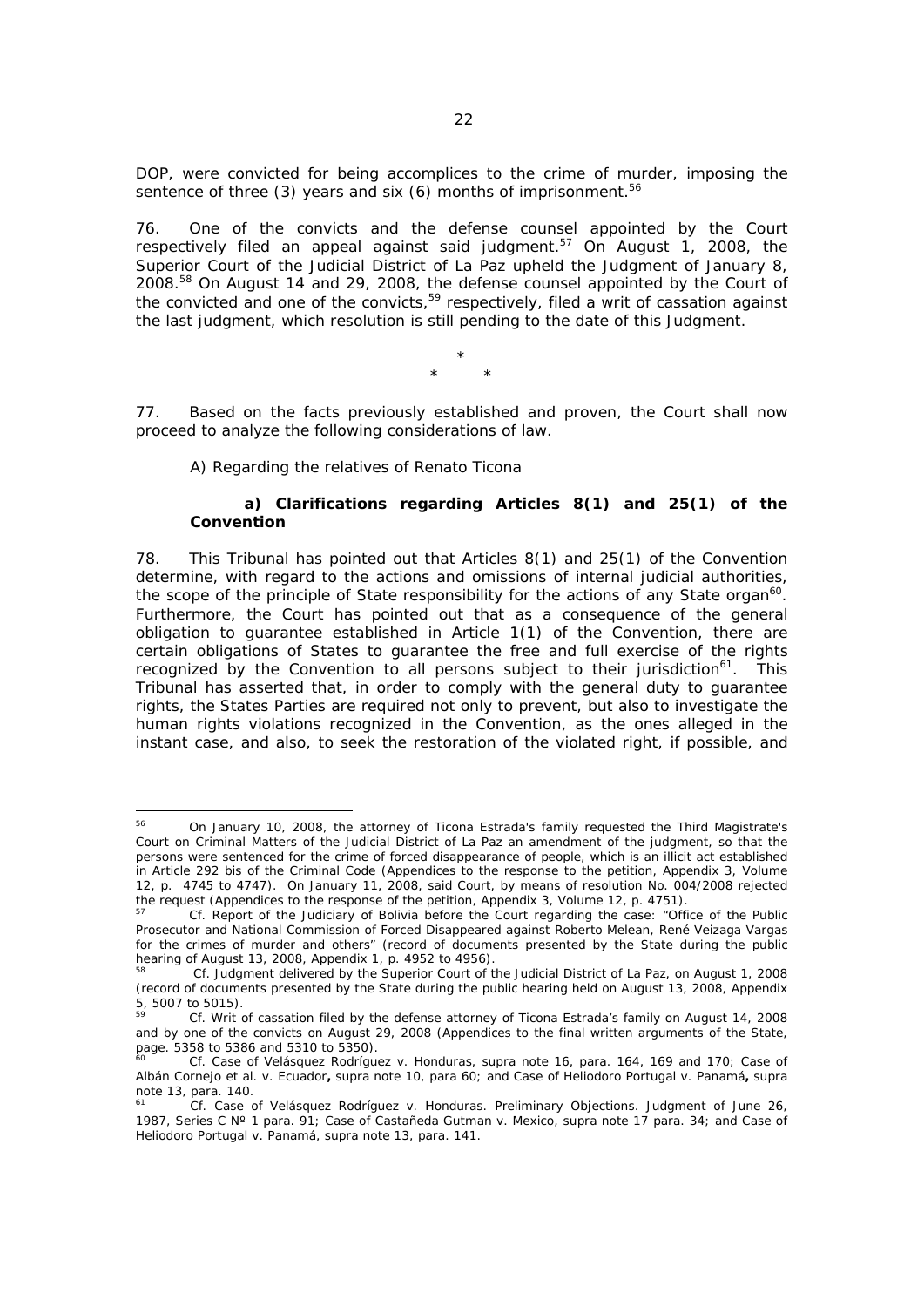the reparation of any damage caused. $62$ 

79. Furthermore, the Court has noted that the "reasonable time" referred to in Article 8(1) of the Convention must be analyzed in relation to the total duration of the proceeding until the final judgment. $63$  Lastly, the Court has pointed out that the right to access to justice implies that the controversy be solved within a reasonable time; $64$  an extended delay may constitute, in itself, a violation of the judicial guarantees.<sup>65</sup> In this sense, for the Court, the lack of state response is a determinative element when evaluating whether a breach of Articles 8(1) and 25(1) of the American Convention has occurred, because it is directly related to the principle of effectiveness that should permeate the development of such an investigation.<sup>66</sup>

80. The duty to investigate the cases of forced disappearance necessarily involves carrying out all actions necessary to determine the fate and whereabouts of the disappeared person. As this Court has held, only if all the circumstances relating to the violation are clarified, will the State have provided the victim and his next-of-kin with an effective remedy and complied with its general obligation to investigate and punish, allowing the victims' next-of-kin to learn the truth about the whereabouts of the mortal remains and also what happened to the victim.<sup>67</sup>

81. In addition, this Tribunal Court has also referred to the right of the next-ofkin of the alleged victims to know what happened and who was responsible for the respective events.<sup>68</sup> The next of kin of the alleged victims have the right to expect, and the States the obligation to ensure, that what befell the alleged victims will be investigated effectively by the State authorities; that proceedings will be filed against those allegedly responsible for the unlawful acts; and, if applicable, the pertinent penalties will be imposed, and the losses suffered by the next of kin repaired.<sup>69</sup>

82. In the instant case, the Tribunal considers that the time that passed excessively exceeds the term that may be considered as reasonable in order to conclude the criminal procedure; said procedure was initiated more than 25 years

 $62$ <sup>62</sup> *Cf. Case of Velásquez Rodríguez v. Honduras*, supra note 16, para. 166; *Case of Albán Cornejo et al. v. Ecuador*, supra note 10, para. 61; and *Case of Heliodoro Portugal v. Panamá*, supra note 13, para.  $142.$ 

<sup>63</sup> *Cf. Case of Suárez Rosero v. Ecuador*. Merits, Judgment of November 12, 1997, Series Nº. 35, para. 71; *Case of Heliodoro Portugal v. Panamá, supra* note 13, para 148; and *Case of Bayarri v.* 

*Cf. Case of Bulacio v. Argentina*. Merits, reparations, and costs. Judgment of September 18, 2003. Series C Nº 100, para. 114; *Case of Salvador Chiriboga v. Ecuador.* Preliminary Objection and Merits. Judgment of May 6, 2008; para. 59 and *Case of Heliodoro Portugal v. Panamá*, supra note 13, para. 148.

<sup>65</sup> *Cf. Case of Hilaire, Constantine and Benjamín et al. v. Trinidad and Tobago*. Merits, reparations, and costs. Judgment of June 21, 2002. Series C N° 94, para. 145; *Case of Salvador Chiriboga v. Ecuador*, supra note 64, para. 59; and *Case of Heliodoro Portugal v. Panamá*, supra note 13, para. 148.

Cf. Case of García Prieto et al. v. El Salvador. Preliminary Objections, Merits, reparations, and costs. Judgment of November 20, 2007. Series N° 168, para. 115; and *Case of Heliodoro Portugal v. Panamá, supra* note 13, para. 157.

*Panamá*, *supra* note 13, para. 157. 67 *Cf. Case of Caballero Delgado and Santana v. Colombia,* Merits. Judgment of December 8, 1995. Series C N° 22, para. *58; Case of Trujillo Oroza v. Bolivia*. Reparations and Costs. Judgment of February 27, 2002. Series C N° 92, para. 109; Case of the 19 Tradesmen v. Colombia, supra note 39, para. 176.

Cf. Case of Velásquez Rodríquez v. Honduras. Merits, supra note 16, para. 181; Case of García *Prieto et al. v. El Salvador, supra* note 66. para 102; and *Case of Heliodoro Portugal v. Panamá***,** supra note 13, para. 146.

<sup>69</sup> *Cf. Case of Durand and Ugarte v. Perú*. Merits. Judgment of August 16, 2000. Series C Nº 68, para. 130; *Case of García Prieto et al. v. El Salvador, supra* note 66. para 103; and *Case of Heliodoro Portugal v. Panamá*, supra note 13, para. 146.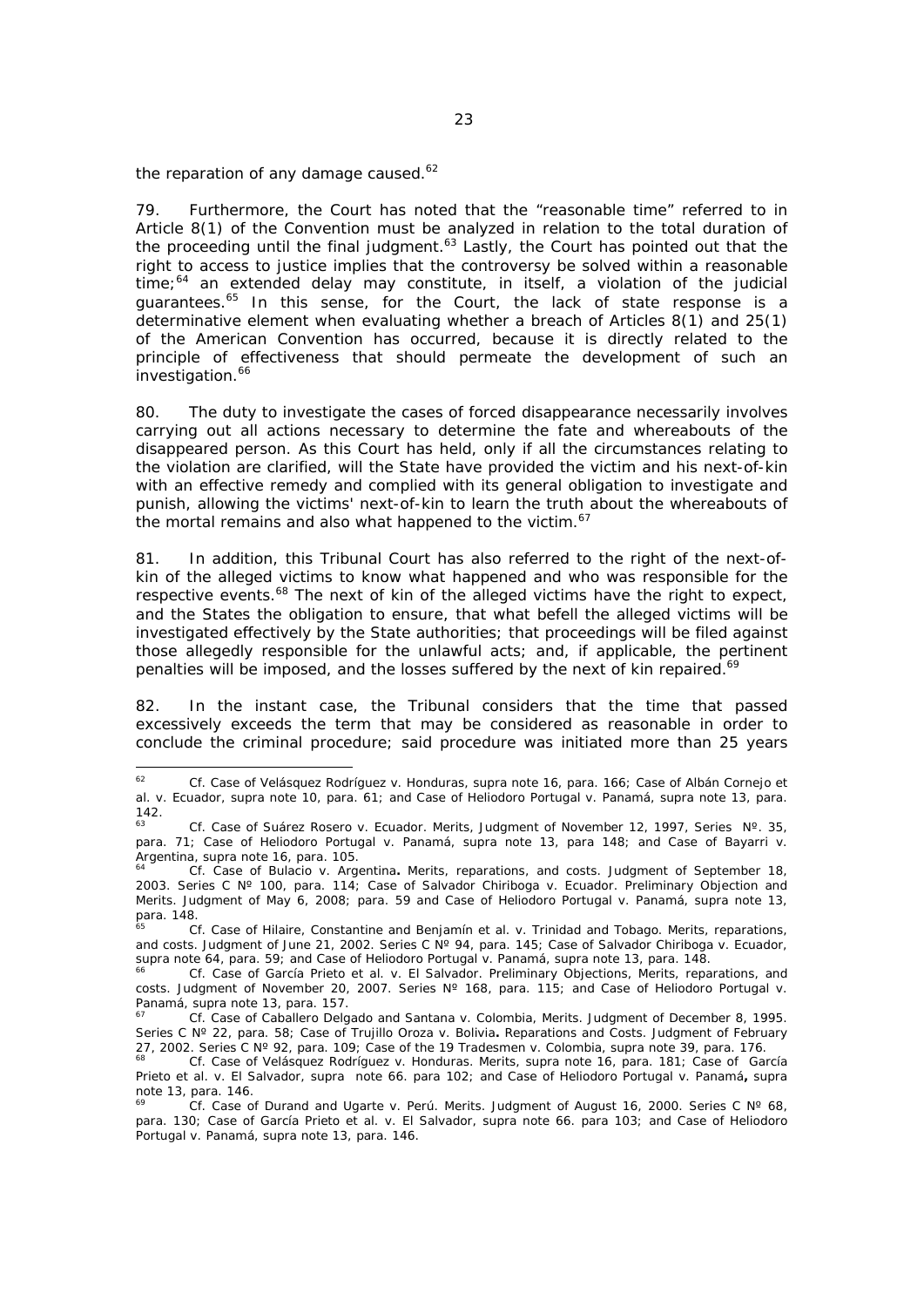ago and remained closed for more than eleven years as of the recognition of the contentious jurisdiction of the Tribunal (*supra* para. 28, 74 and 75). Furthermore, considering that the criminal procedure has still no final judgment (*supra* para. 76), to the time already passed, it must be added the time that goes on until that judgment is delivered. This delay has created a clear denial of justice, which constitutes a breach of the right to access to justice of Renato Ticona's relatives.<sup>70</sup>

83. Furthermore, the Court deems that in the investigation and criminal procedure conducted, the State has not carried out the necessary steps to locate Renato Ticona and if applicable, establish the fate and whereabouts of his mortal remains. The foregoing has not allowed Ticona Estrada's relatives to know the truth of what happened. In turn, the Court observes that it does not spring from the information furnished by the parties that other state authorities have ordered a serious investigation exclusively addressed to locate the fate or whereabouts of the mortal remains of Renato Ticona.<sup>71</sup>

84. Besides, the State has argued the inactivity on the part of the relatives of Mr. Ticona Estrada during the criminal procedure. Even though said allegations are not relevant considering the State's acquiescence, this Tribunal deems it is necessary to remind that the human rights violations as the ones alleged in the instant case are offenses that can be prosecuted *ex officio,* according to the provisions established in the Code of Criminal Procedure of Bolivia.<sup>72</sup> In this regard, given the situation, the Court deems that an investigation of the facts of the present case must not be assumed as a step taken by private interests that depends upon the initiative of the victim or his family or upon their offer of proof.<sup>73</sup>

85. Based on the foregoing, the Tribunal points out that the criminal procedure has not been an effective recourse to guarantee the access to justice, the investigation and the possible punishment of the responsible for the facts related to the forced disappearance of Renato Ticona and the total reparation of the consequences of the violations. Moreover, in order to comply with Article I.b) of the IACFDP, the State must effectively punish, within a reasonable time, the responsible for the forced disappearances occurring within its jurisdiction, ensuring in this way the compliance with the same nature of the punishment and avoiding impunity. The Court notes that in the time that passed since the disappearance of Renato Ticona to the present day, the State has not complied with the provision established in Article I.b) of the IACFDP". As a result, the Court concludes, based on the foregoing and on the acquiescence made by the State, that Bolivia is responsible for the violation of the right to a fair trial and judicial protection enshrined in Articles 8(1) and 25(1) of the American Convention, in conjunction with Article 1(1) therein, to the detriment of Honoria Estrada de Ticona, César Ticona Olivares, Hugo Ticona Estrada, Betzy Ticona Estrada and Rodo Ticona Estrada, as well as for the non-compliance of the obligation

<sup>70</sup> 70 *Cf. Case of Miguel Castro Castro Prison v. Perú*, supra note 38, para. 387; *Case of Zambrano Vélez et al. v. Ecuador***.** Merits, reparations, and costs. Judgment of July 4, 2007. Series C N°. 166, para.<br>126; and Case of Heliodoro Portugal v. Panamá, supra note 13, para. 156.

The State mentioned in the final arguments that it has recently taken steps to shed light o the forced disappearances that occurred in the period of 1964-1982, and such steps shall be implemented in a period of three years (2008 to 2010); the case of Renato Ticona is among such disappearances (Brief of final arguments of the State, records of merits, reparations, and costs, volume IV; p. 718).

<sup>72</sup> Sections 5 and 46 of the Criminal Procedure Code in force at the moment of the incidents (*infra* notes 75 and 76).

<sup>73</sup> *Cf. Case of Velásquez Rodríguez v. Honduras.* supra note 16, para. 177; *Case of Albán Cornejo et al. v. Ecuador***,** *supra* note 10, para. 62; and *Case of Heliodoro Portugal v. Panamá, supra* note 13, para. 145.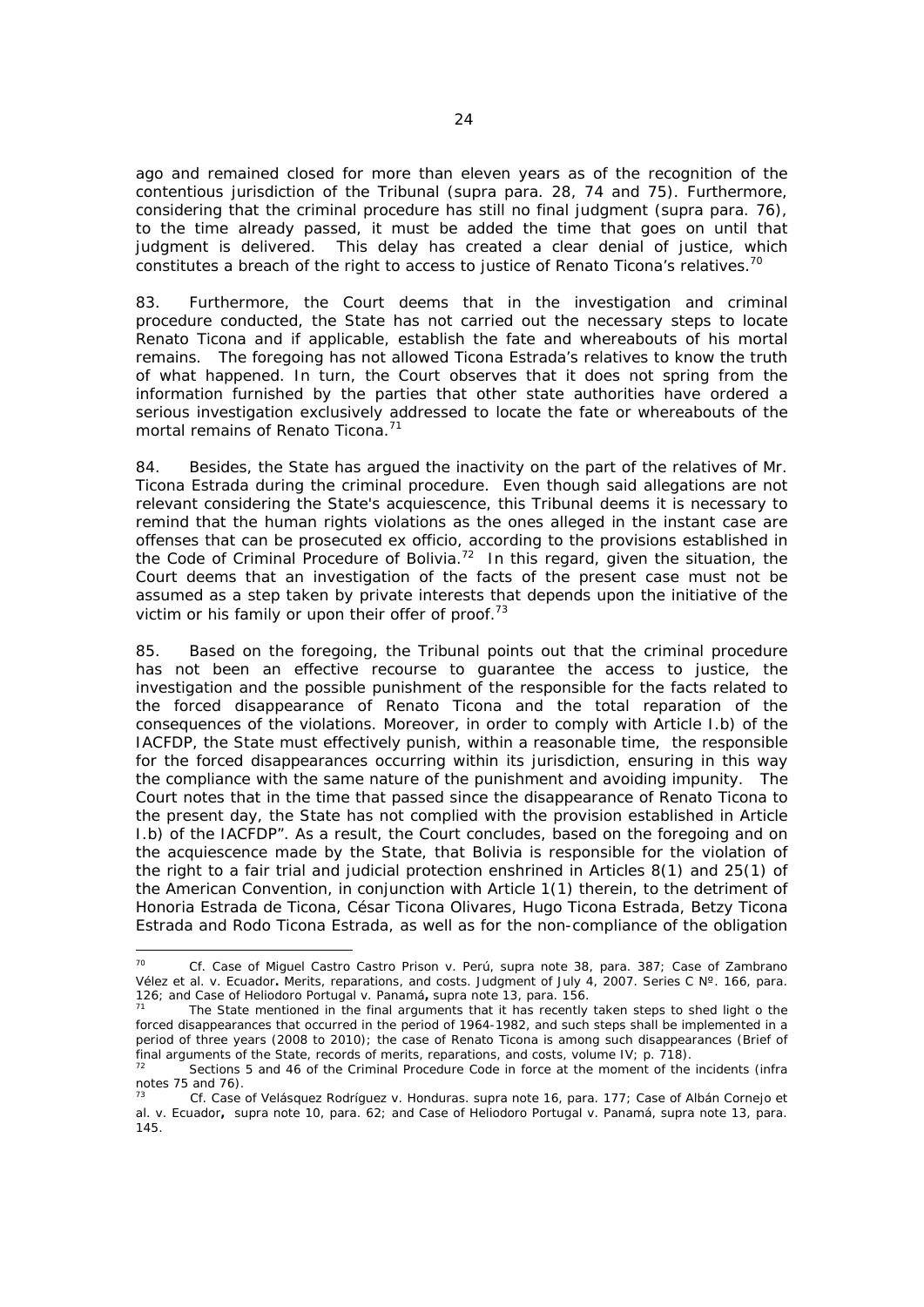established in Article I(b)) of the IACFDP.

## *b) Clarifications regarding Article 5(1) of the Convention*

86. As to the relatives of Renato Ticona, the Court notes that it has been proven that the next-of-kin have taken several steps before different authorities, in order to learn about the fate and whereabouts of Renato Ticona, without finding any favorable answer (*supra* para. 52, 74, 75 and 83) Furthermore, in the testimonies presented by each one of the relatives, they coincided in asserting that they have been through physical, mental and moral distress. Specifically, they pointed out that they have been emotionally disturbed and that they have suffered from a permanent anguish; mainly, because they do not know what happened to Renato Ticona and were unable to bury his mortal remains (*supra* para 33). Moreover, it springs from the expert opinion rendered before this Court by the expert witnesses, Andrés Guatire Hirsh and Zulema Callejas Guzmán, the damage caused to the relatives as a result of the forced disappearance of Renato Ticona, the steps taken to locate him and the family situation after such disappearance (*supra* para. 32(e)).

87. The Court recalls that in cases involving the forced disappearance of persons, it can be understood that the violation of the right to mental and moral integrity of the victims' next of kin is a direct result, precisely, of this phenomenon, which causes them severe anguish owing to the act itself, which is increased, among other factors, by the constant refusal of the State authorities to provide information on the whereabouts of the victim or to open an effective investigation to clarify what occurred.74

88. In this sense, this Tribunal considers that the existence of a closed family bond, plus the efforts made searching justice in order to know the fate and whereabouts of Renato Ticona, as well as the inactivity of the state authorities or the lack of effectiveness in the measures adopted to shed light on the facts and eventually, punish the responsible (*supra* para. 85 and *infra* para. 145) have violated the mental and moral integrity of the relatives of Renato Ticona. As a result, the Court concludes, taking into account the acquiescence made by the State, that Bolivia is responsible for the violation of the right to humane treatment enshrined in Article 5(1) of the American Convention, in relation to Article 1(1) therein, to the detriment of Honoria Estrada de Ticona, César Ticona Olivares, Hugo Ticona Estrada, Betzy Ticona Estrada and Rodo Ticona Estrada.

## B) Regarding Hugo Ticona Estrada

#### *a) Clarifications regarding Articles 8(1) and 25(1) of the Convention*

89. In the Report on Merits N° 112/06 (Case N° 12.527), the Commission concluded, in general terms, that the State is responsible for the violation of Articles 8 and 25 of the Convention, to the detriment of the relatives of Renato Ticona; however, it did not specifically decide on the alleged violation of said Articles to the

 $\overline{a}$ 74 *Cf. Case of Blake v. Guatemala.* Merits. Judgment of January 24, 1998. Series C Nº 36 para. 114; *Case of Goiburú et al. v. Paraguay.* Merits, reparations, and costs. Judgment of September 22, 2006. Series C Nº 153, para. 97; and *Case of La Cantuta v. Perú*, supra note 43, *para.* 123.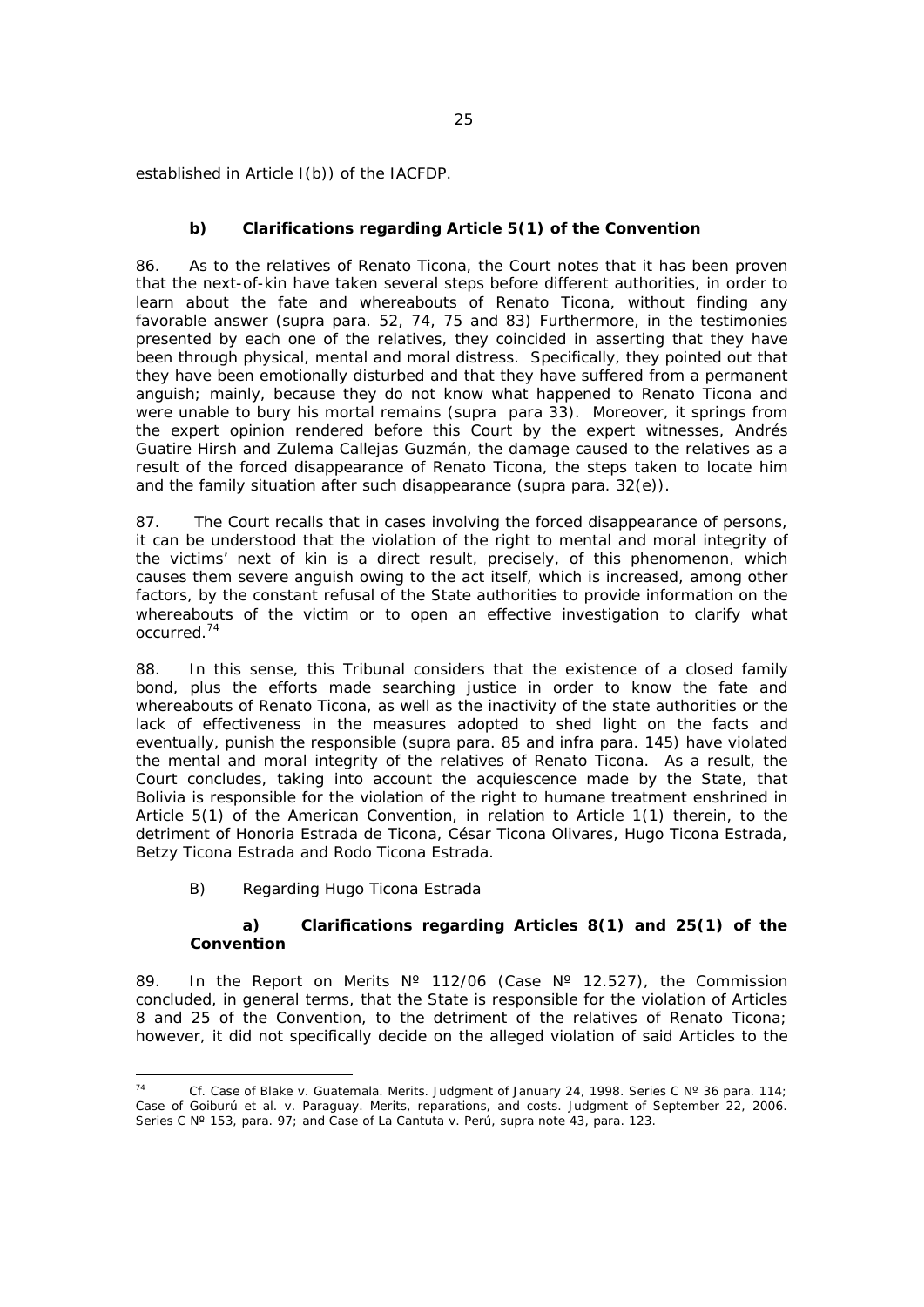detriment of Hugo Ticona. Afterwards, in the petition filed with the Court, the Commission stated that since "the Court has no jurisdiction *ratione temporis* to examine the illegal and arbitrary detention and tortures suffered by Hugo Ticona Estrada in 1980, […] it d[id] not include in the purpose of the […] application, the allegation of these violations. Nevertheless, it [did] include in the purpose of such application, the subsequent denial of justice of which Hugo Ticona Estrada has been a victim as of July 27, 1993, date on which the State accepted the contentious jurisdiction of the Court, not only with respect to his brother but to himself, since it is an ongoing violation of his rights". Besides, in the legal arguments the Commission recalled that there has been a denial of justice "which has been continuous in relation to the violations committed against Hugo Ticona, [..t]hese crimes were brought to the attention of the state authorities when Hugo Ticona and his relatives rendered an statement in the corresponding investigation and, despite all, such crimes have not been investigated *ex officio,* as it should have happened". Nevertheless, in the conclusions of the petition, the Commission requested the Court to declare the violation of Articles 5, 8, and 25 of the Convention, to the detriment of the relatives of Renato Ticona and made no clarification regarding the alleged violation of Articles 8 and 25 to the detriment of Hugo Ticona based on the reasons stated in the purpose of the petition and the legal arguments.

90. During the public hearing and in the closing arguments, the Commission recalled that the denial of justice of the instant case also involves the absence of an investigation and procedure regarding the alleged deprivation of liberty and torture suffered by Hugo Ticona. Moreover, it stated that "it springs from the facts it that occurred before July 27, 1993, date on which the State […] accepted the contentious jurisdiction of the Court that the State had the obligation to investigate the tortures denounced by Hugo Ticona. It is worth mentioning that such obligation was pending compliance the date on which the State recognized the adversary jurisdiction of the Court".

91. The representative argued in the brief of requests and motions that under sections  $5^{75}$  and  $46^{76}$  of the Code of Criminal Procedure of Bolivia, in force at the time of the facts, it was established that the criminal action arises out of public law and prosecutable *ex* officio and that criminal prosecutors are responsible for promoting and request the preliminary investigation, after learning about the commission of a crime prosecutable on an *ex* officio basis. Furthermore, it reasserted that "notwithstanding the above mentioned, neither the *Ministerio Público* nor a court initiated a criminal investigation *ex officio* for the human rights violations committed to Hugo Ticona Estrada, despite the fact that in the case file named *Comisión Nacional C/ René Veizaga et al.*, being heard since 1983 by a Bolivian court, there are plenty history case and evidence of the arbitrary detention, torture and confinement that Hugo Ticona suffered".

92. The State, in its acquiescence, expressed, among other things, that it acknowledged its international responsibility, in general, for the violation of the rights embodied in Articles 8 and 25 of the Convention and it expressly made no

 $75$ Article 5 established that "[C]riminal action arises out of public law [...] for crimes prosecuted by the *Ministerio Público [Office of Public Prosecutor]*, without prejudice to private complaints or accusations;"

Section 46 established that "It is the responsibility of prosecutors in criminal matters: i) to promote and bring criminal action in crimes under public law, without relying on a complaint on the part of the victim. 2) Immediately request the preliminary investigation, after learning about the commission of a crime prosecutable on an *ex officio* basis [...]".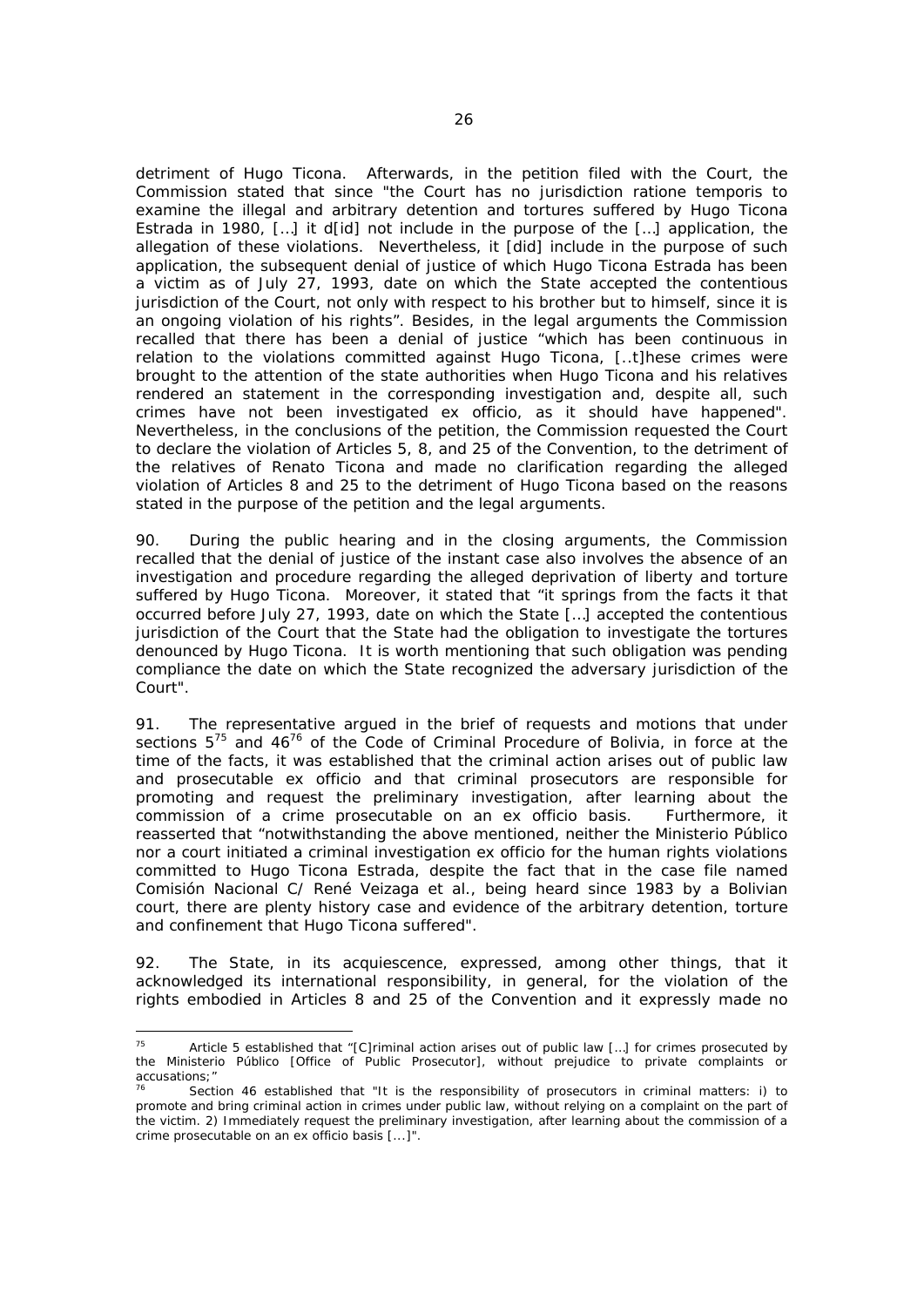consideration regarding the alleged denial of justice to the detriment of Hugo Ticona (*supra* para. 12). Nevertheless, afterwards, it challenged the affidavits rendered by the relatives, in relation to "the investigations on the torture suffered by Hugo Ticona, since it is irrelevant for the case at hand", and in the brief of final arguments, it specified that "it considers that it is not part of the acknowledgement of international responsibility […] the human rights violation for the alleged torture that Hugo Ticona […] would have suffered" (*supra* para. 15).

93. Based on the foregoing, in consideration of the arguments of the parties, this Tribunal deems that the Court has no jurisdiction *ratione temporis* to examine the alleged facts related to the alleged torture that Hugo Ticona would have suffered, as well as the legal consequences resulting from said facts, inasmuch as these issues have no bearing in this case and therefore, they have been excluded from the purpose of the Commission's petition (*supra* para. 2), which is not the case of the alleged denial of justice committed against Hugo Ticona. As to the alleged violation of Articles 8 and 25 of the Convention, the Tribunal shall now make a relevant analysis on view of the fact that the denial of justice committed against Hugo Ticona was alleged in the purpose and legal arguments of the petition and the representative referred to such issue in the brief of requests and motions.

94. The Court has established that in light of the obligation to guarantee contained in Article 1(1) of the Convention (*supra* para. 78), once the authorities have knowledge of the event, they must initiate a serious, impartial and effective investigation, *ex oficio* and without delay.77 Especially, in serious cases against humane treatment as happens with torture, the State has the duty to immediately and on an *ex officio* basis, begin an effective investigation to identify, try, and punish those responsible, when there is a complaint or there are grounds to believe that an act of torture has been committed.<sup>78</sup>

95. For the Court, the lack of state response is a determinative element when evaluating whether a breach of Articles 8(1) and 25(1) of the American Convention has occurred, because it is directly related to the principle of effectiveness that should permeate the development of such an investigation.<sup>79</sup> It is worth mentioning that the obligation to investigate does not derive solely from the treaty norms of International Law binding upon the States Parties, but also from the domestic legislation that makes reference to the duty to investigate certain unlawful conducts. The Court notes that the State authorities were bound to investigate on its own

[…]"

<sup>77</sup> *Cf. Case of Maritza Urrutia v. Guatemala.* Merits, reparations, and costs. Judgment of November 27, 2003. Series C. Nº 103, para. 119; *Case of Heliodoro Portugal v. Panamá, supra* note 13, para. 115; and *Case of Bayarri v. Argentina*, supra note 16, para. 92.<br><sup>78</sup> *Cf. Case of Tibi v. Ecuador*. Preliminary Objections, Merits, reparations, and costs. Judgment of

September 7, 2004. Series C Nº 114, para. 159; *Case of Escué Zapata v. Colombia.* Merits, reparations, and costs. Judgment of July 4, 2007. Series C Nº. 165, para. 74; and *Case of Bayarri v. Argentina*, supra note 16, para. 88. Besides, the Inter-American Convention to Prevent and Punish Torture, establishes in Article 8 that:

The States Parties shall guarantee that any person making an accusation of having been subjected to torture within their jurisdiction shall have the right to an impartial examination of his case.

Likewise, if there is an accusation or well-grounded reason to believe that an act of torture has been committed within their jurisdiction, the States Parties shall guarantee that their respective authorities will proceed properly and immediately to conduct an investigation into the case and to initiate, whenever appropriate, the corresponding criminal process.

<sup>79</sup> *Cf. Case of García Prieto et al. v. El Salvador, supra* note 66. para 115; and *Case of Heliodoro Portugal V. Panamá*, supra note 13, para. 157.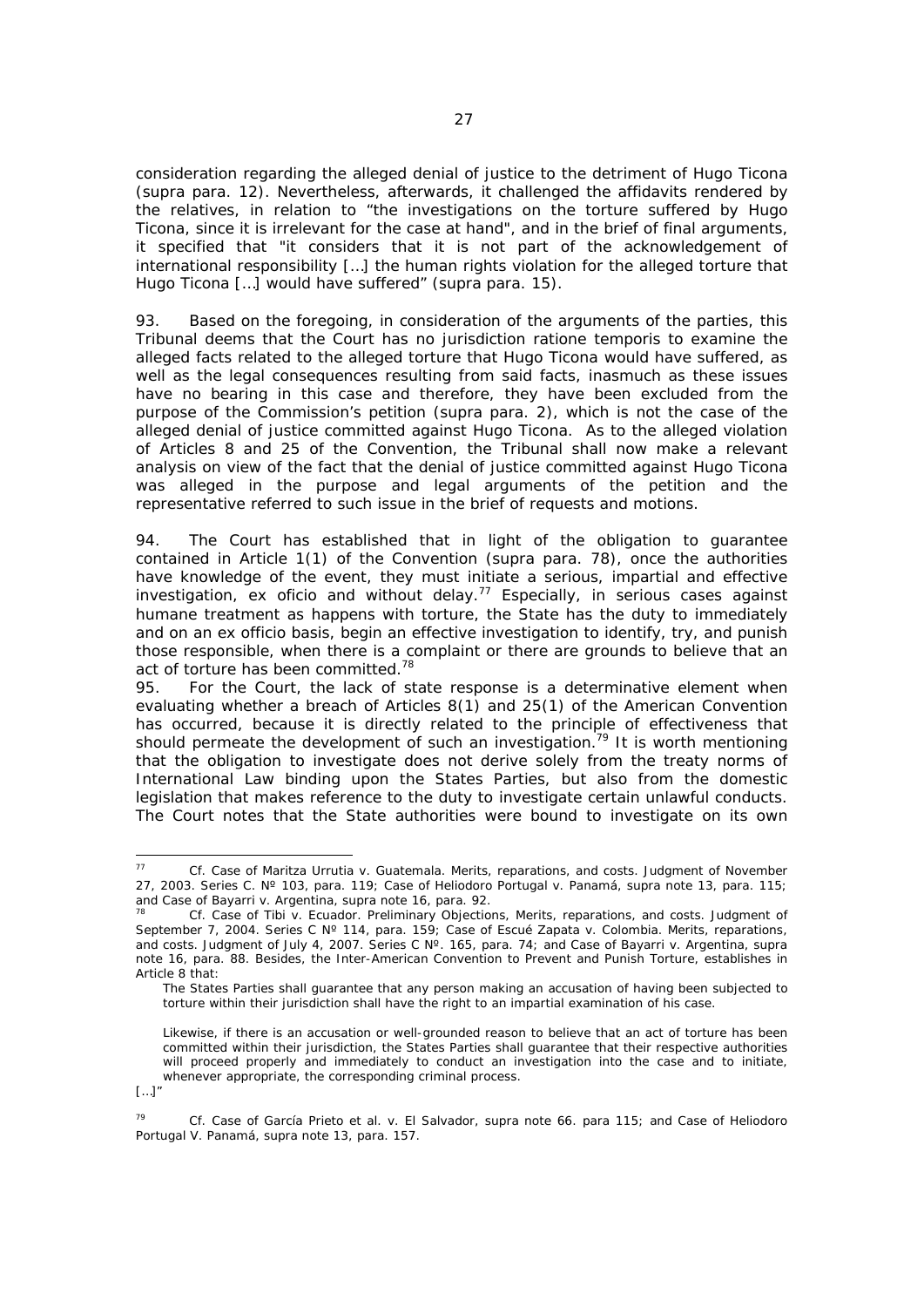initiative the facts as the ones that occured in the instant case, in accordance with the domestic law.<sup>80</sup>

96. The Court verified that the State learned about the alleged acts of torture committed against Hugo Ticona on several occasions, for example, by means of the complaint filed with the National Commission of Disappeared on April 7, 1983 and the criminal charges brought on February 28, 1985 (*supra* para. 74). After the recognition of the contentious jurisdiction of the Court, that is, on July 27, 1993, there are several official letters and legal acts conducted in the criminal proceedings initiated for the forced disappearance of Renato Ticona, from which it is deduced that the State knew the alleged acts of torture, namely: The request for a "reasoned ruling" for expansion made by the District Prosecutor to the Magistrate's Court on criminal matters, of May 18, 2005;<sup>81</sup> the final injunction made by the District Prosecutor to the Magistrate's Court on criminal matters, of January 31, 2006; $^{82}$ Order  $N^{\circ}$  15/2006 issued by the Magistrate's Court on criminal matters, on March 8, 2006;<sup>83</sup> the communication of Ticona Estrada's family, addressed to the Ministry of Foreign Affairs and Worship, of March 9, 2007;<sup>84</sup> and the informative statement of Hugo Ticona Estrada rendered before the Third Circuit Criminal Court, on November 28, 2007.<sup>85</sup> Despite all, the State did not initiate a specific investigation for said events neither it included the possible violations to the rights of Hugo Ticona within the existing investigations of the forced disappearance of Renato Ticona. Moreover, the Court notes that it was not until the decision of the Third Circuit Criminal Court of January 8, 2008 that such court considered that "in light of the fact that there are other criminal complaints, against other people who are not involved in the instant proceeding, the preliminary investigation [is] then forward[ed] to the Office of Public Prosecutors in order to comply with the law" (*supra* para. 75).

97. Based on the foregoing, upon learning about the alleged facts, it came up an obligation for the State in order to investigate the alleged violation of the right to humane treatment to the detriment of Hugo Ticona that occurred in the context described in paragraphs 45 to 49 of this Judgment. Said obligation was pending compliance on July 27, 1993, date on which the State recognized the Court's jurisdiction. Therefore, as of that date, this Tribunal is competent to hear the noncompliance with said obligation.

98. In this regard, the Tribunal finds that the State did not guarantee access to justice, based on the lack of investigation, possible punishment of the responsible and full reparation derived from the consequences of the alleged acts of torture committed to Hugo Ticona. Bearing in mind the above mentioned considerations, the Court concludes that the State is responsible for the violation of the right to a fair trial and judicial protection embodied in Articles 8(1) and 25(1) of the American Convention, in relation to Article 1(1) therein, to the detriment of Hugo Ticona

 $80<sub>0</sub>$ 80 *Cf. Case of García Prieto et al. v. El Salvador, supra* note 66. para 104; and *Case of Heliodoro Portugal v. Panamá*, supra note 13, para. 143.<br><sup>81</sup> *Cf.* Reasoned ruling for expansion of May 18, 2005, issued by the District Prosecutor (Appendices

to the response of the petition, Appendix 3, volume 1, p. 2131).

<sup>82</sup> *Cf.* Final injunction of January 31, 2006 issued by the District Prosecutor (Appendices to the response of the petition, appendix 3, volume 2, p. 2313 to 2316).

<sup>83</sup> *Cf.* Order issued by the Magistrate's Court on Criminal Matters, in the case file N° 15/2006 of March 8, 2006 (Appendices to the response of the petition, appendix 3, volume 2, p. 2322 to 2325).

<sup>84</sup> *Cf.* Letter of Ticona's family to the Ministry of Foreign Affairs and Worship of March 9, 2007 (Appendices to the response of the petition, appendix 3, volume 5, p. 3058).

<sup>85</sup> *Cf.* Minutes of the debate hearing of November 28, 2007, issued by the Third Circuit Criminal Court (Appendices to the response of the petition, appendix 3, volume 12, p. 4554 to 4559).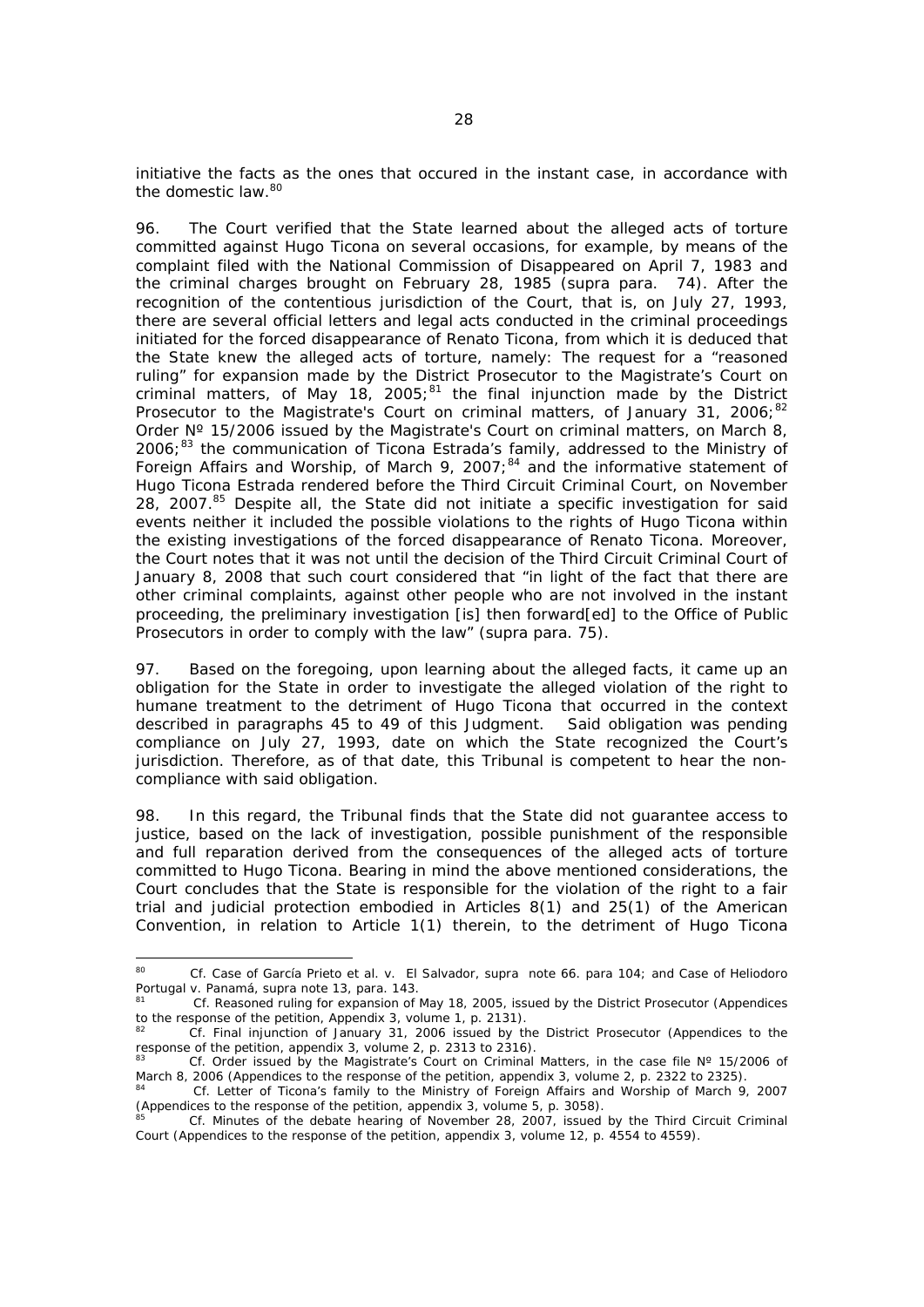Estrada.

## **ARTICLE (DOMESTIC LEGAL EFFECTS) 86 OF THE AMERICAN CONVENTION AND I AND III87 OF THE INTER-AMERICAN CONVENTION ON FORCED DISAPPEARANCE OF PERSONS**

99. The Commission alleged that at the moment of the facts of the case, the crime of forced disappearance of people was not established in the Bolivian law. Said legal definition was made on January 18, 2006, by means of Law N° 3326 that incorporated the legal precept of forced disappearance in the Criminal Code. The Commission further alleges that even when the legal definition means a progress in the development of laws related to the principles established in human rights international treaties ratified by the State, the facts of this case occured before the efforts made by the State and therefore, the State failed to comply with the obligation undertaken under Article 2 of the American Convention and Articles I and III of the IACFDP. The representative fully agreed with the argument put forward by the Commission.

100. Moreover, the State acknowledged its international responsibility for the noncompliance of Articles I and III of the IACFDP. However, in the brief of response to the petition, it failed to mention the acquiescence to Article 2 of the American Convention. Afterwards, in the final written arguments, the State expressed that "important legislative progress has been made in relation to forced disappearance of persons, therefore, it did not include Article 2 in the context of that acquiescence (*supra* para. 17).

101. The Court has stipulated, regarding the general obligation of every State Party to adapt its domestic laws to the provisions of that Convention, that "[u]nder the law of nations, a customary law prescribes that a State that has concluded an international agreement must introduce into its domestic laws whatever changes are needed to ensure execution of the obligations it has undertaken."<sup>88</sup>

Furthermore, Article III of the IACFDP, in its pertinent parts, provides:

<sup>86</sup> Article 2 of the Convention establishes that:

<sup>[</sup>W]here the exercise of any of the rights or freedoms referred to in Article 1 is not already ensured by legislative or other provisions, the States Parties undertake to adopt, in accordance with their constitutional processes and the provisions of this Convention, such legislative or other measures as may be necessary to give effect to those rights or freedoms.

Article I(d) of the IACFDP, in its pertinent parts, establishes: The State Parties to this Convention undertake:

d) To take legislative, administrative, judicial, and any other measures necessary to comply with the commitments undertaken in this Convention.

The States Parties undertake to adopt, in accordance with their constitutional procedures, the legislative measures that may be needed to define the forced disappearance of persons as an offense and to impose an appropriate punishment commensurate with its extreme gravity. This offense shall be deemed continuous or permanent as long as the fate or whereabouts of the victim has not been determined.

The States Parties may establish mitigating circumstances for persons who have participated in acts constituting forced disappearance when they help to cause the victim to reappear alive or provide information that sheds light on the forced disappearance of a person.

<sup>88</sup> *Cf. Case of Garrido and Baigorria v. Argentina*. Reparations and Costs. Judgment of August 27, 1998. Series C Nº 39, para. 68; *Case of Castañeda Gutman v. Mexico*, supra note 17, para. 132 and *Case of Heliodoro Portugal v. Panamá*, *supra* note 13, para. 179.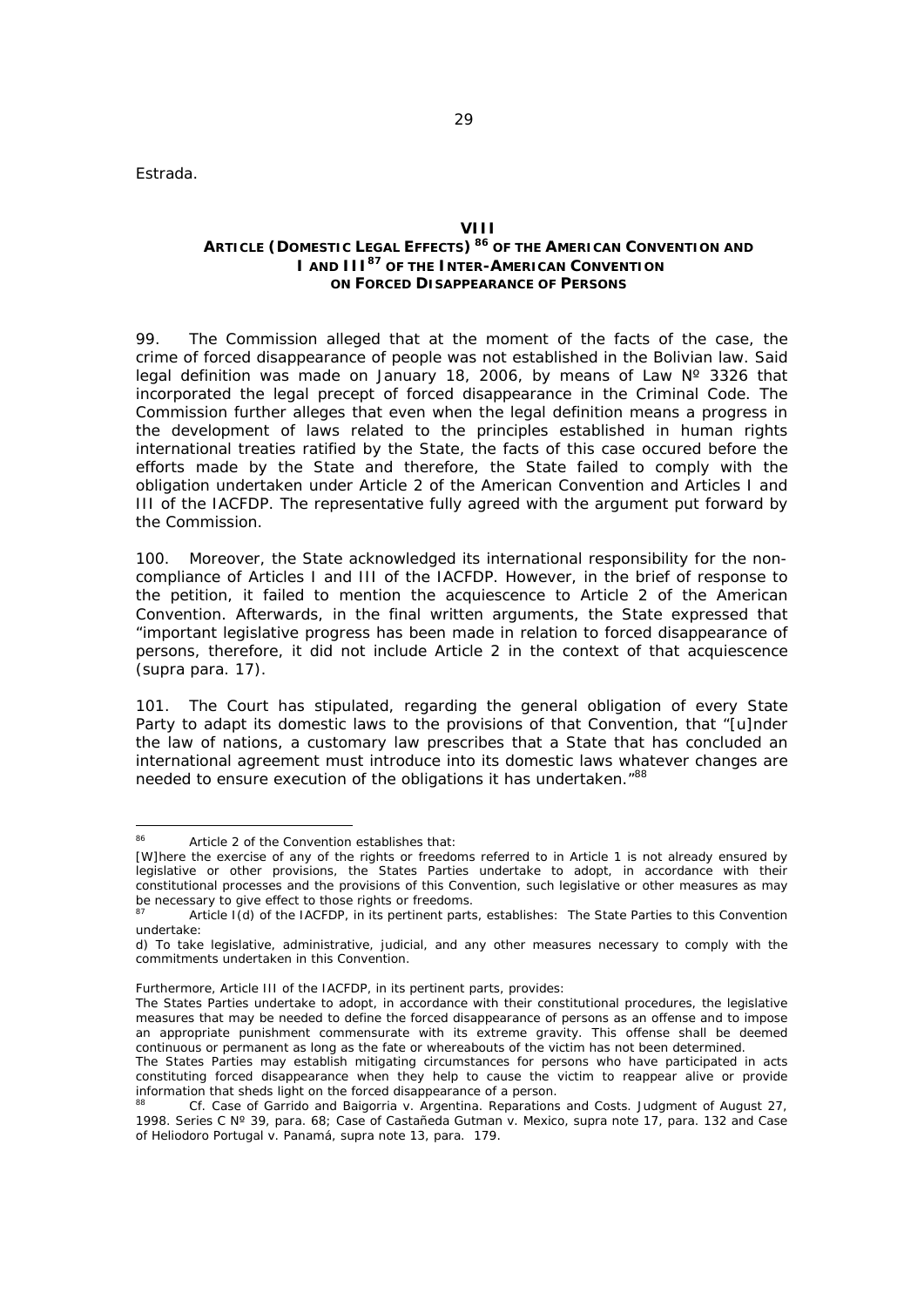102. In this regard, in the case of *Trujillo Oroza v. Bolivia*, the Court expressed in the Judgment on Reparations of February 27, 2002, that Bolivia had to define the crime of forced disappearance in its Criminal Code.

103. Within the framework of the procedure to monitor compliance with the Judgment in the case of *Trujillo Oroza*, the State informed that it had defined the crime of forced disappearance of persons as an offense, in accordance with Operative Paragraph Two of said Judgment. The Court verified that the State had effectively classified the crime of forced disappearance of people in Chapter X of the Criminal Code,  $89$  by means of the enactment of National Act  $N^{\circ}$  3326 of January 18, 2006. Pursuant to the foregoing, by means of the Order to Monitor Compliance with Judgment of November 21, 2007, this Tribunal declared that the State complied with that obligation.<sup>90</sup>

104. In the instant case, even though there was no legal definition of forced disappearance in the Bolivian law at the moment the proceedings were initiated in the year 1983, the Court notes that there was specific obligation to legally define the crime of forced disappearance at that time, in accordance with the State obligations undertaken on the basis of having ratified the American Convention. In light of Article 2 of the Convention, this Tribunal considers that from the moment the proceedings were initiated, the Bolivian legislation provided criminal rules leading to the effective observance of the guarantees established in the Convention with respect to the individual rights to life, humane treatment and personal liberty, according to the provisions of the Criminal Code in force in the year  $1983$ .<sup>9</sup> Therefore, the Court considers that, in the instant case, it has not been proved that the lack of legal definition of the autonomous crime of forced disappearance has hindered the effective development of the criminal procedure.

105. Moreover, this Tribunal observes that the State ratified the Convention on Forced Disappearance of Persons on May 5, 1999, which entered into force on June 5, 1999, in Bolivia. It is as of this moment onwards that the State had the obligation to define the crime of forced disappearance of persons as an offense. Considering the nature of such obligation, the State should have implemented it within a reasonable time.<sup>92</sup> In this regard, it was not until January 18, 2006, that Bolivia incorporated such crime into its legislation. It is worth mentioning that, at the time the case was brought before the Inter-American system, that is, on August 9, 2004, the noncompliance was still being observed, therefore this Court asserts that it is competent to rule over such matter. Nevertheless, at the moment the case was brought to this Court's attention, the State had already corrected said non-compliance by establishing the crime of forced disappearance in its legislation. As a consequence,

<sup>89 &</sup>quot;Section 292 bis (Forced Disappearance of Persons). He who, with authorization, support or acquiescence from some state agency, deprives the liberty of one or more persons and deliberately, hides and denies information on the recognition of the deprivation of liberty or whereabouts of the person, preventing in this way the exercise of recourses and procedural guarantees, shall be punished to five to ten years of imprisonment.

If, as a consequence of that act, the victim suffers from serious physical or mental damage, the punishment shall be fifteen to twenty years of imprisonment.

If the perpetrator were a public official, the maximum of the penalty shall be increased to one -third-

If the events were a position of the entries, the maximum of the perialty shall be increased to one -third-<br>If, as a consequence of the events, the victim dies, the punishment shall be thirty years of imprisonment." 90 *Cf. Case of Trujillo Oroza v. Bolivia*. Monitor Compliance with Judgment. Order of the Inter-American Court of Human Rights of November 21, 2007, considering clauses 8 and 9

<sup>&</sup>lt;sup>91</sup> *Cf.* Criminal Code of Bolivia, Title VIII "Rights against life and physical integrity", sections 251 to 281 and Title X "Crimes against liberty", sections 291 to 307.

<sup>92</sup> *Cf. Case of Heliodoro Portugal v. Panamá*, *supra* note 13, para. 187.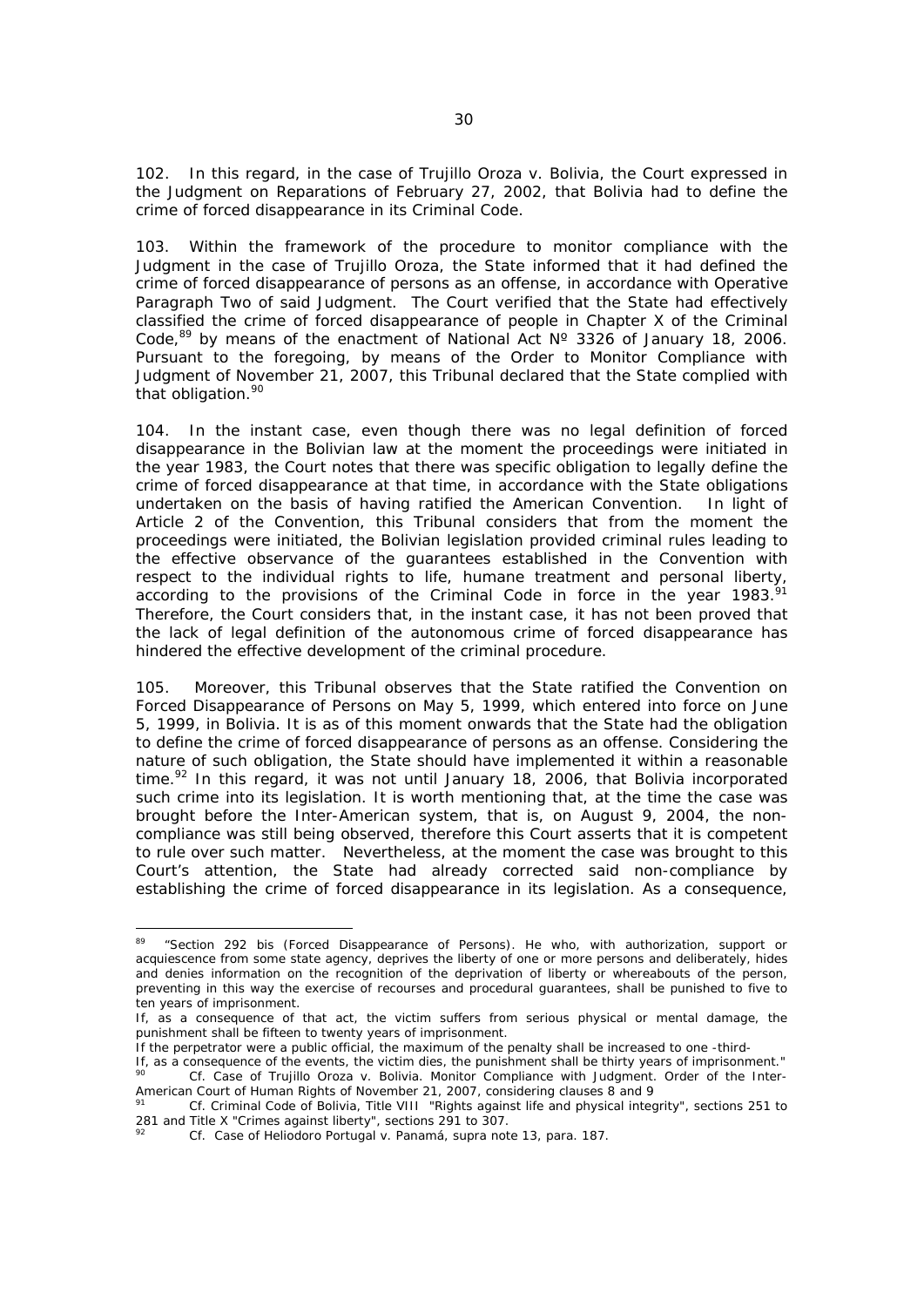although the State failed to comply with Articles I(d) and III of the IACFDP, in relation to Article 2 of the American Convention, such non-compliance was corrected by the State.

#### **IX REPARATIONS (APPLICATION OF ARTICLE 63(1) OF THE AMERICAN CONVENTION)**

106. It is a principle of International Law that any violation of an international obligation that has caused damage entails the duty to provide adequate reparation.<sup>93</sup> The Court has based its decisions on this particular subject pursuant to the provisions of Article  $63(1)$  of the American Convention.<sup>94</sup>

107. Within the framework of the acknowledgment made by the State (*supra* para. 11 to 15), in accordance with the above considerations on the merits and the violations of the Convention declared to be such in the preceding chapters, as well as in the light of the criteria embodied in the Court's case- law in connection with the nature and scope of the obligation to make reparations,  $95$  the Court shall now address the requests for reparations made by the Commission and the representatives, as well as the State's observations thereof, in order to adopt the measures required to reparation the damage.

## *A) Injured Party*

108. The Tribunal recalls that an injured party is considered to be the victim of a violation of some of the rights enshrined in the Convention. In this sense, the Court considers that Renato Ticona Estrada, Honoria Estrada de Ticona, César Ticona Olivares, Hugo Ticona, Rodo Ticona and Betzy Ticona are the "injured parties", in their capacity of victims of the violations declared in the previous chapters, and therefore, they shall be entitled to the reparations ordered by the Tribunal as pecuniary and non-pecuniary damage.

## *B) Compensation*

109. The Court notes that in the cases of forced disappearance of people, it is evident the pecuniary and non-pecuniary damage caused to the disappeared victim, as well as his relatives. In this sense, before a serious and multiple violations such as this, it is incidental that the disappeared person suffers from different physical, moral and mental damages, as well as pecuniary damage. Moreover, the relatives of the victim may experiment suffering, anguish and pecuniary damage, within the family environment, as well as other kind of affections.

 $0<sup>2</sup>$ <sup>93</sup> *Cf. Case of Velásquez Rodríguez v. Honduras*. Reparations and Costs. Judgment of July 21, 1989. Series C Nº. 7, para. 25; *Case of Heliodoro Portugal v. Panamá*, supra note 13, para. 217; and *Case of* 

*Article 63(1) of the Convention provides that:* 

If the Court finds that there has been a violation of a right or freedom protected by [this] Convention, the Court shall rule that the injured party be ensured the enjoyment of his right or freedom that was violated. It shall also rule, if appropriate, that the consequences of the measure or situation that constituted the breach of such right or freedom be remedied and that fair compensation be paid to the injured party.

<sup>95</sup> *Cf. Case of Velásquez Rodríguez, supra* note 93, para. 25 to 27; Case of *Castañeda Gutman v. Mexico, supra* note 17 para. 215; and *Case of Heliodoro Portugal v. Panamá***,** supra note 13, para. 218.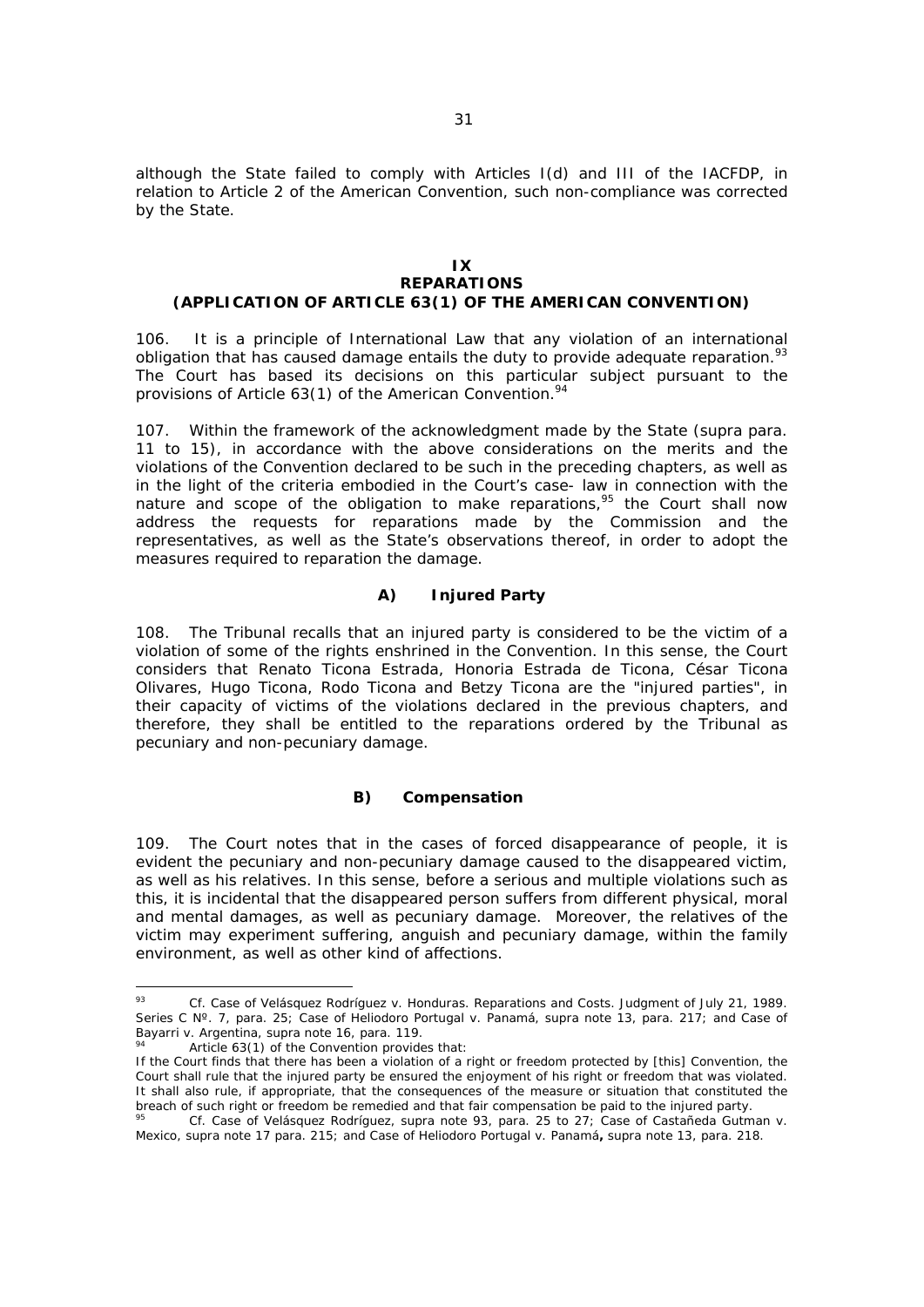110. The reparations must have a causal link with the facts of the case, the alleged violations, the proven damages, as well as with the measures requested to repair the resulting damages. Therefore, the Court must observe such coincidence in order to adjudge and declare according to law.

#### *a) Pecuniary damage*

111. The Court's case law has developed the concept of pecuniary damage and the cases in which compensation therefore is due.<sup>96</sup> In this section, the Tribunal shall refer to the possible pecuniary damages (consequential damages and loss of income) suffered by Renato Ticona and his relatives, so that it is possible to determine the corresponding reparations.

#### *Regarding Renato Ticona*

 $\overline{a}$ 

112. The Commission requested the Court to equitably determine the amount of compensation for consequential damages and "loss of income" of Renato Ticona and his relatives. Moreover, the representative requested the Court to consider the following information when determining the loss of income of Renato Ticona during his remaining and probable life expectancy:

i) *Renato Ticona as a music teacher.<sup>97</sup>* The income he would have received from July, 1980 to December, 1982 amounts to US\$2.004, 75 (two thousand and four dollars of the United States of America and seventy-five cents)<sup>98</sup> and considering the fact that there is no supporting documentation on the salary that Renato Ticona received, the representative requested the Court to equitably determine a sum; and

ii) *Renato Ticona as future agricultural engineer* Mr. Ticona Estrada would have started working as agricultural engineer in the year 1983, at the age of 28 years old, who, in accordance with the life- expectancy of 64 years, would have worked until the year 2019, that is, 36 more years. The probable income, based on a monthly average of US\$1.027.00 (one thousand and twenty-seven dollars of the United States of America), that Renato Ticona would have received, as agricultural engineer, amounts to US\$360.477.00 (three hundred and sixty thousand four hundred seventy-seven dollars of the Unites States of America).<sup>99</sup>

<sup>96</sup> *Cf. Case of Bámaca Velásquez V. Guatemala. Reparations and Costs*. Judgment of February 22, 2002. Series C Nº 91, para. 43; *Case of Heliodoro Portugal v. Panamá*, *supra* note 13, para. 221; and

In accordance with the information provided by the relatives, Renato Ticona would stop working as a music teacher once he would have obtained his professional degree. The foregoing means that he would have continued working as a music teacher for two years and a half more, until December, 1982.

The representative stated that the salary of Renato Ticona as music teacher in the years 1977 and 1978 amounted to Bs. 866.71 (eight hundred and sixty-six Bolivian pesos with seventy-one cents). Nevertheless, it was impossible to determine the salary he received between 1979 and June, 1980 and the salary he would have received from July 1980 to December 1982. As a consequence, in order to estimate the salary of a music teacher, it was considered the minimum salary in force on September 19, 2008, which amounted to Bs. 575.00 (five hundred and seventy-five Bolivian pesos) which is equal to US\$ 81.00 (eighty-one dollars of the United States of America).

<sup>&</sup>lt;sup>99</sup> According to the representative, in order to do the corresponding estimation, it requested information to the Society of Engineers of Bolivia ("SIB") and the Professional Association of Agricultural Engineers of Bolivia- District of La Paz ("CIAB-LP"). The SIB pointed out that the average salary, per month, would be US\$ 950.00 (nine hundred and fifty dollars of the United States of America) and the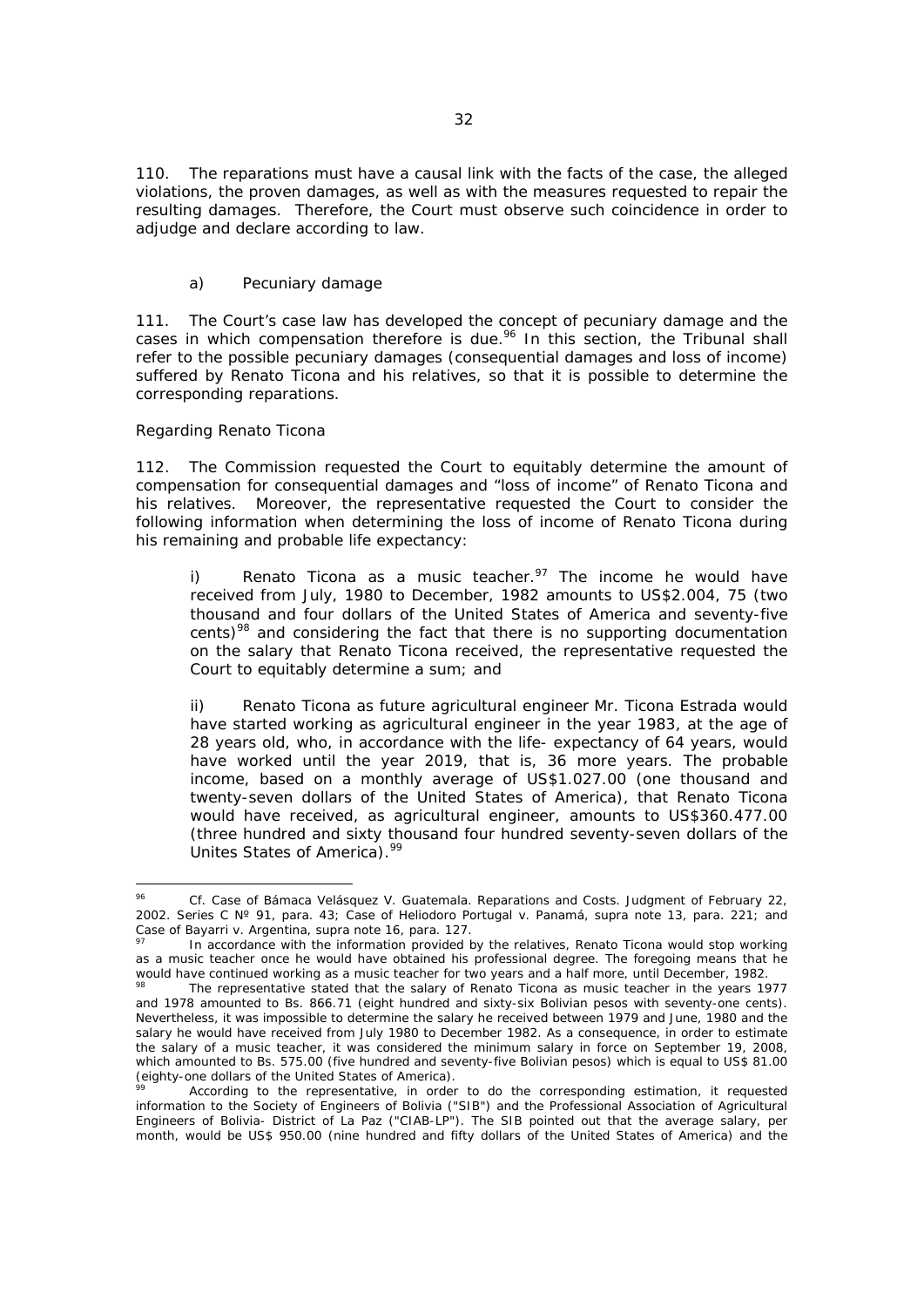113. Furthermore, the State did not agree with the amount requested as reparation by the representative. It requested the Court to calculate the probable loss of income of Renato Ticona, bearing in mind the salary he received as a music teacher, based on the salary of Bs. 550.00 (five hundred and fifty Bolivian pesos) for 38 years and a half of work and the corresponding deduction of 25% as personal expenses, and not the probable and uncertain exercise of the profession of agricultural engineer. The State expressed that, maybe, if the Court decides to consider the compensation of an agricultural engineer, the calculation should be made since the year 1985, when he would start receiving the salary of a professional.100 In this sense, it requested the Court to apply the same parameter used in the case of *Trujillo Oroza*, that is, to calculate the reparations of Renato Ticona as probable agricultural engineer in the amount of US\$488.00 (four hundred and eighty-eight dollars of the United States of America) that corresponds to 50% of the salary proposed by the representatives, less 25% of the total for personal expenses.

114. This Court finds that the award for lost income includes income that the victim would have received during his or her remaining life expectancy. That amount, therefore, is considered the property of the deceased victim, which shall be delivered to his or her next of kin.<sup>101</sup>

115. As has been proven in this Judgment, Renato Ticona was a victim of forced disappearance, and therefore he had suffered damages inherent to such practice. As has been certified by the parties, Renato Ticona was 25 years old and eight months at the moment of his disappearance and he worked as a music teacher at the school "Mariano Baptista", he was also attending the seventh semester of the career of agricultural engineering (*supra* para. 50) and, as demonstrated by the several testimonies, was the economic support of his family, composed by his parents, two brothers and one sister (*supra* para. 32(a), 32(b), 32(c) and 33). In this sense, Renato Ticona suffered pecuniary damages consisting in the loss of income.

116. This Tribunal observes that Renato Ticona was, at the moment of the events, attending the seventh semester, out of ten, of the course of study of agricultural engineering, therefore, there were only three more semesters left to conclude the university studies. Based on the foregoing, this Tribunal considers that such

CIAB-LP pointed out that said salary would amount to 7.830.00 Bs. (seven thousand eight hundred and thirty Bolivian pesos) which, according to the exchange rate as of September 17, 2008, equals US\$1(1)04.00 (one thousand one hundred and four dollars of the United States of America). The representative, based on the foregoing, made a new estimation of the salary of an agricultural engineer, with more than 20 years of experience, that would amount to US\$ 1.027.00 (one thousand twenty seven dollars of the United States of America), which was used as the basis for the estimation.

<sup>100</sup> According to the State, the Technical University of Oruro was closed due to the *coup d' etat* carried out by General Luis García Meza from July 17, 1980 to May 21, 1982. As a consequence, Renato Ticona could have continued studying as from the middle of 1982, and he would have obtained his degree in the year 1984; therefore, any calculation as an alleged agricultural engineer should be considered as from the year 1985. The State objected to the estimation made by the representative since it cannot consider the 20 years of seniority of Renato Ticona for the professional income of all his professional life. It was a lineal calculation of the income received. The State forwarded to the Court a report from the School of Agricultural and Livestock Sciences of August 18, 2008, which evidences that those students, who entered to the university on the second semester of 1974, obtained their degree between 1985 and 1995.

<sup>101</sup> *Cf. Case of Velásquez Rodríguez V. Honduras.* supra note 93, para. 49; and *Case of Cantoral Huamani and García Santa Cruz*, Preliminary Objection, Merits, reparations, and costs. Judgment of July 10, 2007. Series C, Nº 41, para. 166; and *Case of Escué Zapata v. Colombia*, supra note 78, para. 141.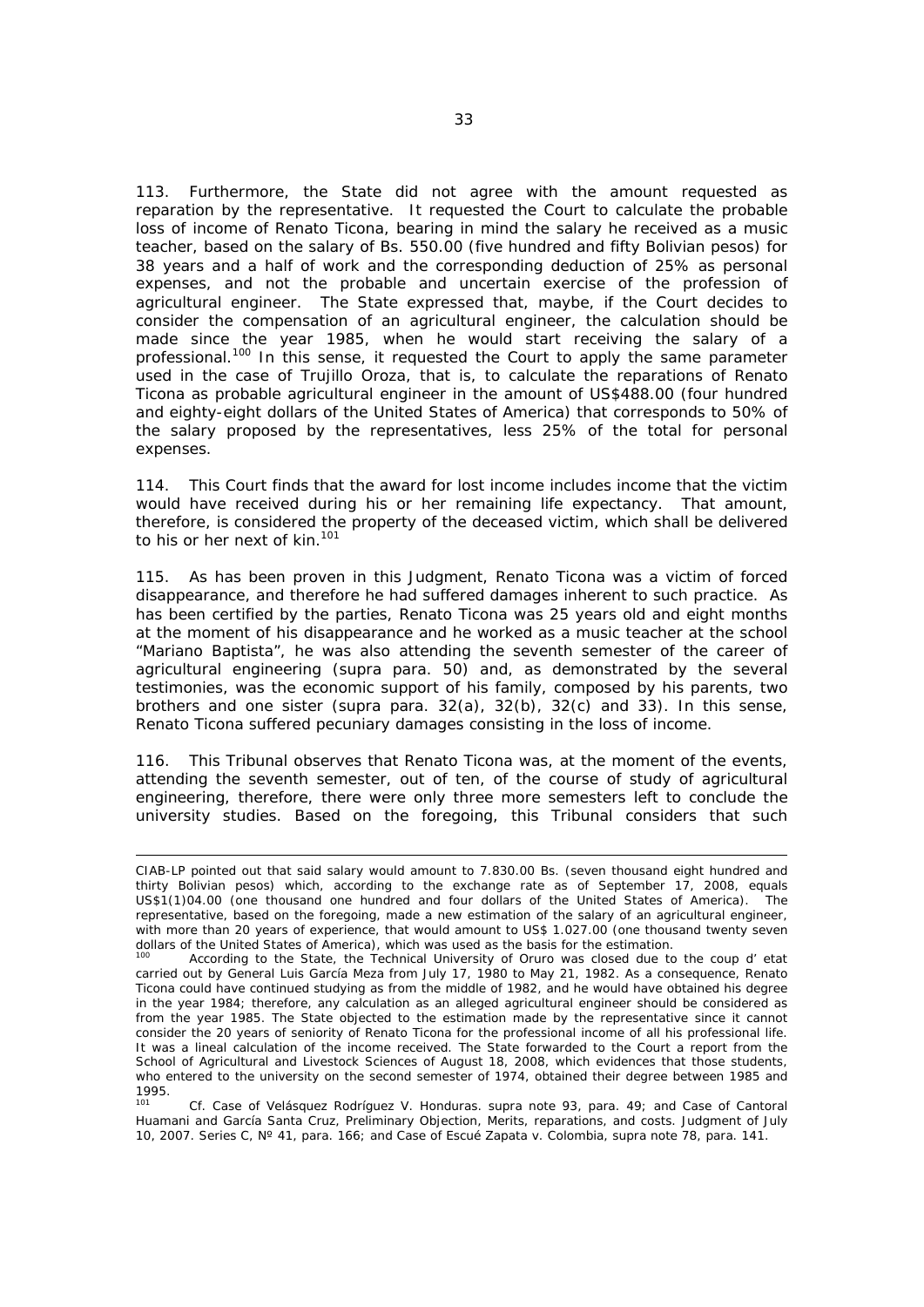circumstance allows establishing, with sufficient certainty, the activity or profession that Renato Ticona would do in the future and therefore to establish the income corresponding to such profession. Based on the foregoing, the Court sets the amount of US\$170.000.00 (one hundred seventy thousand dollars of the United States of America), on equitable grounds, as it has established in other cases.<sup>102</sup> In order to do so, the Court has considered his job as a teacher as from the year 1980, his possible role as agricultural engineer as from the year  $1985^{103}$  until the year 2019, his age and life expectancy.<sup>104</sup>

117. Said compensation for pecuniary damage corresponding to Renato Ticona shall be distributed among his relatives, as follows: Fifty percent (50%) shall be delivered to his parents, Honoria Estrada de Ticona and César Ticona Olivares, in equal portions. The remaining fifty percent (50%) shall be equally distributed among his brothers and sister, Hugo Ticona, Rodo Ticona and Betzy Ticona. Said amount shall be delivered to each beneficiary within the term of one year as from notice of this Judgment.

#### *Regarding Renato Ticona's relatives*

118. The Commission requested the Court the payment of pecuniary damages in favor of the relatives of Renato Ticona. Moreover, the representatives stated that the different members of Ticona Estrada's family took several steps in order to search for the victim and access to justice. According to the representative, César Ticona Olivares set aside all his income, as well as the earnings of Hugo, Rodo and Betzy and the savings of the family to pay for the expenses related to the search and whereabouts of the victim. These expenses include expenses for travels that, in approximately 28 years, the parents of Renato and his brother Hugo would have done from the city of Oruro to the city of La Paz and from the city of Cochabamba to the city of La Paz, as well as the accommodation, food, correspondence, telegrams, telefax, telephone calls, photocopies of documentation that was sent to different public authorities; therefore, the representative set in equity the amount of US\$6.720.00 (six thousand seven hundred and twenty dollars of the United States of America).

119. Furthermore, the representative expressed that as a consequence of the facts, César Ticona Olivares, Honoria Estrada de Ticona and Hugo Ticona suffered from physical and mental distress and have incurred in a series of expenses; but, considering the time spent, it is not possible to present the corresponding receipts and therefore the representative requested the Court to determine in equity the amount of US\$10.000.00 (ten thousand dollars of the United States of America) as medical expenses.

120. Moreover, the State requested the Court to consider the compensation for travels and national and international telephone calls, following the criterion

 $102$ <sup>102</sup> *Cf. Case of Trujillo Oroza v. Bolivia*, *supra* note 67, para. 73, *Case of Ituango Massacres, supra*  note 9, para. 373; *Case of La Rochela Massacre v. Colombia*. Merits, reparations, and costs. Judgment of May 11, 2007. Series C Nº. 163, para. 248.

The Court took into account the information provided by the State and the representative regarding the graduation date of Renato Ticona, since the University Ticona Estrada was studying at, remained closed during some time. As a consequence, the Tribunal considers pertinent to establish the year 1985 as the year from which the victim initiated his profession as agricultural engineer.

<sup>104</sup> *Cf. Case of the "White Van" (Paniagua Morales et al.) v. Guatemala*, supra note 15, para. *94; Case of Molina Theissen v. Guatemala. Reparations and Costs.* Judgment of July 3, 2004. Series C Nº. 108, para. 57, and *Case of La Rochela Massacre v. Colombia*, supra note 102, para. 248.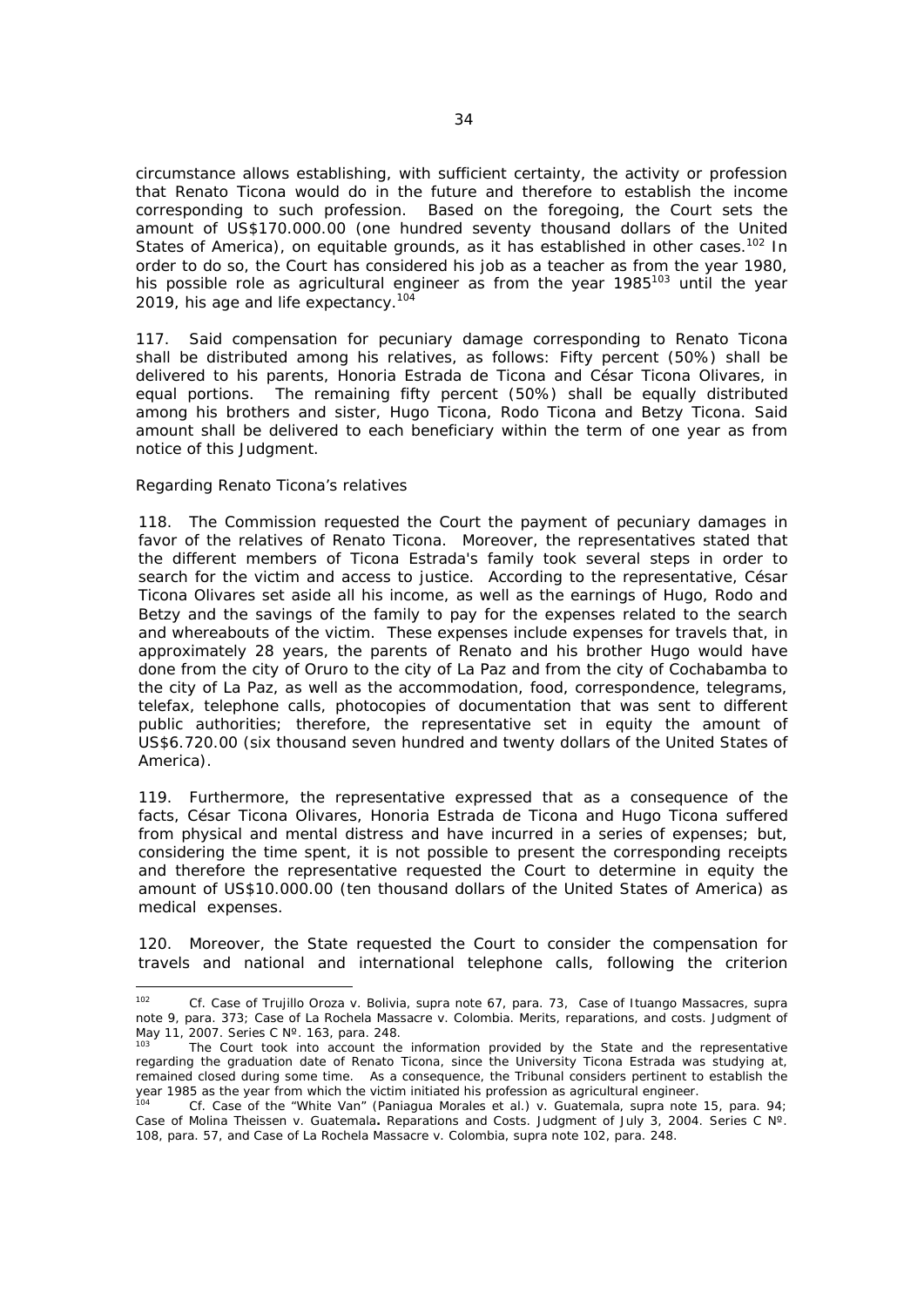established in the case of Trujillo Oroza. As to the expenses derived from the health impairment experienced by the members of Ticona Estrada's family, the State requested the Court to set them in equity.

121. As to the alleged consequential damage caused to Honoria Estrada de Ticona, César Estrada Olivares and their children, Hugo, Betzy and Rodo, all of them Ticona Estrada, for the expenses incurred in searching for Renato Ticona, the Court observes that in the affidavits rendered by them and by Hugo Ticona before this Tribunal, they stated that, based on what happened to the victim, the members of the family have been involved in the search, of which the parents and Hugo Ticona have been in charge and have counted with the support of all. To such effect, they have taken several steps and made numerous travels to look for him and learn about his fate or whereabouts. Moreover, the representative pointed out that Honoria Estrada de Ticona, César Estrada Olivares and Hugo Ticona have suffered distress as a consequence of the disappearance of their son, which has made them incurred in several medical expenses,  $105$  which was equally stated by them in the affidavits.

122. As to the expenses incurred in the search of Renato Ticona, the Court observes that, despite the fact that the receipts of such expenses were not furnished, in the documents and information presented by the parties as evidence to the case at hand, there is evidence of proceedings conducted by Honoria Estrada de Ticona, César Estrada Olivares, and Hugo Ticona before state institutions and authorities.<sup>106</sup> The foregoing indicates that such people effectively incurred in several extra-judicial expenses due to the forced disappearance of a loved one, among other, the expenses derived from travels made by the relatives in order to search the victim, the accommodation and food. Lastly, as to the medical expenses, bearing in mind the arguments alleged by the representative, as well as the allegations of the State as to the expenses derived from medical treatments of César Estrada Olivares and Honoria Estrada de Ticona, the Court establishes that, despite the fact that the parties failed to furnish the receipts that would allow determining the exact amount of such expenses, the Court shall set an amount in equity for such expenses.

123. As to the distress Hugo Ticona suffered as a consequence of the alleged torture to which he was subjected, the Court is not competent to analyze them; therefore this Tribunal shall not determine reparations in his favor.

124. Regarding the other expenses incurred in the search for justice, this Tribunal considers that these expenses are related to the outlays made to have access to justice, and therefore they are considered as "reimbursement of costs and expenses" and not as "compensation". In the instant case, the expenses related to the correspondence, telegrams, telefax, telephone calls, photocopies of documentation that was sent to different state authorities, derived from the access to justice and therefore, shall be analyzed in section D) of this Chapter.

<sup>105</sup> Honoria Estrada de Ticona stated in the affidavit that: As derived from the disappearance and search of her son, her eyesight was damaged and she also had headaches; besides, for so much walking looking for her son, she suffers today from arthritis which makes her difficult to walk, as well as pneumonia. The above mentioned derived in expenses for her psychological treatment, as well as medicines (*supra* para. 32(a)). César Ticona Olivares stated that his loss of hearing of his left ear was a consequence of all the suffering, but mainly, his heartaches, derived from the preoccupations in his head (*supra* para. 32(b)). The psychological expert opinion indicated that the mental tension of César Ticona Olivares finally resulted in a cardiac arrest (supra para. 32.e).

*Cf. supra* note 31, subsections a), b), d), e), f), g), h), i), i), k), l), m), o) and p).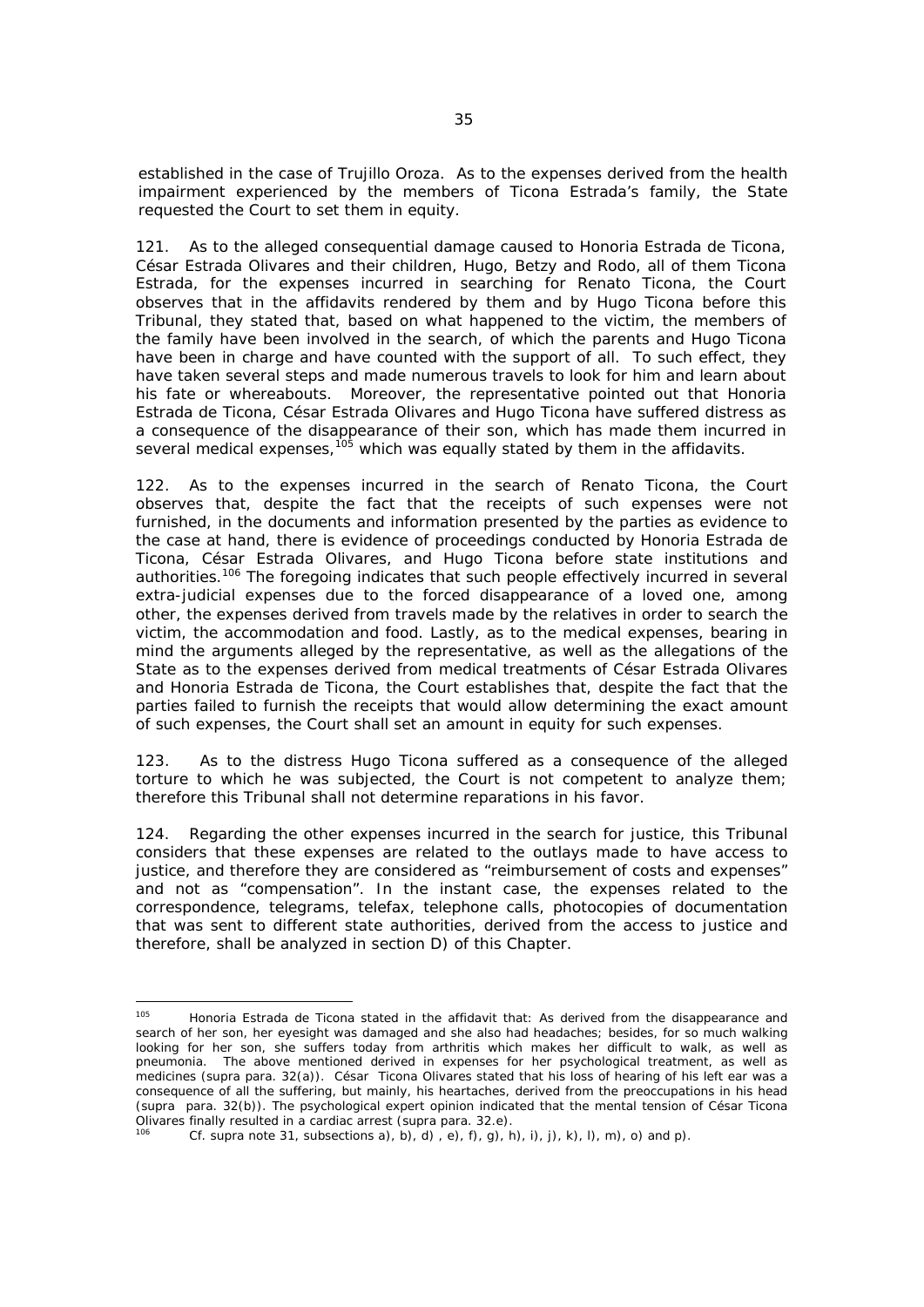125. By virtue of the foregoing, the Court deems pertinent to set, in equity, the amount of US\$ 4.500.00 (four thousand and five hundred dollars of the United States of America) as compensation for consequential damage in favor of each one of the parents, Honoria Estrada de Ticona and César Ticona Olivares. Furthermore, the Tribunal deems appropriate to set, in equity, the amount of US\$1.500.00 (one thousand five hundred dollars of the United States of America) as compensation for consequential damage in favor of Hugo Ticona and, following the same line, the amount of US\$500.00 (five hundred dollars of the United States of America) as compensation for consequential damage in favor of the brother and sister, Rodo Ticona Estrada and Betzy Ticona Estrada. Said amount shall be delivered to each beneficiary within the term of one year as from notice of this Judgment.

#### *b) Non-pecuniary damage*

126. The Court shall determine the non-pecuniary damage according to the guidelines established in its case-law.107

127. The Commission requested the Court to order the payment, in fairness, of a compensation for non-pecuniary damage.

128. In consideration of the suffering of Renato Ticona, the representation requested the Court to equitable determine the sum of US\$100.000.00 (a hundred thousand dollars of the United States of America) for non-pecuniary damage. As to the suffering of the relatives of Mr. Ticona Estrada, the representative requested the sum of US\$60.000.00 (sixty thousand dollars of the United States of America) as compensation for non-pecuniary damage in favor of the parents, César Ticona Olivares and Honoria Estrada de Ticona and the brother, Hugo Ticona; and the sum of US\$25.000.00 (twenty-five thousand dollars of the United States of America) in favor of Betzy Ticona and Rodo Ticona.

129. The State objected to the considerations made by the representative for each one of the beneficiaries of the reparations regarding the non-pecuniary damage, inasmuch as the State has adopted a series of positive measures in order to repair the moral damage.

130. The international case-law has repeatedly established that a judgment constitutes *per se* a form of reparation.108 However, in view of the circumstances of the instant case, the sufferings that the violations have caused to the victim and his next of kin, the changes in the standards of living, and in light of the other nonpecuniary consequences they bore, the Court deems it appropriate to award compensation for non-pecuniary damage, assessed on equitable grounds.<sup>109</sup>

<sup>107</sup> 107 *Cf. Case of Aloeboetoe et al.. Reparations and Costs.* Judgment of September 10, 1993. Series C No. 15, para. 52; *Case of Heliodoro Portugal v. Panamá*, *supra* note 13, para. 234; and *Case of Bayarri v. Argentina*, supra note 16, para. 164.<br><sup>108</sup> *Cf. Case of Neira Alegría v. Perú. Reparations and Costs.* Judgment of September 19, 1996.

Series C N° 29, para.; *Case of Heliodoro Portugal v. Panamá. Supra* note 13, para. 239; and *Case of Bayarri v. Argentina*, supra note 16, para. 164.

*Cf.* Case of the "Street Children" (Villagrán Morales et al.) v. Guatemala. Reparations and Costs. Judgment of May 26, 2001. Series C N° 77, para. 84; *Case of Apitz Barbera et al. ("First Court of Administrative Disputes" v. Venezuela*. Preliminary Objection, Merits, reparations, and costs. Judgment of August 5, 2008; Series C N° 182, para. 242; and *Case of Heliodoro Portugal v. Panamá,* supra note 13, para. 239.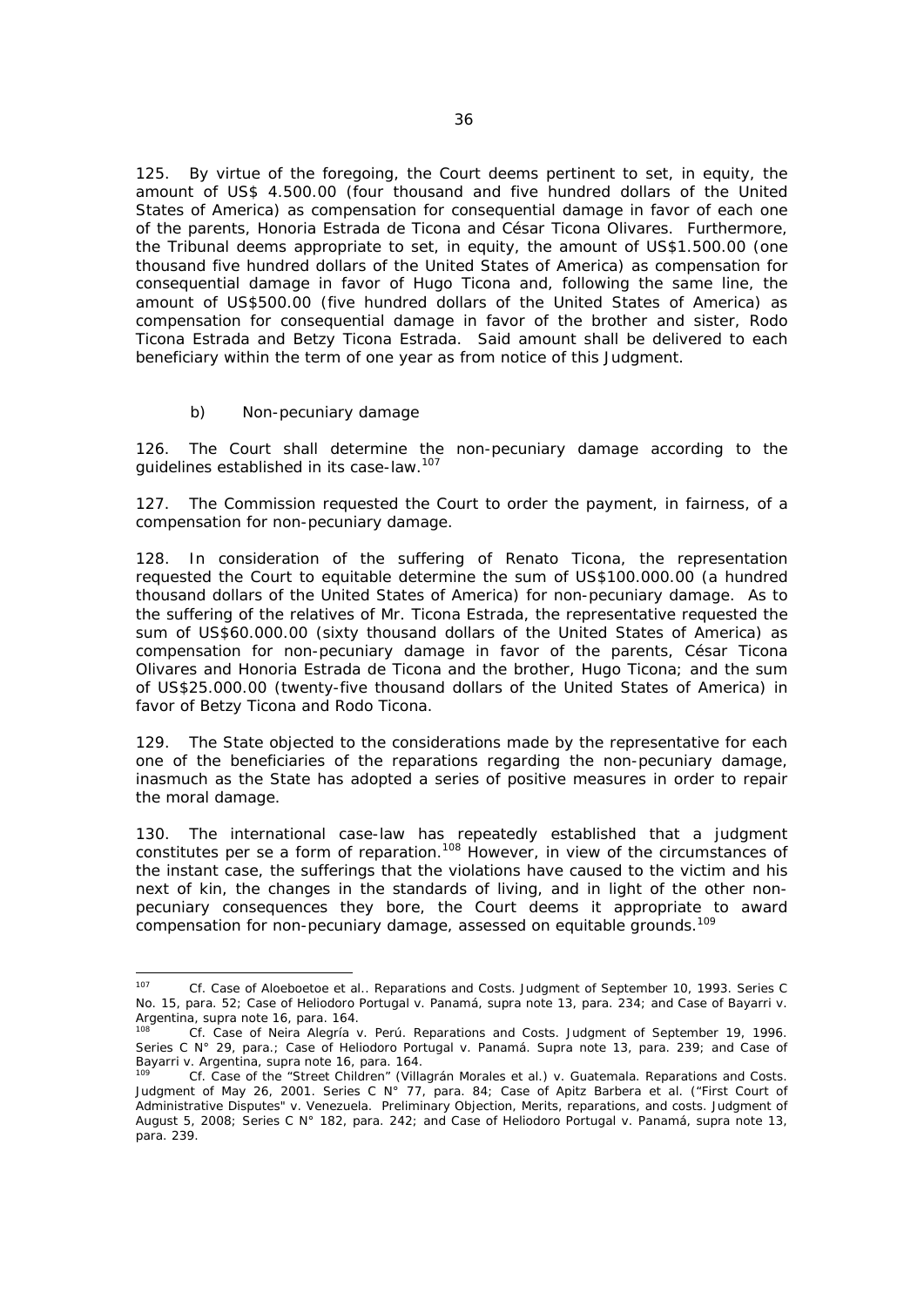131. Moreover, the Court notes that the State as well as the representative has referred to the piece of property delivered to Ticona Estrada's family,<sup>110</sup> which is located in the residential area of Río Seco, La Libertad, Parcel No. 207, block D19, with a surface of 240 mts., and awarded in César Ticona Estrada's name. Said piece of property, according to the representative, has an approximate commercial value of US\$ 1.500.00 (one thousand five hundred dollars of the United States of America) to US\$2.000.00 (two thousand dollars of the United States of America) Pursuant to the State, said piece of property has an approximate commercial value of US\$ 2.400.00 (two thousand four hundred dollars of the United States). The State requested the Court to take such piece of property as part of the reparations. In such regard, the representative, during the public hearing held on August 13, 2008 as well as in the closing arguments, and also Hugo Ticona, in the statement rendered in said public hearing, mentioned that should the Court consider the adjudication of the property as part of the reparations granted by the State to Ticona Estrada's family, the amount equal to the value of the property will be deducted from the total amount determined by the Court. Based on the foregoing, the Tribunal observes that there is no controversy between the parties as to the fact that the piece of property forms part of the reparation ordered in this Judgment. As a consequence, the Court considers that the value of said parcel shall be taken into account as part of the compensation for non-pecuniary damage in favor of César Ticona Estrada.

132. Furthermore, the State expressed it desire to build a house for Renato Ticona's parents. In this sense, it informed that the Ministry of Public Works, Utilities and Housing certified that it will compensate such persons with a house in the Department of Cruz or in the city of El Alto de la Paz.<sup>110</sup> The Commission and the representative made no statement regarding this issue. In consideration of the arguments of the State, the Court deems that the State must built an adequate house,<sup>111</sup> and therefore, it shall assume all the expenses related to such construction, which must be planned in common agreement with the victim's parents. In view of the above, this Tribunal notes that the value of said property shall be taken into account as part of the compensation for non-pecuniary damage in favor of Honoria Estrada de Ticona and César Ticona Estrada. Besides, the State shall adopt the necessary measures to initiate the construction, within one year, as of notice of this Judgment.

#### *Regarding Renato Ticona*

133. As the Court has held in similar cases, $112$  the non-pecuniary damage sustained by Mr. Ticona Estrada is evident, since it is human nature that a person subjected to forced disappearance suffers from deep pain, anguish, terror, impotence and insecurity. As a result, this damage need not be proven.

<sup>110</sup> 110 According to the State, on April 3, 1984 Supreme Decree N. 20127, through which the municipal order N.42/84 of March 19, 1984 issued by the Mayor of Ciudad de La Paz, was ratified. Said order especified the giving of lots of land in the region of Rio Seco, of Ciudad del Alto, to the next of kin of the deceased and dissapeared persons in the period of the dictatorship.

Cf. Official letter MOPSV-VMVU-PVS N° 192-2008 of August 12, 2008 of the general coordinator, of the Vice-Minister of Housing and Town Planning, Ministry of Public Works, Utilities and Housing. The value of the property has a referential sum of UFV (Bolivian unit of measurement of market value) 33,251 to UFV 53.190 (appendices to the final written arguments of the State, Appendix 11, p. 5).

<sup>111</sup> *Cf.* U.N. Doc. E/1991/23. International Covenant on Economic, Social and Cultural Rights. General Observation 4, the right to an adequate house, paragraph 1 of Article 11 of the Covenant, Sixth period of sessions, 1991.

<sup>112</sup> *Cf. Case of Castillo Páez v. Perú.* Reparations and Costs. Judgment of November 27, 1998. Series C No. 43, para. 86; *Case of Heliodoro Portugal v. Panamá, supra* note 13, para. 238; and *Case of Bayarri v. Argentina*, supra note 16, para. 169.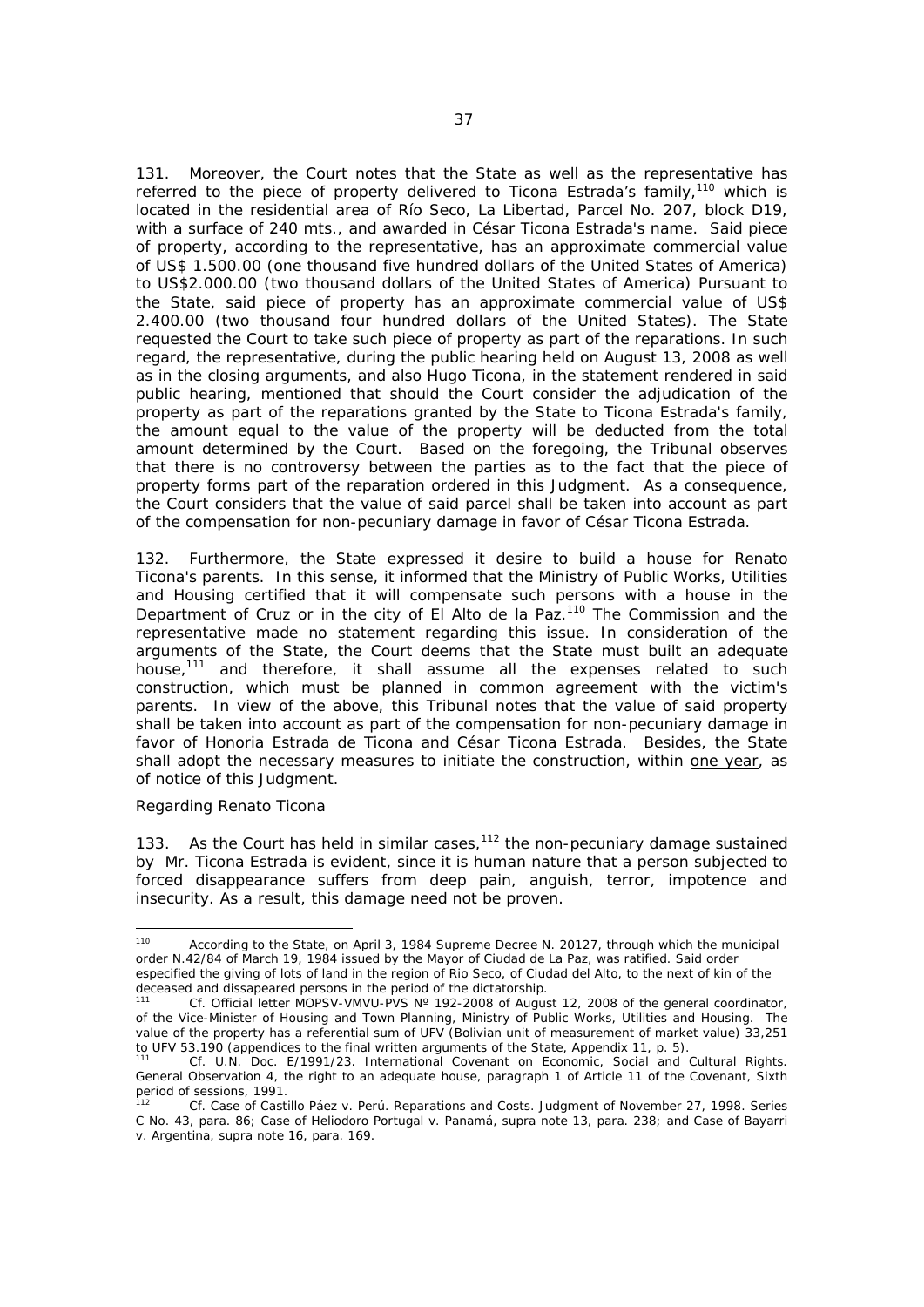134. Hence, the Court deems it is necessary to order the payment of US\$ 80.000 (eighty thousand dollars of the United States of America) as compensation for nonpecuniary damage, on the grounds of equity,113 in favor of Renato Ticona**.** This amount shall be distributed among the victim's next- of –kin in the following manner: Fifty percent (50%) shall be delivered to his parents, Honoria Estrada de Ticona and César Ticona Olivares, in equal portions. The remaining fifty percent (50%) shall be equally distributed among his brothers and sister, Hugo Ticona, Rodo Ticona and Betzy Ticona. The amount shall be delivered to each of the beneficiaries pursuant to the terms above mentioned within the term of one year as of notice of this Judgment.

135. Moreover, the State and the representative have stated that on June 12, 2007, the National Commission for the Compensation to Victims of Political Violence (hereinafter, "CONREVIP"),<sup>114</sup> issued the Administrative Order N° 01/2007,<sup>115</sup> which declared, among other things, that Renato Ticona was a victim of political violence due to forced disappearance and included the name of the victim's father in the official list of beneficiaries of compensation. The State pointed out that in order to proceed to compensate each individual it is necessary the issuance of a supreme decree determining the amount in compensation of every beneficiary, but the State is still classifying the case files and has not yet determined the total resources available to see this through. The representative stated that no member of Ticona Estrada's family has received an amount in compensation or any other sum by the State.

136. In such regard, this Tribunal values the existence of the CONREVIP, as an instance that allows the direct compensation to relatives of disappeared persons. Without prejudice to the foregoing, in consideration that such determination and the payment of the compensation is pending before the domestic authorities, this Court deems that when the State pays the compensation that has been established, it should inform the CONREVIP or the courts that are hearing said proceedings so they

 $112$ <sup>113</sup> *Cf.* Case of "Street Children" (*Villagrán Morales et al.) v. Guatemala*; supra note 109, para. 84; *Case of Apitz Barbera et al. ("First Court of Administrative Disputes") v. Venezuela, supra note 109, para.* 242; and *Case of Heliodoro Portugal v. Panamá,* supra note 13, para. 239.<br><sup>114</sup> The CONREVIP is in charge of learning, classifying and deciding on the applications of victims of

political violence, as an inter-institutional body of public law, with its own juridical personality, administrative autonomy and economy, formed by representatives of the public and private sector.<br><sup>115</sup> The representative, in the brief of final written arguments, indicated that on March 11, 2004, the

State enacted Act N° 2440 which provided for the compensation of victims of political violence during periods of unconstitutional governments and within the framework of that law, on June 12, 2007, the CONREVIP issued the Administrative Order N° 01/2007 which established:

First. It is hereby declared that Renato Enrique Ticona Estrada is a victim of political violence due to "Forced Disappearance" as established in section 4. I, subsection f) of Act N° 2640 of March 11, 2004, Exceptional Compensation to Victims of Political Violence During Periods of Unconstitutional Governments, as a consequence of the violation of human and constitutional rights enshrined in the Political Constitution of the State and the International Covenant on Civil and Political Rights, ratified by the State by means of Act N° 2119 of September 11, 2000; rights that were violated by the dictatorship exercised by General Luis García Meza.

Second. According to Section 12, subsection k) of the Supreme Decree N° 28015, it is hereby included the name of César Ticona Olivares in the official list of beneficiaries that determines the amount of exceptional and final compensation, to be published in the respective Supreme Decree, to the exclusion of the rights of Maria Honoria Estrada Figueroa and third parties who could alleged equal or better rights.

Third. It is declared that the name of the victim of political violence: Renato Enrique Ticona Estrada is included in the official list to be forwarded to the National Congress for public grant of authority, in accordance with the terms of Section 4, paragraph II of Act N° 2640 and Section 5, paragraph II, subsection c) of Supreme Decree N° 28015.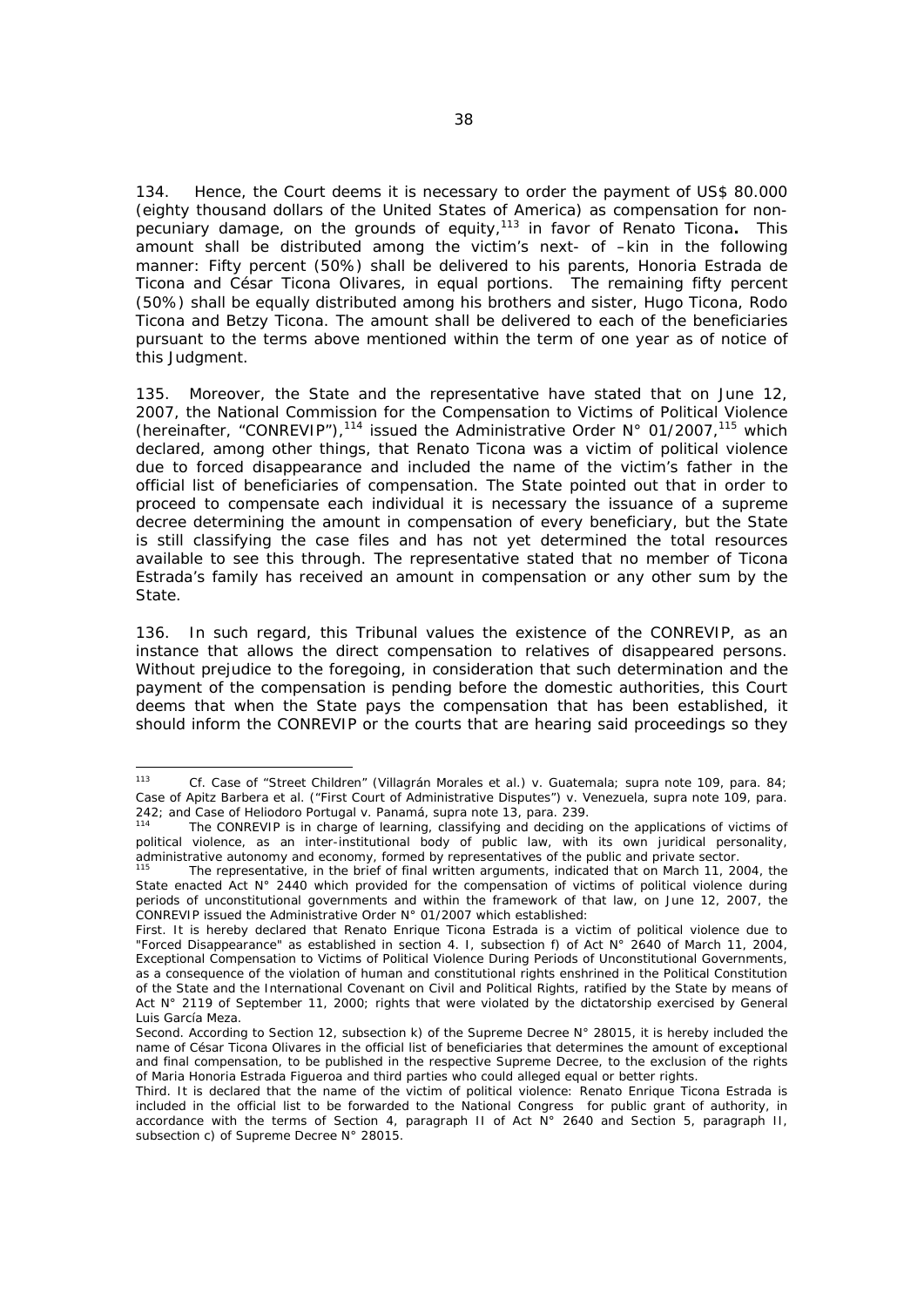can take the appropriate decisions.<sup>116</sup> Said Administrative resolution  $N^{\circ}$  01/2007 shall, in no way, turn into an obstacle for the payment of the non-pecuniary compensation determined by this Tribunal in this Judgment.

#### *Regarding Renato Ticona's relatives*

137. The Court notes that, the relatives in their statements (*supra* para. 32 and 33) agreed on mentioning that they have been victims of pain, suffering, anguish and uncertainty due to the disappearance of Renato Ticona. Specially, Betzy Ticona, in the statement rendered before the Tribunal, expressed that "the fact of being unable to put a flower in this grave, makes they live […] in a situation of constant sadness" and Hugo Ticona repeated that same feeling in the affidavit rendered before the Court. Moreover, it springs from the conclusions of the psychological expert opinion that the relatives suffered from chronical traumatic stress syndrome, $117$  depression, $118$  and anxiety $119$  characterized by several symptoms (*supra* para. 32(e)). As to the parents, the disorder was greater. The expert opinion determined that there is causal relationship between the traumatic facts and the mental aftereffects, and therefore concluded that the aggression suffered and the disappearance of Renato Ticona was responsible for the mental findings. Besides, it identified other stressing factors as the non-compliance of the State as a representative of justice, which hinders the mental recovery of the relatives (*supra* para. 32(e)).

138. Based on the foregoing and taking into account that the Court declared the violations of Articles 5(1), 8(1) and 25(1) of the American Convention to the detriment of Honoria Estrada de Ticona, César Estrada Olivares, Hugo Ticona, Betzy Ticona and Rodo Ticona, this Tribunal finds that said persons suffered non-pecuniary damages, recognized by the State, derived from the lack of justice, unawareness of the truth of what happened to the victim and uncertainty about the victim's fate. In consideration of the above mentioned, the Court shall determine, apart from the compensations, other suitable measures for reparation (*infra para.* 142).

139. Therefore, the Court deems pertinent to set, in equity, the amount of US\$52.000 (fifty-two thousand dollars of the United States of America) in favor of Honoria Estrada de Ticona and US\$ 50.000 (fifty thousand dollars of the United States of America) in favor of César Estrada Olivares In this regard, the Court took into account, regarding both parents, the values pertaining to the house offered by the State<sup>120</sup> and the piece of property granted by the State in favor of César Ticona Olivares (*supra* párr. 131).

<sup>116</sup> 116 *Cf. Case of the Pueblo Bello Massacre v. Colombia*. Merits, reparations, and costs. Judgment of January 31, 2006. Series C Nº. 140, para. 251.

It was found as expression of re-experimentation: Stimulus with uneasiness that recalls behavior flash-backs; unpleasant memories that keep coming back and unpleasant and repetitive dreams. It was determined as expressions of avoidance: Abandonment of life projects; avoid activities that remind what they live; emotional incapacity; remember things they do not want to remember. As to the expressions of activation, they were more irritable; have problems to sleep; always alert hipervigilance. It was also found other symptoms as being afraid of going crazy; life sensations stopped in time and uncertain future; somatic symptoms. Headaches and backaches; fury; anger and impotence.

<sup>&</sup>lt;sup>118</sup> It was found as symptoms of depression: Loss of interest, mental anguish; anhedonia, indifference, hopeless, sexual dysfunction, tiredness, suffering, sadness, impotence, somatic symptoms. Headaches and backaches; fury; and backaches; fury; anger and painful feelings.<br><sup>119</sup> H. West found and paint and painful feelings.

It was found as symptoms of anxiety: Gasping for breath; mental anguish; tension; somatic symptoms: Headaches and backaches; insomnia; depressive condition.

According to the State, the value of the house has a referential sum of UFV, *supra* note 111.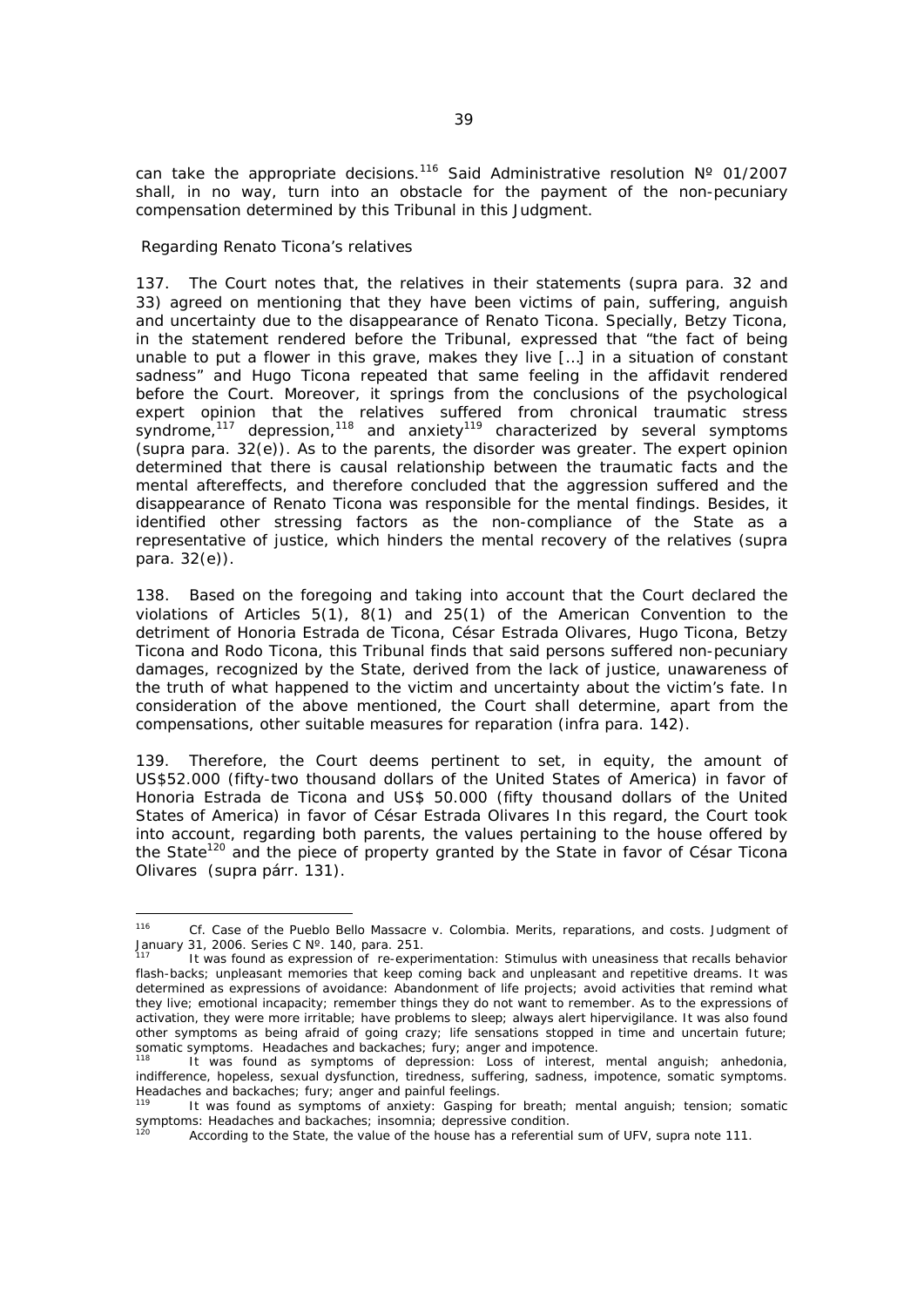140. In the case of Hugo Ticona, the Court deems appropriate to determine, on the grounds of equity, a sum of US\$ 60.000 (sixty thousand dollars of the United States of America) considering that: a) he was declared to be the victim of the violation of Articles 5(1), 8(1) and 25(1) of the Convention, from which it derives the anguish caused for the disappearance of his brother; and d) he as declared to be the victim of the violation of Articles 8(1) and 25(1) for denial of justice in his own detriment as a consequence of lack of investigation of the alleged tortures he presumably suffered from. Said amount shall be delivered to Hugo Ticona within the term of one year as from notice of this Judgment.

141. Lastly, as to Betzy Ticona and Rodo Ticona, this Tribunal deems appropriate to equitable determine the sum of US\$ 15.000 (fifteen thousand dollars of the United States of America) in favor of each one of them. The State should pay such compensations directly to the each beneficiary within the term of one year as of notice of this Judgment.

## **c) Other measures of reparation:**

142. In this chapter, the Tribunal shall determine the measures for satisfaction aimed at reparationing the non-pecuniary damage and shall order the measures of public import or impact.<sup>121</sup>

#### *a) Duty to investigate*

*i) Obligation to investigate the facts that amounted to the violations of the case at hand, and to identify, prosecute and punish those responsible* 

143. The Commission considered as an essential measure of reparation in this case "to conduct a serious, complete and effective investigation in order to determine the perpetrators and instigators responsible for the detention and subsequent forced disappearance of Renato Ticona". In such regard, the representative requested the Court to order the State to guarantee that the criminal proceedings *Comisión Nacional c/ René Veizaga et al.* "have the appropriate effects; be processed without delay; not resort to precepts such as amnesty, statute of limitation, extinguishment of the criminal action or others; identify the perpetrators and instigators responsible for the forced disappearance of Renato Ticona; and if applicable, those who are convicted, serve the sentence imposed by the Bolivian justice". The State considered that "it has complied with the punishment of the perpetrators of the innumerable human rights violations, among them, it can be mentioned the forced disappearance of Mr. Ticona", based on the penalties imposed to Luis García meza and Luis Arce Goméz. Furthermore, it mentioned that by means of Resolution Nº 002/2008 of January 8, 2008, it was delivered a condemnatory judgment against the alleged perpetrators of facts related to the forced disappearance of Renato Ticona.

144. The Court observes that the condemnatory judgment delivered by the Supreme Court of Justice of the State in the proceedings against Luis García Meza, sentenced the accused as well as Luis Arce Gómez to a penalty of thirty years of imprisonment without right to pardon, for the several crimes committed by them.

 $121$ 121 *Cf. Case of "Street Children" (Villagrán Morales et al.) v. Guatemala*; supra note 109, para. 84; *Case of Heliodoro Portugal v. Panamá*, *supra* note 13, para. 240; and *Case of Bayarri v. Argentina*, supra note 16, para. 177.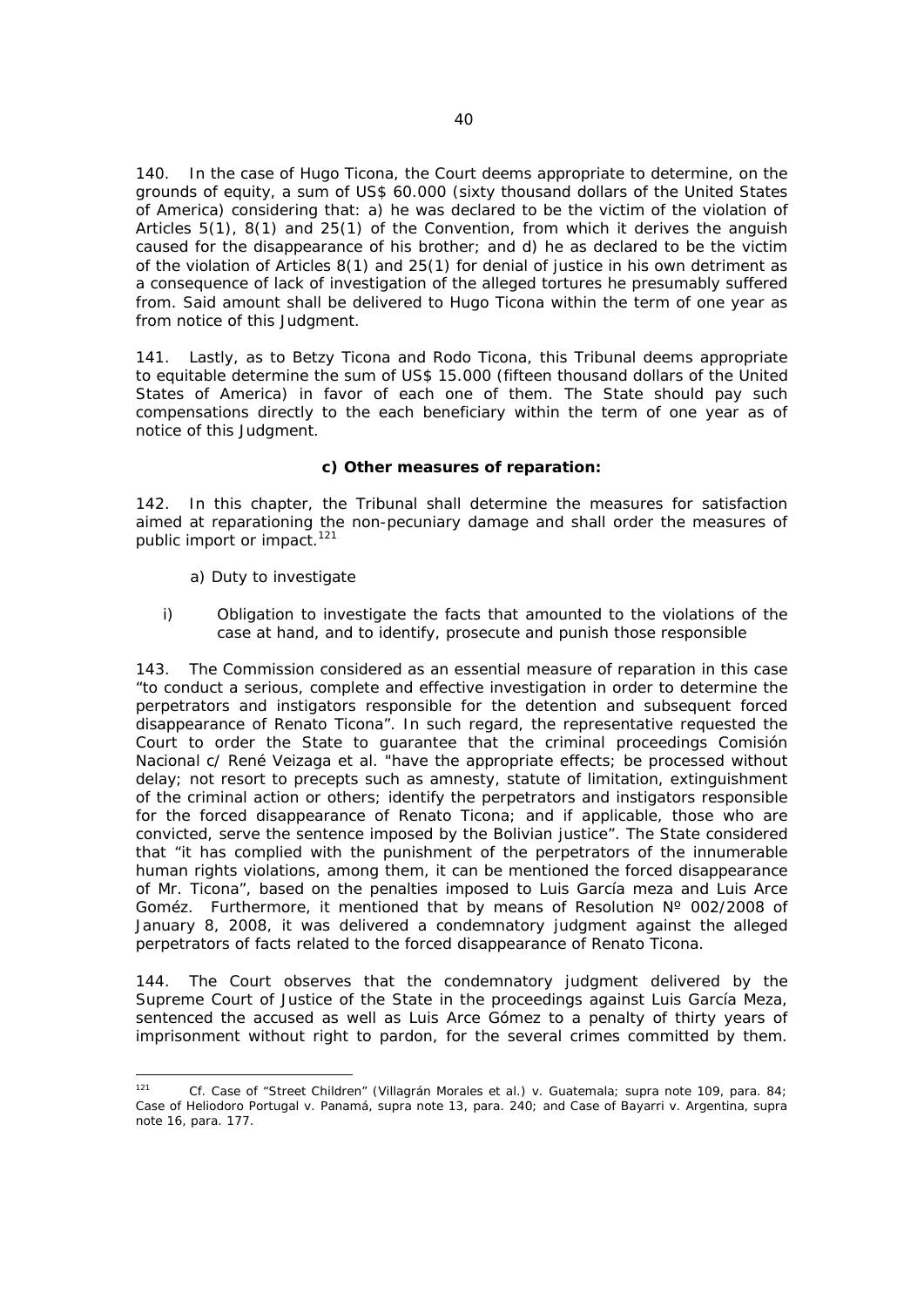Furthermore, there is a list that mentions Renato Ticona as one of the disappeared persons. Moreover, on January 8, 2008, a court delivered a condemnatory judgment against the alleged responsable for the forced disappearance of Mr. Ticona Estrada. Nevertheless, the writs of cassation filed by the convicted are still pending resolution; therefore, such decision has no authority of a final judgment. Nevertheless, the Court truly values the recent progress made in the criminal proceedings and considers that the State should continue with the processing of that case, so that, as soon as possible, there is a final judgment that can be effectively executed, in order to prevent conditions of impunity for this type of acts from being repeated.122

145. The Court notes that within the criminal procedure, the judicial authority has ordered, on several occassions, personal precautionary measures, among which, arrest warrants of the convicted people in the criminal judgments of the trial and appellate courts, which have not been executed. Said judicial orders have been complied with, so that should said judgments be uphold, those who are responsible for the facts, cannot escape from justice. Besides, this Court observes that it does not spring from the case file of this case that the State has taken effective steps to apprehend said people, that according to witnesses live and freely circulate in Oruro, which have not been objected by the State.

146. Based on the foregoing, as well as the case- law of this Tribunal, $123$  the Court orders the State to effectively carry out the criminal proceedings in process and any future proceedings in order to determine the corresponding responsibilities for the facts of the case and, if applicable, to apply the appropriate legal provisions and in this way, prevent the repetition of facts like the ones of the instant case.

147. In addition, it is worth mentioning that the Constitucional Tribunal of Bolivia has been sound to declare that the international treaties on human rights are part of a constitutional bloc, $124$  as well as the case-law derived from the Inter-American system for the Protection of Human Rights that is binding on the domestic courts of Bolivia.125 In this sense, said Constitucional Tribunal has considered that "the illegal deprivation of liberty […] is an ongoing crime [and] accordingly, the counting of such crimes should be done from the definite ending date of the commission of such crime."126This Court considers that the State may not invoke any domestic law or provision to exonerate itself from the obligation to investigate and, if applicable, punish those responsible for the facts committed against Mr. Ticona Estrada. Additionally, considering that this case deals with serious human rights violations, the State may not invoke the statute of limitations or any other principle that

 $122$ 122 *Cf. Case of Myrna Mack Chang v. Guatemala, supra* note 9, *para.* 156*; Case of Zambrano Vélez et al. v. Ecuador, supra* note 70*,* para. 124; and *Case of Heliodoro Portugal v. Panamá,* supra note 13, para.  $116.$ <sub>123</sub>

<sup>123</sup> *Cf. Case of Baldeón García v. Perú.* Merits, reparations, and costs. Judgment of April 6, 2006; Series C No. 147, para. 199; *Case of Heliodoro Portugal v. Panamá*, *supra* note 13, para. 245; and *Case of* 

*Bayarri v. Argentina*, supra note 16, para. 175.<br><sup>124</sup> *Cf.* Constitutional Judgments 1494/2003-R of October 22, 2003 0102/2003 of November 4, 2003, 1662/2003-R of November 17, 2003, 1494/2004-R of September 16, 2004 and 0095/01 of December 21, 2001 (documents presented by the State during the public hearing, p. 5068, 5076, 5111, 5125 and 5137).

Cf. Constitutional Judgment 0664/2004-R of May 6, 2004 (documents presented by the State during the public hearing, p.5096).

<sup>126</sup> *Cf.* Constitutional Judgment 1190/2001-R (documentation presented by the State during the public hearing, p. 5215 to 5216).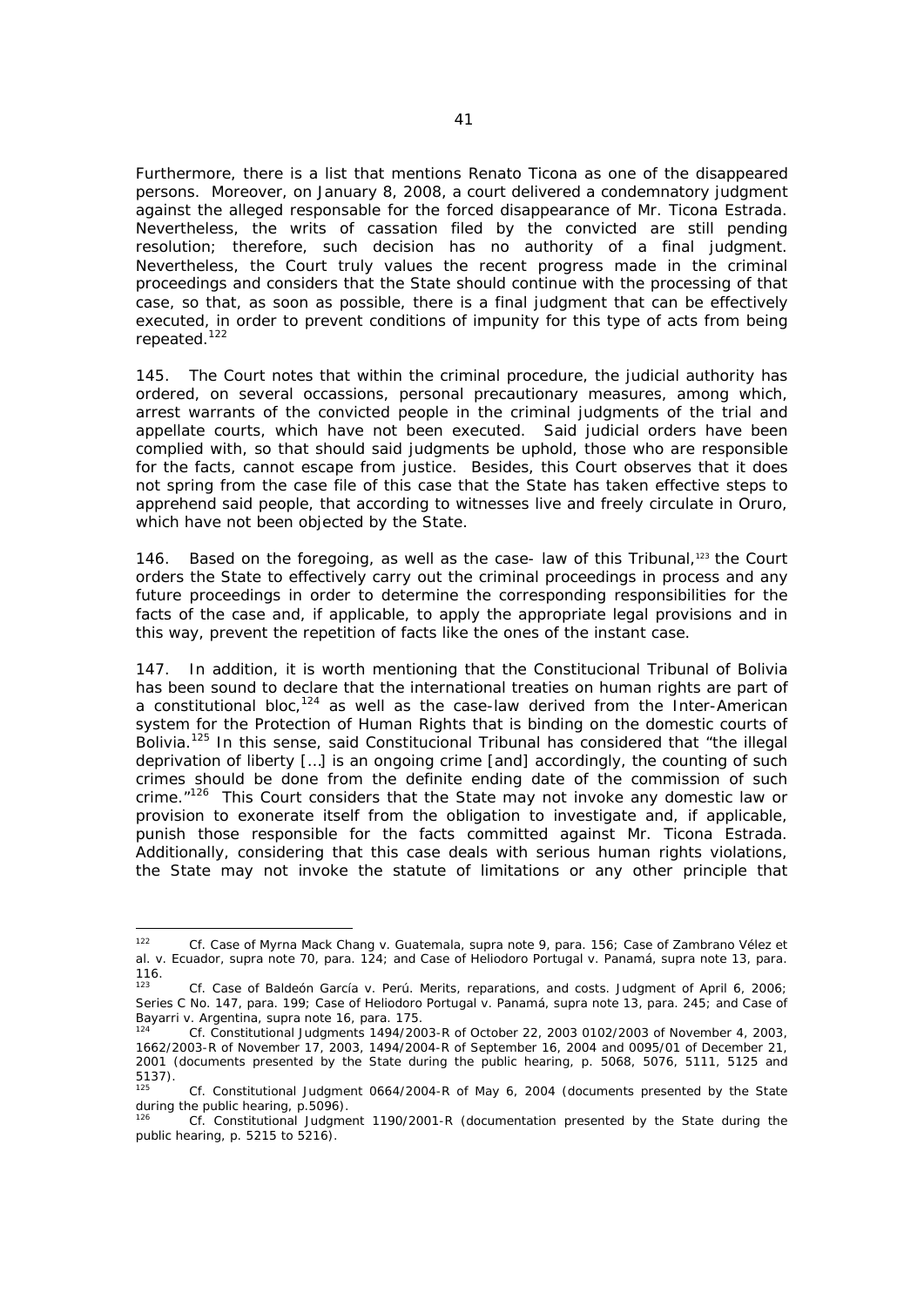excuses it from taking responsibility, to decline its duty to investigate and punish those responsible. $127$ 

#### *ii) Regarding Hugo Ticona Estrada*

148. The Commission stated that "as has been established by the Bolivian courts though almost 28 years after the incidents- the State has the duty to investigate the torture alleged by Hugo Ticona so that it does not go unpunished". The representative requested the Court to "order the Bolivian State to conduct the corresponding criminal investigation to determine the responsibility of the perpetrators of such serious crime against humanity […] and that, if applicable, those [who are] convicted, serve the sentences imposed by the Bolivian Justice".

149. As has been proven in this Judgment, the State did not guarantee the access to justice of Hugo Ticona, by not investigating the facts alleged by him (*supra* para. 98).

150. As has been previously established, the State has the duty to immediately and *ex officio* open an effective investigation to identify, try, and punish those responsible, when there is a complaint or there are grounds to believe that an act of torture has been committed (*supra* para. 94). Therefore, this Tribunal observes that the judgment delivered on January 8, 2008 by the Third Circuit Criminal Court orders the forwarding of the case history to the Office of the Public Prosecutor, by virtue of the fact that "other criminal acts have been denounced, and against other people who are not involved in this procedure".

151. The Court positively values this fact; however, it recalls that the State must initiate a serious and impartial investigation, in order to determine, within a reasonable time, the merits of the circumstances alleged herein. Therefore, the State may not invoke any domestic law or provision to exonerate itself from the Order of the Court to investigate and, if applicable, punish those responsible for the alleged facts.

#### *iii) Search of Renato Ticona*

152. The Commission considered that, "the Bolivian State must locate and deliver to the family the mortal remains of Renato Ticona Estrada". In addition, the representative requested the Court to order the State to "immediately initiate a search and location of the mortal remains of this disappeared person and, if found, without further delay, deliver them to his relatives, paying for all burial expenses that may correspond".

153. The State has informed that the Inter-Institutional Council for the Clarification of Forced Disappearances (CIEDEF) is actually developing a project which will shed light on the cases of forced disappearances that occurred between 1964- 1982, in a term of three years; said project was iniated on February 20, 2008 and is divided in three phases, the last one of them involves the search of disappeared people during the government of Luis García Meza. It also informed that said Project has been

 $127$ 127 *Cf. Case of Barrios Altos v. Perú.* Merits. Judgment of March 14, 2001. Series C Nº. 75, para. 41; *Case of Almonacid Arellano et al. v. Chile*. Preliminary Objections, Merits, reparations, and costs. Judgment of September 26, 2006. Series C Nº 154, para. 151; and *Case of La Cantuta v. Perú*, supra note 43, *para.* 226.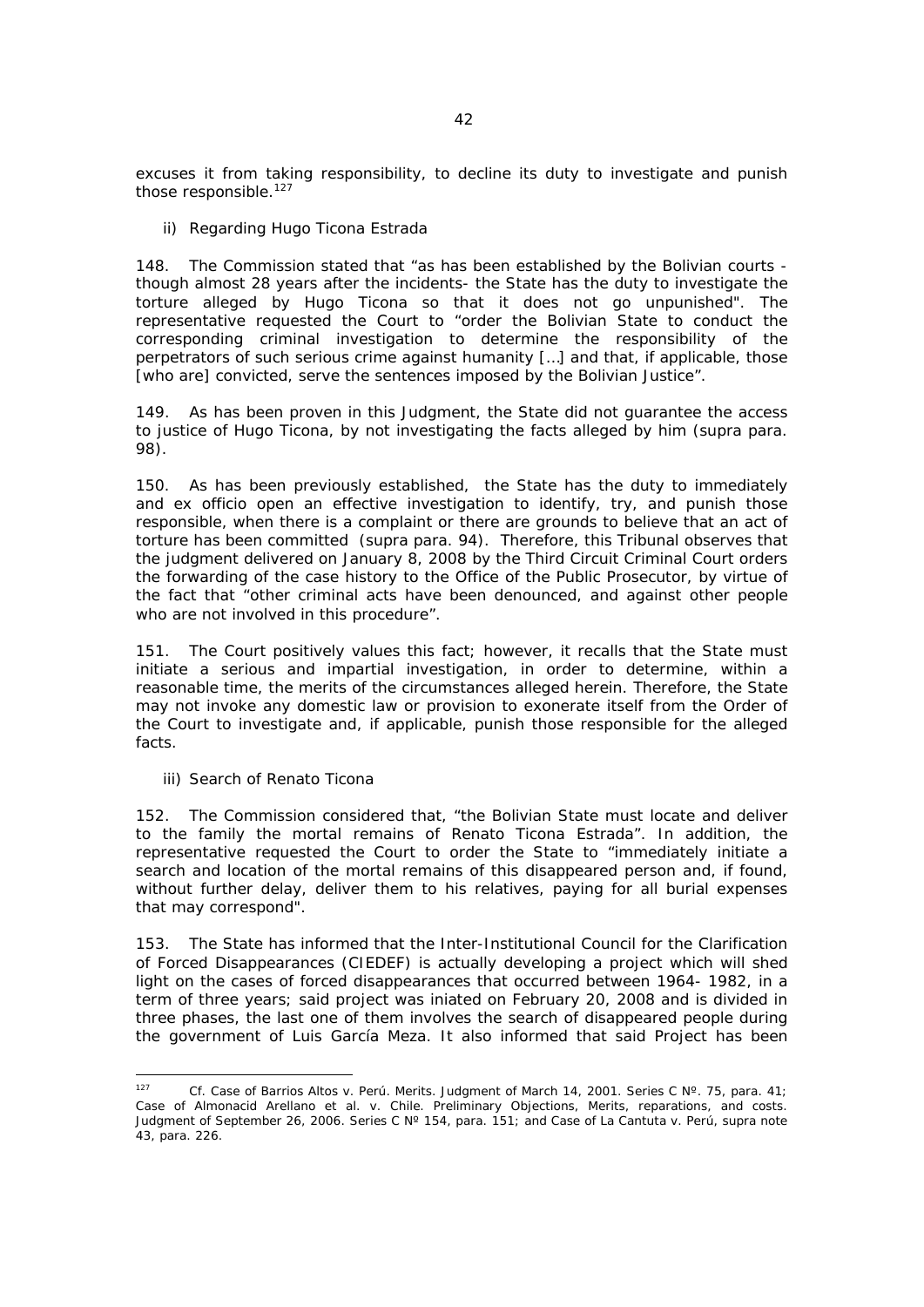approved by instances within CIEDEF and its financing is guaranteed thanks to international cooperation.

154. The Court notes that, the relatives, by means of their statements agreed on mentioning the uncertainty about not knowing the fate of Renato Ticona. Furthermore, in the conclusions of the psychological expert opinion, it was determined that as long as there is uncertainty about whether Renato lives or is dead, the process of grief is impossible (*supra* para. 32(e)).

155. As has been established in this Judgment as part of the duty to investigate, the State must carried out an effective search of the victim's whereabouts (*supra* para. 80) since the right of the victim's family to know the fate or whereabouts of the disappeared victim<sup>128</sup> constitutes a measure of reparation and therefore, an expectation that the State must satisfy to them.<sup>129</sup> It is of utmost importance for the relatives of the disappeared victim, the clarification of the whereabouts or fate of the victim, since by doing so, the relatives would be relieved from the anguish and suffering caused by the uncertainty about the whereabouts and fate of the disappeared loved one.

156. The Court positively values that the State is making efforts by means of the project that CIEDEF is developing, to shed light on the cases involving forced disappearances that occurred between 1964 and 1982, including the search of Renato Ticona.

157. Based on the foregoing, this Tribunal deems that for the purposes of the case at hand, the State shall promptly and effectively carry out a search of Renato Ticona.

#### *b) Satisfaction*

#### *i) Publication of the Judgment*

158. The representative requested as a measure of reparation, the publication of this Judgment in the Official Gazette of Bolivia and in a newspaper of national circulation, as well as the broadcasting of a summary of the Judgment by means of state means of communication.

159. To such regard, it should be mentioned that César Ticona Olivares, in his affidavit, declared that as a measure of a symbolic reparations he requested the Court "the publication of the judgment in a national newspaper" (*supra* para. 32(b)).

160. The Court deems appropriate, as ordered in other cases,  $130$  that the State should publish at least once, in the Official Gazette and in another newspaper of wide national circulation, of chapter I, its heading and paragraphs 1 to 5; of chapter III; its heading and paragraph 12, 14, 22 to 27; chapter VI; of chapter VII, its heading and the corresponding subheadings and paragraphs 73 to 76, 82 to 85, 87 to 88,

<sup>128</sup> 128 *Cf. Case of Castillo Páez v. Perú*, supra note 113, para. 90; and *Case of Goiburú et al. v.* 

*Paraguay,* supra note 74, para. 171; and *Case of La Cantuta v. Perú*, supra note 43, *para.* 231.<br>
1<sup>29</sup> *Cf. Case of Neira Alegría et al. v. Perú. Supra* note 108 para. 69; and Case of Goiburú et al. V.<br>
Paraguay, supra

Paraguay, supra note 74, para. 171; and Case of *La Cantuta v. Perú*, supra note 43, *para.* 231. 130 *Cf. Case of Cantoral Benavidez v. Perú. Reparations and Costs.* Judgment of December 3, 2001. Series C. Nº 88, para. 79; *Case of Heliodoro Portugal v. Panamá*, *supra* note 13, para. 248; and *Case of Bayarri v. Argentina*, supra note 16, para. 179.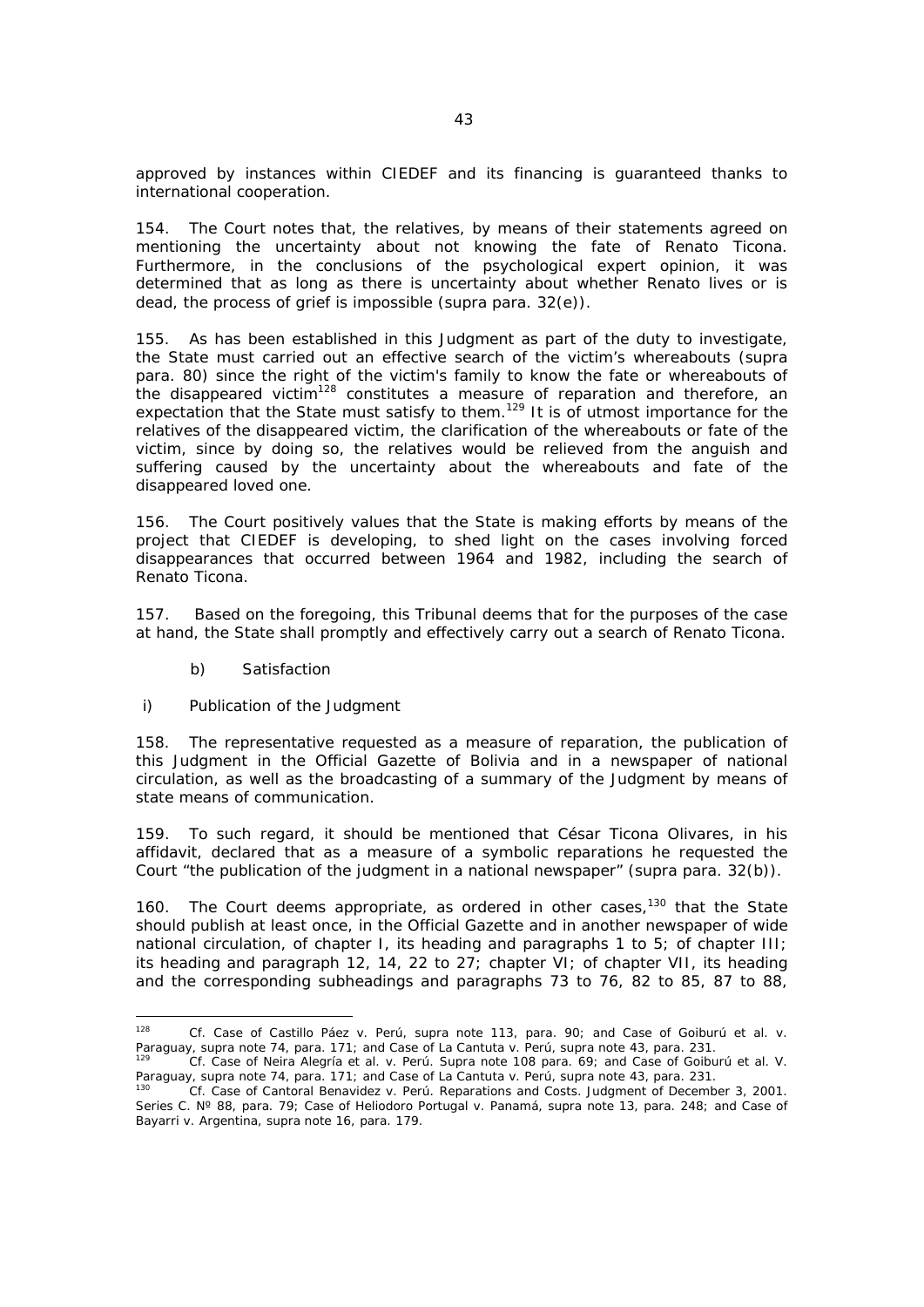and 95 to 98 and of chapter VIII, its heading and paragraphs 104 and 105 of this Judgment, without the corresponding footnotes and the operative paragraphs. Said publications shall be made within six months following notice of this Judgment.

## *ii) Public act of acknowledgement of international responsibility*

161. The Commission and the representative requested as measure of reparation the performance of a public act in which the State repeats its acknowledgment of international responsibility.

162. Moreover, the State expressed that the acquiescence was honest and that it has been accompanied by the acknowledgment of international responsibility carried out on August 13, 2008 at the public hearing held in Montevideo, Uruguay. In addition, it expressed that said acknowledgment was also made in an act held in the country on September 10, 2008, and that some members of Ticona Estrada's family as well as high- ranking state authorities were present.

163. This Court positively values the acknowledgment on international responsibility of the State and the apology offered on August 13, 2008 during the public hearing held in the instant case, as well as the repetition of the act of acknowledgment on international responsibility for the human rights violations made on September 10, 2008, in the city of La Paz, Bolivia. Therefore, this Tribunal considers that the State has adequately and timely adopted this measure in order to repair the non-pecuniary damage caused to Renato Ticona's relatives.

## *iii) Homage and conmemoration*

164. The State informed on other measures adopted as measures for satisfaction, as the act performed on June 5, 2007, by which a square of the city of Oruro was named "Plaza del Universitario Renato Ticona Estrada" [*Square of the university student, Renato Ticona Estrada].* Furthermore, the State communicated that during the act of acknowledgement of international responsibility performed on September 10, 2008, the State presented the publication of the Ministry of Foreign Affairs and Worship called "Historia y Vida de Renato Ticona Estrada" [*History and Life of Renato Ticona Estrada*], which was distributed to organizations for the defense of human rights and libraries opened to the general public.

165. To such respect, the Court positively values the implementation of said measures for satisfaction and considers them appropriate to repair the damage caused to the relatives of Renato Ticona.

## *c) Rehabilitation*

## *i) Medical and psychological care to the next-of- kin of the victim*

166. The Commission requested the Court to order the State to provide medical care to Honoria Estrada de Ticona, César Ticona Olivares, Hugo Ticona, Betzy Ticona and Rodo Ticona. Likewise, the representative requested the Court to order the State to provide medical and psychological care to the above mentioned persons and free medicine, according to their needs.

167. The State asserted that it has been arranging the provision of medical and psychological care for the parents and brothers and sister of Renato Ticona,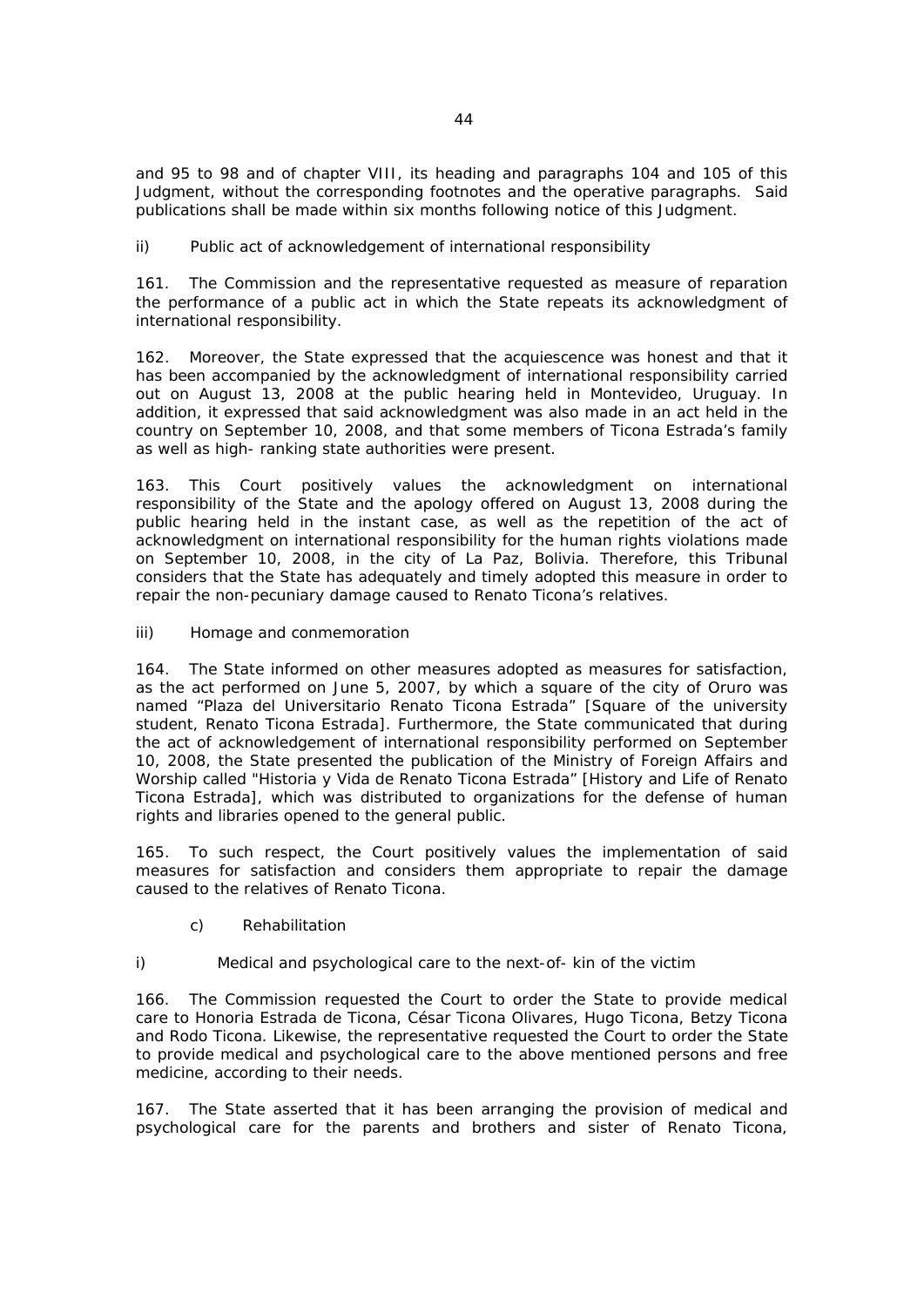according to the agreements entered into between the Ministry of Health and Sports and the two national public hospitals.<sup>131</sup> Moreover, the State informed that in the act of acknowledgment of international responsibility performed on September 10, 2008, the State delivered the credentials<sup>132</sup> for the provision, free of charge, of medical care to the relatives of Renato Ticona, in compliance with the agreements entered into.

168. The Court considers, as in other cases, $133$  that it is necessary to order a measure of reparation aiming at reducing the suffering that the facts of this case has caused to the victims, since as has been established in this chapter, all the relatives of Renato Ticona have suffered from mental and moral distress due to the disappearance of a loved one. In this sense, the expert opinion suggested that even though the psychiatric care that the parents received was important, all the relatives of Renato Ticona should receive therapy. Besides, they consider it is appropriate, taking into account the ailments of each member of Ticona Estrada's family, to carry out a medical examination of the somatic consequences caused (*supra* para. 32(e)).

169. The Court positively values the progress made by the State when providing, free of charge, medical and psychological treatment to the next-of-kin of Renato Ticona's. Based on the foregoing, this Tribunal considers that the State should effectively provide, previous a signed informed consent, the medical and psychological so requested to Honoria Estrda de Ticona, César Ticona Olivares, Hugo Ticona, Betzy Ticona and Rodo Ticona; such treatment should be provided by personnel specializing in the treatment of physical and mental health care problems that such people suffers from to ensure they are provided with the most appropriate and effective treatments. This medical and psychological treatment must be provided for the necessary time, free of charge and it must include the provision of the necessary medications, taking into consideration the ailments of each of them, following an individual evaluation.

## *d) Guarantees of Non-Repetition.*

i) *Improvement of the operation of the Inter-Institutional Council for the Clarification of Forced Disappearance* (CIEDEF)134

 $131$ Cf. Inter-Institutional Agreement for the Provision of Medical Care N° 001 of 2008, entered into by the Ministry of Health and Sports and *General San Juan de Dios* Hospital in the city of Oruro, on June 26, 2008, whose beneficiary is Hugo Ticona Estrada; Inter-Institutional Agreement for the Provision of Medical Care N° 002 of 2008 entered into by the Ministry of Health and Sports and VIEDMA, Hospital Complex of the city of Cochabamba on June 26, 2008, whose beneficiaries are César Ticona Olivares, Honoria Estrada de Ticona and Rodo Ticona Estrada; and Inter-Institutional Agreement for the Provision of Medical Care N° 003 of 2008, entered into by the Ministry of Health and Sports and Municipal University<br>Hospital, San Juan de Dios, on June 26, 2008, whose beneficiary is Betzy Ticona Estrada.

Cf. Credentials of July 14, 2008 that certify that beneficiaries Honoria Estrada de Ticona, César Ticona Olivares, Hugo Ticona Estrada, Rodo Ticona Estrada and Betzy Ticona Estrada "are allowed to receive medical and psychological care and treatment in the [respective health centers] according to" the Inter-Institutional Agreements entered into by the Ministry of Health and Sports on June 26, 2008 (Documentation presented by the State during the public hearing, evidence 4. p. 4985-5005).

<sup>133</sup> *Cf. Case of Cantoral Benavides v. Perú. Reparations and Costs. Supra* note 131, para. 51; *Case of Heliodoro Portugal v. Panamá*, *supra* note 13, para. 256; and *Case of Bayarri v. Argentina*, supra note 16, para. 143.

<sup>134</sup> The Inter-Institutional Council for the Clarification of Forced Disappearances (CIEDEF) was created by means of Supreme Decree N° 27089 of June 28, 2003. It is within its authority to: "Coordinate measures with the Ministry of Foreing Affairs so that Bolivia promotes the approval of an International Covenant on Forced Disappearances [based] on the project presented to the United States; to carry out the follow-up of the decisions made by the Inter-American Court of Human rights, of the Organization of American States [...] or of other international bodies related to Bolivia; to process the information for the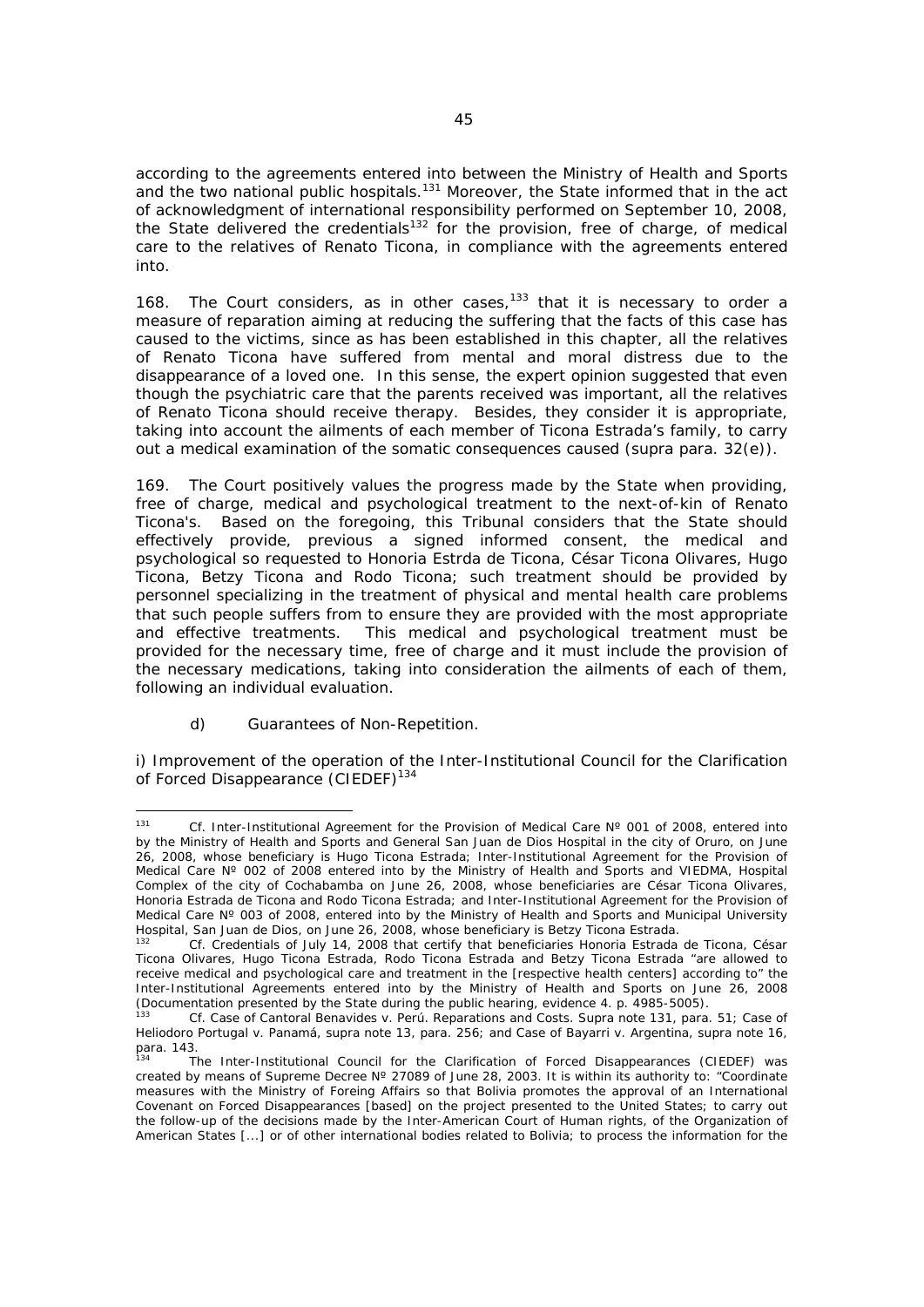170. The representative requested the Court to order the State the improvement of the operation of the Inter-Institutional Council for the Clarification of Forced Disappearance by means of a compulsory annual budget that would allow this body to count on sufficient human, permanent and qualified resources; material resources and financial resources that ensure a suitable and effective work.

171. The State informed on the powers granted to CIEDEF, the rules that govern the operation of such institution, as well as the recent measures adopted to clarify the forced disappearances.

172. The Court considers that it is of utmost importante for the non-repetition of the facts of the instant case that the State takes measures aimed at clarifying the acts of forced disappearance that occurred in the past in Bolivia. In this sense, the Court positively values the creation of CIEDEF by means of the Supreme Decree  $N^{\circ}$ 27089 of June 18, 2003, as well as the measures it recently adopted.

173. Based on the foregoing, this Tribunal considers it is appropriate as guarantee of non-repetition, that the State provides the Inter-Institutional Council for the Clarification of Forced Disappearance, within a reasonable time, with the human and material resources necessary so that such council may effectively exercise the power granted to it. To such effects, the State must present, within one year, a specific proposal together with a program of action and planning related to the compliance with this order.

*ii) Ratification of the international Convention for the Protection of all Persons against Enforced Disappearances.* 

174. The representative requested as a guarantee of non-repetition that the State, following the corresponding legislative procedure, ratifies the International Convention for the Protection of all persons against Enforced Disappearances.

175. The State informed that such Convention was "passed" by the Nacional Congress on September 10, 2008. Afterwards, on November 18, 2008, the State informed that on October 10, that same year, the Official Gazette  $N^{\circ}$  3130 published Act Nº 3935 of September 26, 2008, by which the International Convention for the Protection of all Persons against Enforced Disappearance, signed within the framework of the United States, was approved.

176. The Court positively values the State's ratification of the International Convention for the Protection of All Persons against Enforced Disappearances and it positively values it, since it contributes to the non-repetition of the facts of the instant case.

#### *D) Costs and Expenses*

discovery of the remains of the persons who were victims of forced disappearance and to take steps to cooperate, at a technical, domestic and international level, in order to exercise its authority".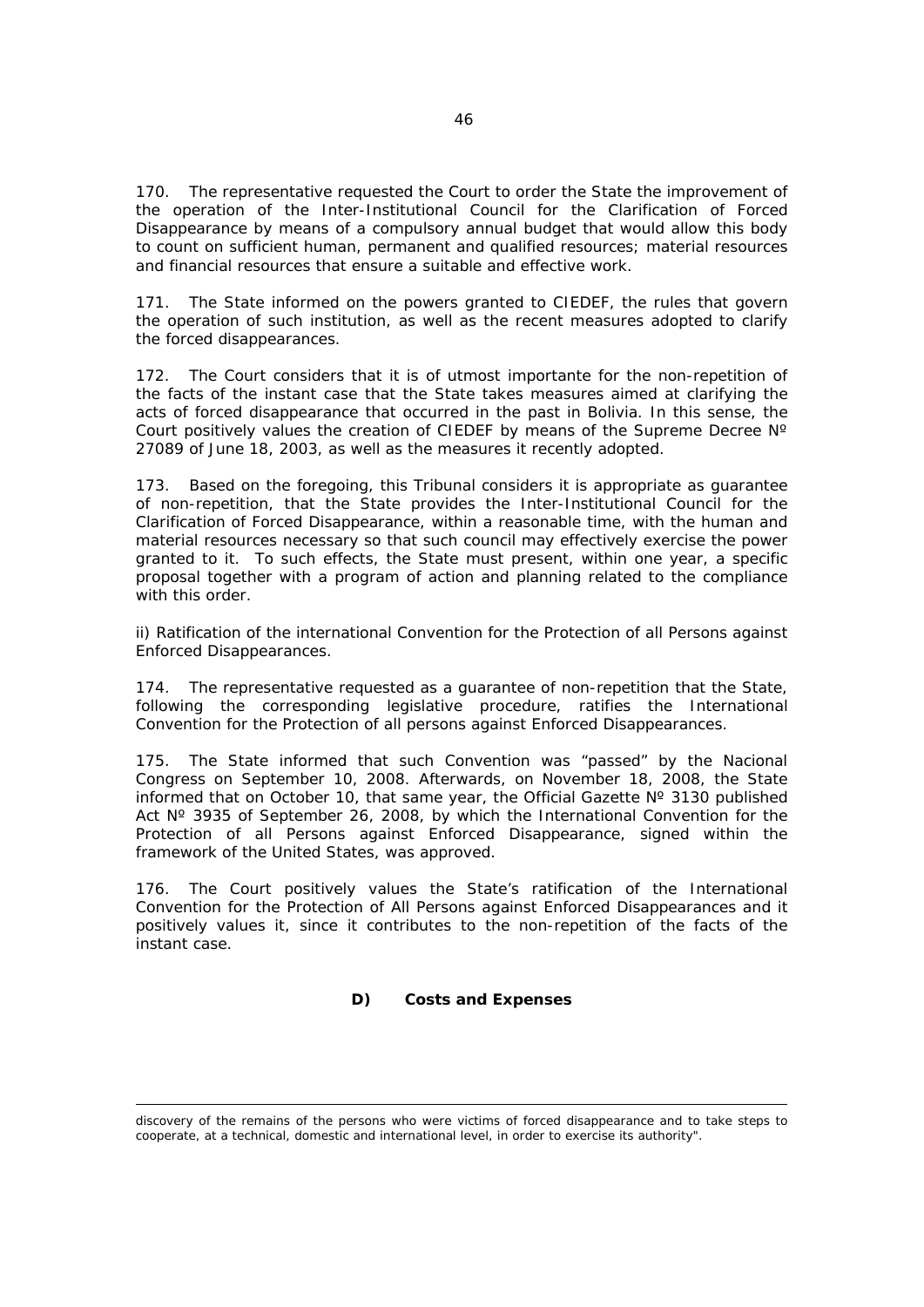177. The costs and expenses are included within the concept of reparation as enshrined in Article 63(1) of the American Convention.<sup>135</sup>

178. The Commission requested the Court that, once the representative is heard, orders the payment of the costs and expenses duly proven by the representative, in consideration of the special characteristic of the case. The representative stated that Ticona Estrada's family has incurred and keeps incurring in a series of expenses for the processing of the criminal proceedings *Comisión Nacional de Desaparecidos c/ rené Veisaga et al.*, related to attorney's fees, photocopies of the judicial case file, travels and accommodation in the city of La Paz and therefore, requested the reimbursement of US\$ 1.500.00 (one thousand five hundred dollars of the United States of America). As to the expenses of Ticona Estrada's family in the international processing, related to transportation and accommodation in the city of La Paz, as well as searching for documentation, the representative requested the Court to determine an amount in equity. Lastly, the representative expressed that any other expense related to his participation as Ombudsman of Bolivia before the Commission and the Court is hereby excluded and rejects any other qualification that the Court may do. The services rendered as Ombudsman are free of charge, in accordance with Ombudsman Law 1818 of December 22, 1997. Moreover, the State made a detailed description of the expenses requested by the representative at the domestic and international level and, specifically, indicated that the services of the Ombudsman are free of charge; for that reason, the State should not be punished for the expenses incurred by Ticona Estrada's family in order to access the Inter-American system of Human Rights. Finally, it pointed out that is necessary to exactly determine the expenses incurred by Ticona Estrada's family, regardless of the service and expenses presented by the Ombudsman and, it requested the Court to assess such expenses on the grounds of equity.

179. The Court has pointed out that the actions carried out by the victims in order to obtain justice, at the domestic and international level, imply expenses that must be compensated when a condemnatory judgment declares the international responsibility of the State. Regarding the reimbursement of the costs and expenses, the Tribunal has pointed out that it has to wisely assess its scope, which comprises the expenses incurred at the domestic jurisdiction as well as those incurred in the processing of the case before the Inter-American system, taking into account the circumstances of the specific case and the nature of the international jurisdiction for the protection of human rights. This assessment must be made on an equitable basis and taking into account the expenses incurred by the parties, as long as the *quantum* is reasonable.<sup>136</sup>

180. In the instant case, at the moment of forwarding the brief of requests and motions (*supra* para. 4) the representative did not present the respective vouchers of the costs and expenses that the relatives of Renato Ticona would have allegedly incurred into. In such regard, the Tribunal considers that the claims of the victims or their representatives as to costs and expenses and the supporting evidence must be

<sup>135</sup> <sup>135</sup> *Cf. Case of Garrido and Baigorria v. Argentina*, supra note 88, para. 79; *Case of Heliodoro Portugal v. Panamá*, *supra* note 13, para. 264; and *Case of Bayarri v. Argentina*, supra note 16, para. 188.

<sup>136</sup> *Cf. Case of Garrido and Baigorria v. Argentina*, supra note 88, para. 82; *Case of Apitz Barbera et al. ("First Court of Administrative Disputes") v. Venezuela, supra note 109, para.* 257; and *Case of Bayarri v. Argentina*, supra note 16, para. 161.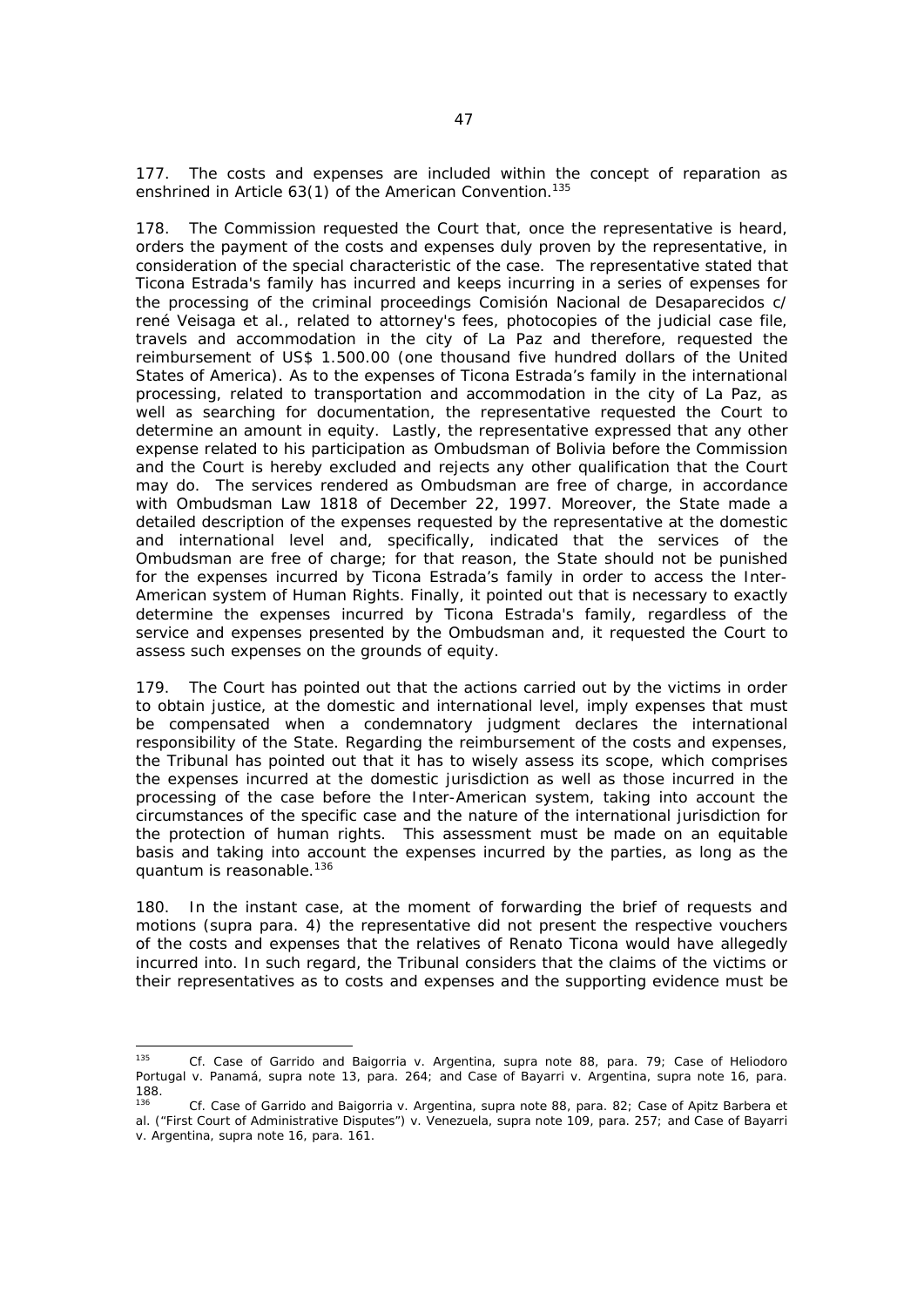offered to the Court at the first occasion granted to them,<sup>137</sup> that is, in the brief of requests and motions, without prejudice to the fact that such claim may be later on updated, according to new costs and expenses incurred during the processing of the case before this Court.

181. Based on the foregoing and on the fact that there is no documentary evidence proving the expenses incurred by the victims and the representative during the proceeding at the domestic level, the Court determines, in fairness, that the State must grant the amount of US\$ 1.500.00 (one thousand fifty hundred dollars of the United States of America) to Hugo Ticona Estrada, for costs and expenses. It is worth mentioning that this Tribunal, when determining the expenses and costs, has excluded the expenses incurred at the international level, since in the procedure before the Inter-American system, the Ombudsman was the representative of the victim and as has been mentioned by him and the State, his services are rendered free of charge. The amount shall be delivered to the beneficiary within the term of one year as from notice of this Judgment. Hugo Ticona shall deliver, in turn, the amount he thinks is appropriate to whom was his representative at the domestic level. At last, this Court positively values the participation of the Ombudsman in this international proceeding, since it strengthens the general protection of human rights and, consequently, the Inter-American system for the protection of Human Rights.

## *E) Method of Compliance with the Payments Ordered*

182. The payment of the compensations shall be done directly to the beneficiaries and the reimbursement of costs and expenses to Hugo Ticona. Should this person die before the pertinent above compensatory amounts are paid thereto, such amounts shall inure to the benefit of their heirs, pursuant to the provisions of the applicable domestic legislation.<sup>138</sup>

183. The State must discharge its pecuniary obligations by tendering dollars of the United States of America or an equivalent amount in the Bolivian legal currency, at the New York, USA exchange rate between both currencies prevailing on the day prior to the day payment is made.

184. If, due to reasons attributable to the beneficiary of the above compensatory amounts, he were not able to collect them within the period set for that purpose, the State shall deposit said amounts in an account held in the beneficiary' name or draw a certificate of deposit from a reputable Bolivian financial institution, in US dollars and under the most favorable financial terms allowed by the legislation in force and the customary banking practice. If after ten years compensation set herein were still unclaimed, said amounts plus accrued interests shall be returned to the State.

185. The amounts allocated in this Judgment as compensation and reimbursement of costs and expenses shall be delivered to the beneficiaries in their entirety in accordance with the provisions hereof, and may not be affected, reduced, or conditioned on account of current or future tax purposes.

<sup>137</sup> 137 *Cf. Case of the "White Van" (Paniagua Morales et al.) v. Guatemala*, supra note 15, para. 50; *Case of Apitz Barbera et al. ("First Court of Administrative Disputes") V. Venezuela, supra note 109, para.*

<sup>258;</sup> and *Case of Castañeda Gutman v. Mexico, supra* note 17, para. 75. 138 *Cf. Case of Myrna Mack Chang v. Guatemala, supra* note 9, *para.* 25; *Case of Heliodoro Portugal v. Panamá*, *supra* note 13, para. 268; and *Case of Bayarri v. Argentina*, supra note 16, para. 195.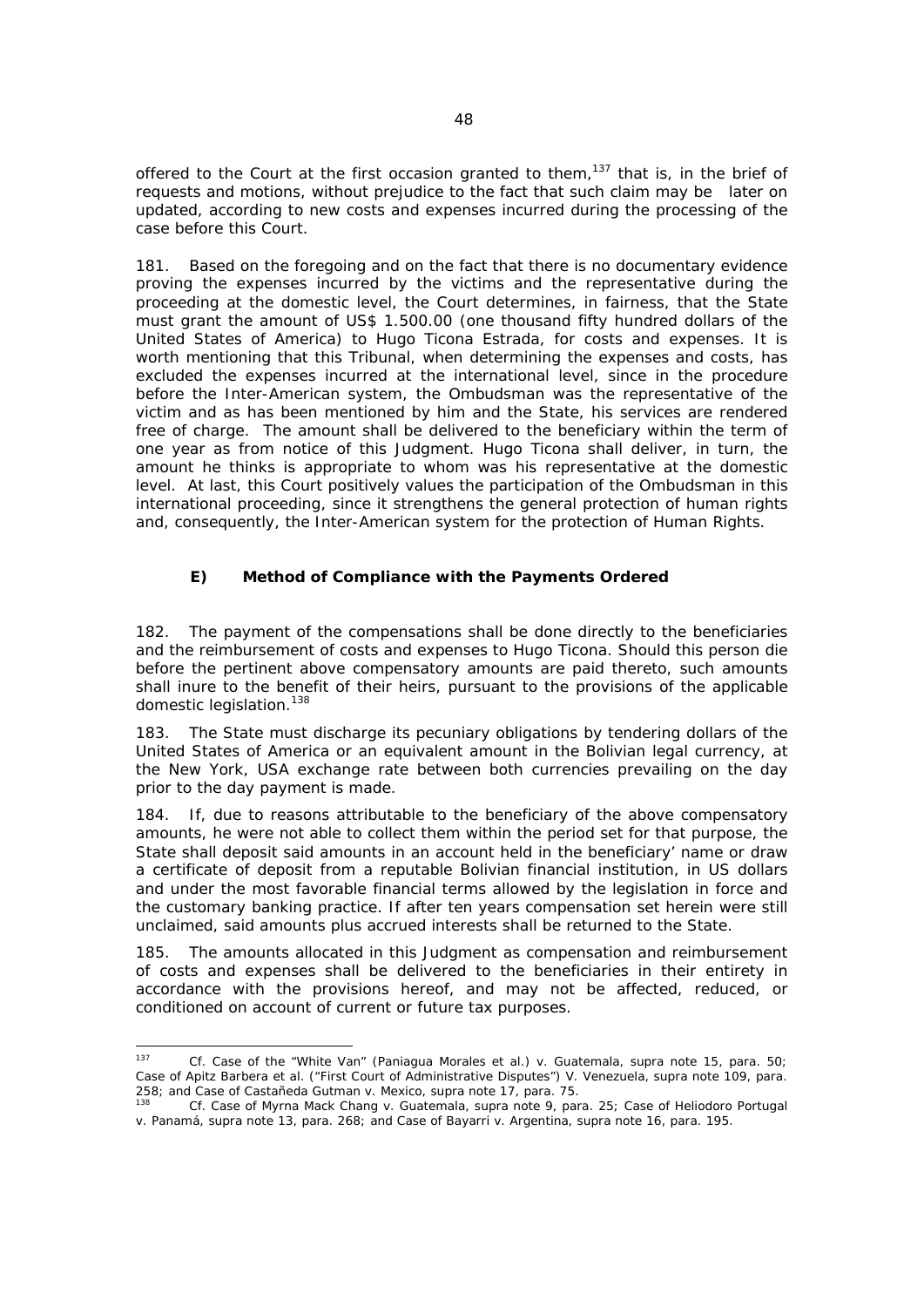186. Should the State fall into arrears with its payments, Bolivian banking default interest rates shall be paid on the amounts due.

187. In accordance with its consistent practice, the Court retains the authority deriving from its jurisdiction and the provisions of Article 65 of the American Convention, to monitor full compliance with this Judgment. The instant case will be closed once the State has complied in full with all the provisions herein. Within a term of one year as from the date notice the Judgment is served, the State shall submit to the Court a report on the measures adopted in order to comply with the Judgment.

#### **X OPERATIVE PARAGRAPHS**

188. Therefore:

#### **THE COURT,**

#### **DECLARES,**

Unanimously that:

1. It accepts the partial acknowledgment of international responsibility made by the State, pursuant to the terms of paragraphs 20 to 27 of this Judgment.

2. The State violated the rights to personal liberty, humane integrity and life enshrined in Articles 7, 5(1), 5(2) and 4(1) of the American Convention on Human Rights in conjunction with Article 1(1) therein, and also it failed to comply with the obligations established in Article I(a) of the Inter-American Convention on Forced Disappearance of Persons, to the detriment of Renato Ticona Estrada, under the terms of paragraphs 61 to 63, 65 to 70 of this Judgment.

3. The State did not violate the right to recognition of juridical personality enshrined in Article 3 of the American Convention on Human Rights, in accordance with paragraphs 69 and 71 of this Judgment.

4. The State did not fail to comply with its obligations under Article XI of the Inter-American Convention on Forced Disappearance of Persons, according to the terms of paragraphs 67 to 71 of this Judgment.

5. The State violated the rights to a fair trial and judicial protection embodied in Articles 8(1) and 25(1) of the American Convention on Human Rights in relation to Article 1(1) therein, as well as the obligation undertaken under Article I(b) of the Inter-American Convention on Forced Disappearance of Persons to the detriment of Honoria Estrada de Ticona, César Ticona Olivares, Hugo Ticona Estrada, Betzy Ticona Estrada and Rodo Ticona Estrada, to the detriment of paragraphs 82 to 85 of this Judgment.

6. The State violated the right to humane treatment enshrined in Article 5(1) of the American Convention on Human Rights in relation to Article 1(1) therein, to the detriment of Honoria Estrada de Ticona, César Ticona Olivares, Hugo Ticona Estrada,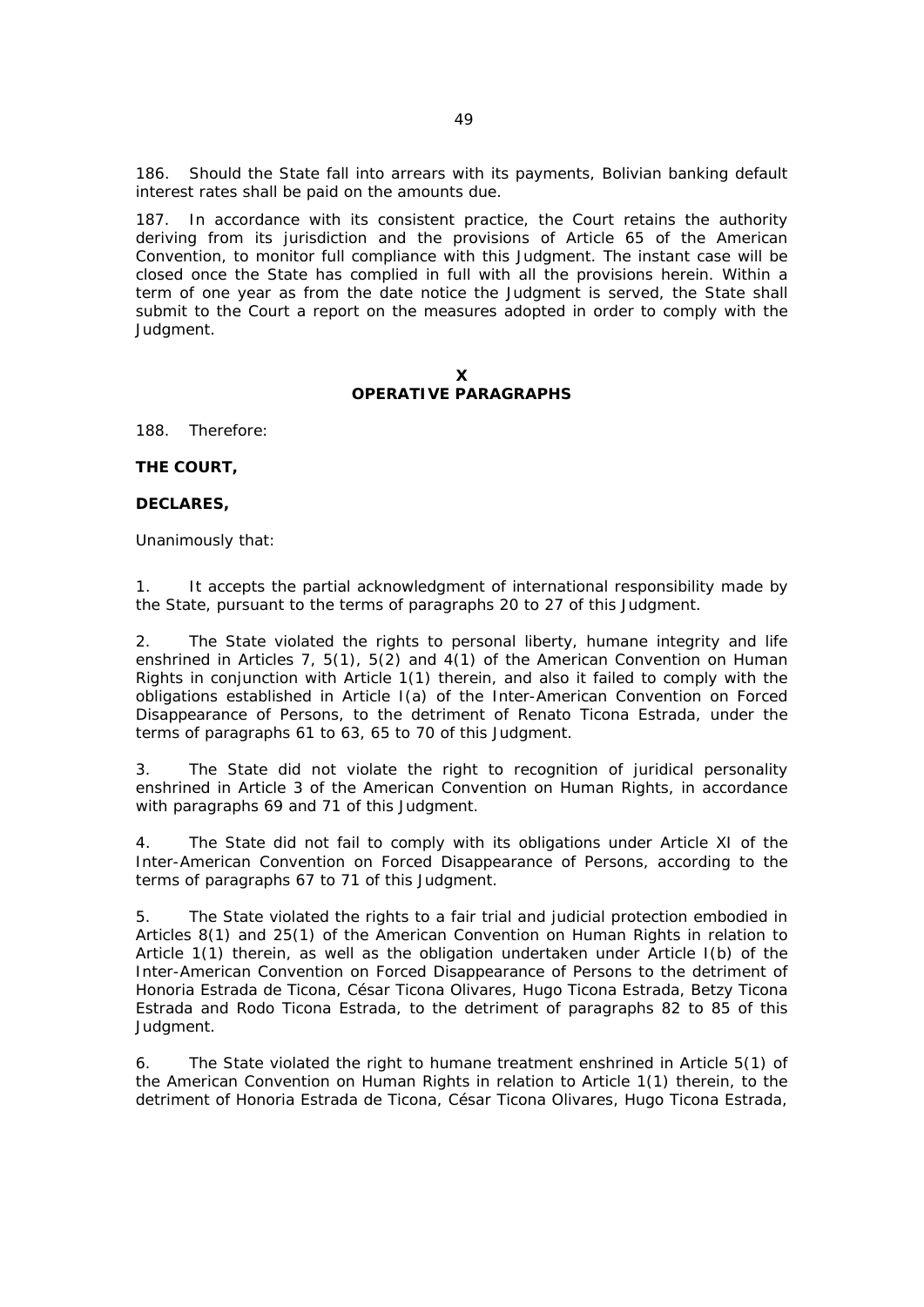Betzy Ticona Estrada and Rodo Ticona Estrda, under the terms of paragraphs 87 and 88 of this Judgment.

7. The State violated the rights to a fair trial and judicial protection embodied in Articles 8(1) and 25(1) of the American Convention on Human Rights, in relation to Article 1(1) therein, to the detriment of Hugo Ticona Estrada, under the terms of paragraphs 95 to 98 of this Judgment.

8. The State failed to comply with the obligations established in Articles I(d) and III of the Inter-American Convention on Forced Disappearance of People, in relation to Article 2 of the American Convention on Human Rights, under the terms of paragraphs 104 and 105 of this Judgment.

#### **AND DECIDES:**

Unanimously that:

9. This Judgment is *per se* a form of reparation.

10. The State must continue processing the criminal proceeding initiated for the forced disappearance of Renato Ticona Estrada, in order to conclude this proceeding as soon as possible, as from notice of this Judgment under the terms of paragraphs 144 to 147 of this Judgment.

11. The State must investigate the acts committed against Hugo Ticona Estrada and identify, prosecute and, if applicable, punish the responsible, within a reasonable time, according to the provisions of paragraphs 150 and 151 of this Judgment.

12. The State must proceed with the search of Renato Ticona Estrada promptly and effectively, under the terms of paragraphs 155 to 157 of this Judgment.

13. The State must publish at least once, in the Official Gazette and in another newspaper of wide national circulation, of chapter I, its heading and paragraphs 1 to 5; of chapter III; its heading and paragraph 12, 14, 22 to 27; chapter VI; of chapter VII, its heading and the corresponding subheadings and paragraphs 73 to 76, 82 to 85, 87 to 88, and 95 to 98 and of chapter VIII, its heading and paragraphs 104 and 105 of this Judgment, without the corresponding footnotes and the operative paragraphs, within the term of six months, as from notice of this Judgment, under the terms of paragraph 160 herein.

14. The State must effectively implement the agreements for the provision of medical and psychological care requested by Honoria Estrada de Ticona, César Ticona Olivares, Hugo Ticona Estrada, Betzy Ticona Estrada and Rodo Ticona Estrada, under the terms of paragraphs 168 and 169 of this Judgment.

15. The State must provide the Inter-Institutional Council for the Clarification of Forced Disappearance, within a reasonable time, with the necessary human and material resources. To such effects, the State must present, within one year, a specific proposal together with a program of action and planning related to the compliance with this provision, under the terms of paragraphs 172 and 173 of this Judgment.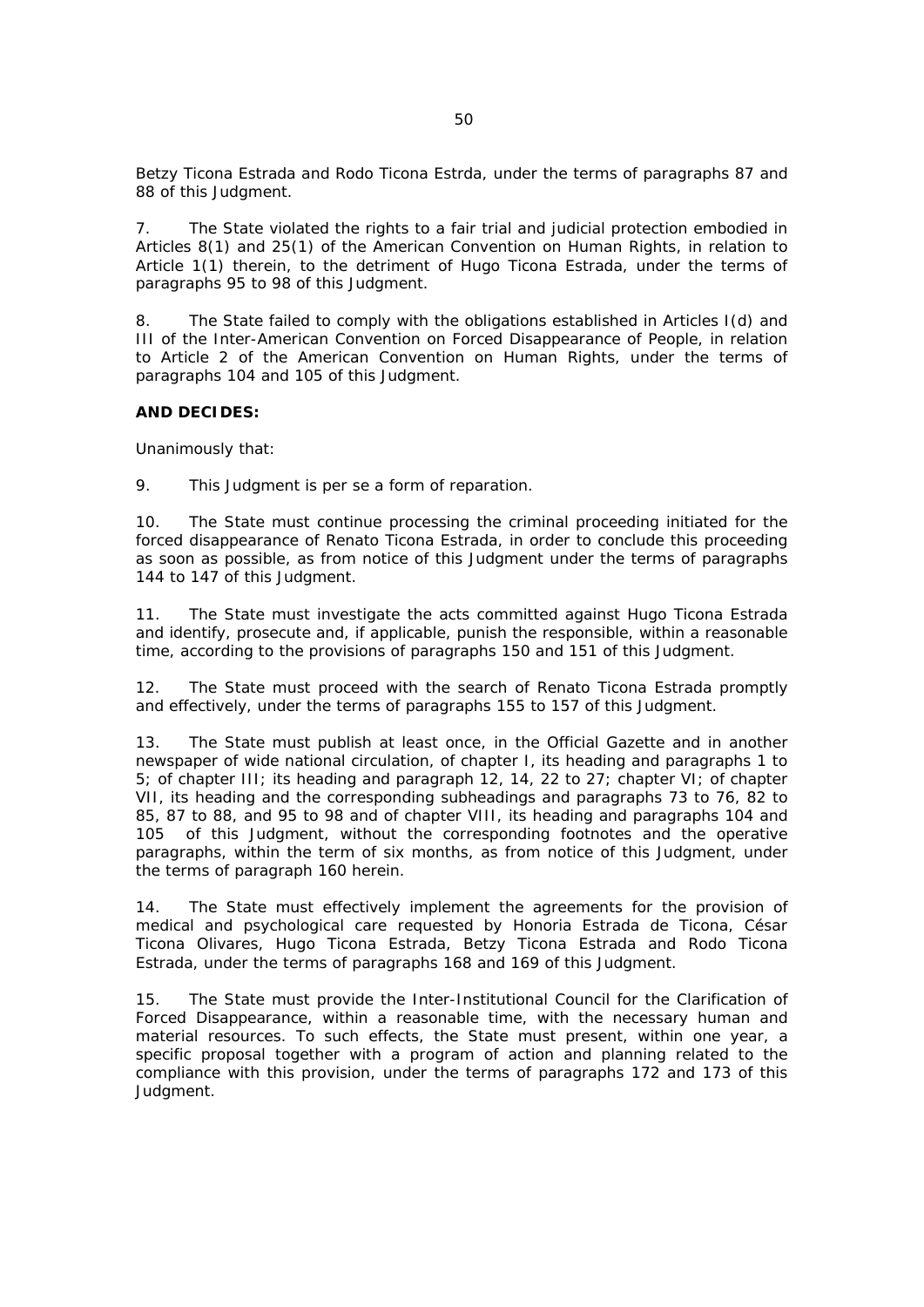16. The State must pay Honoria Estrada de Ticona, César Ticona Olivares, Hugo Ticona Estrada, Betzy Ticona Estrada and Rodo Ticona Estrada the amounts determined in paragraphs 116, 125, 134, 139 to 141, and 181 as compensation for pecuniary and non-pecuniary damage and as reimbursement of costs and expenses, within the term of one year, as of notice of this Judgment, in accordance with paragraphs 115 to 117; 121 to 125; 131, 132; 134 to 141 and 179 to 181 of this Judgment.

Judges García- Sayán and García Ramirez advised the Court of their Concurring Opinions, which accompany this Judgment.

Done in Spanish and English, the Spanish text being authentic, in San José, Costa Rica, on November 27, 2008.

> Cecilia Medina Quiroga President

Manuel E. Ventura Robles Leonardo A. Franco

Margarette May Macaulay **Rhadys Abreu Blondet** 

Pablo Saavedra Alessandri **Secretary** 

So ordered,

Cecilia Medina Quiroga

President

Diego García-Sayán Sergio García Ramírez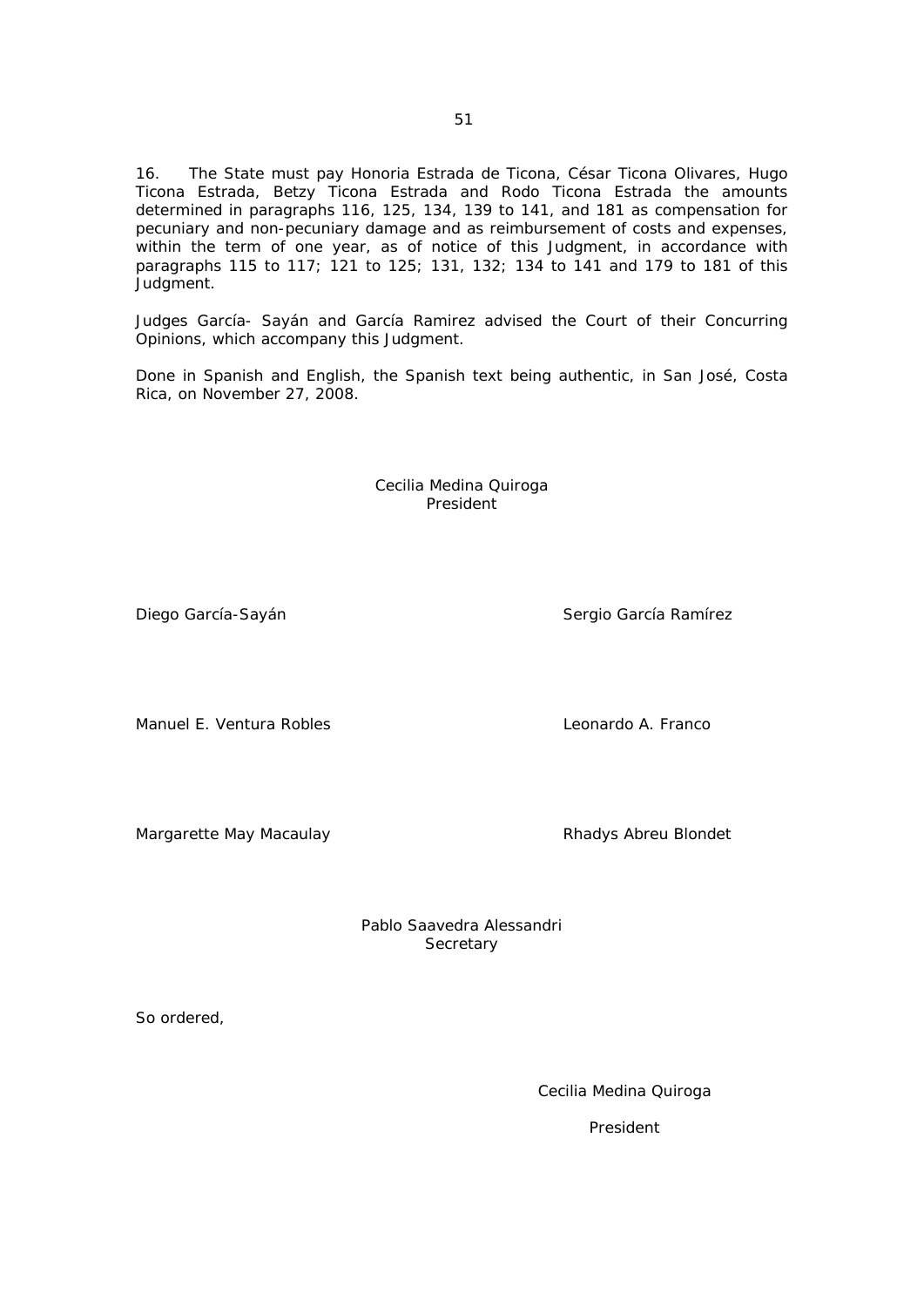Pablo Saavedra Alessandri Secretary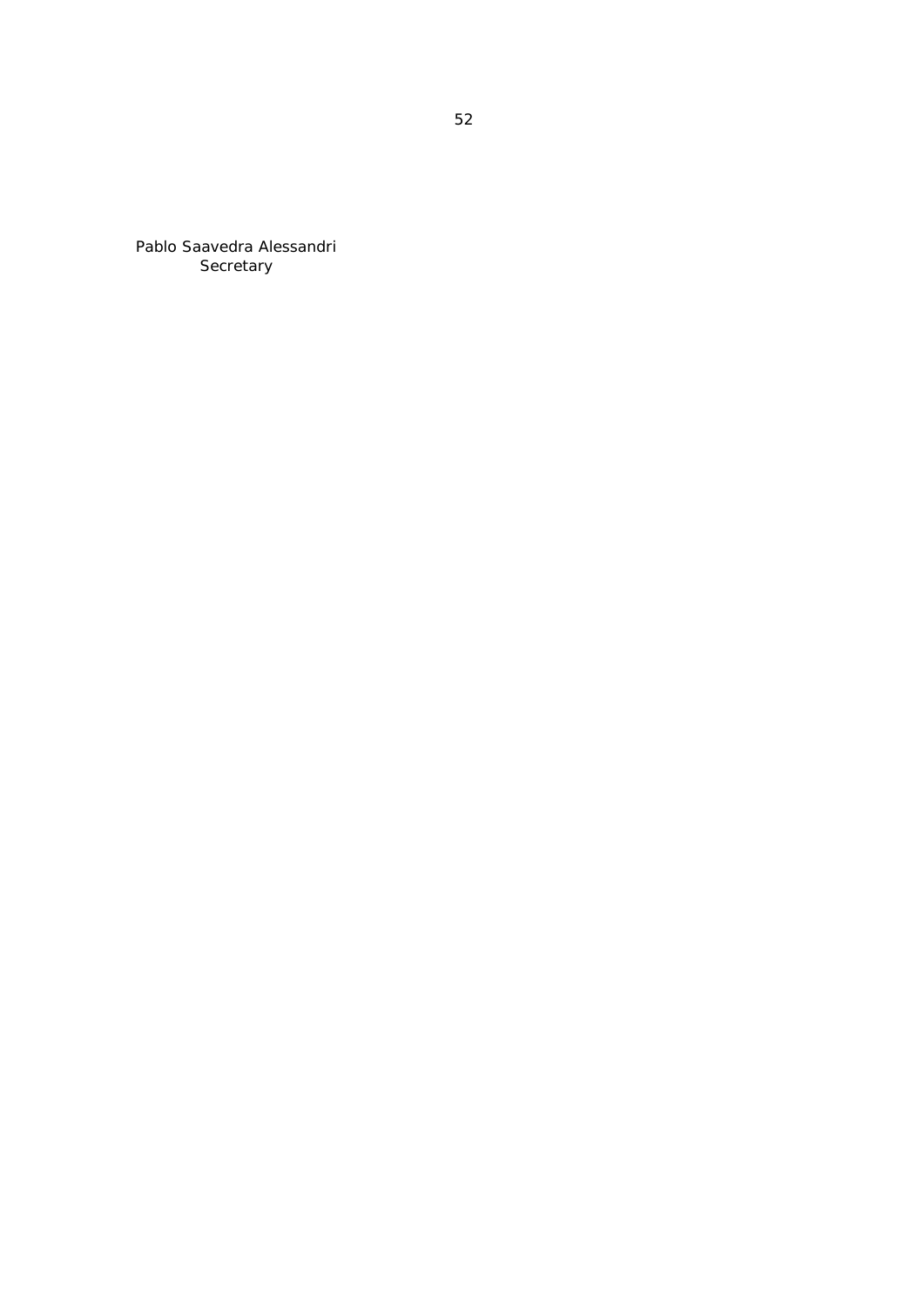## **CONCURRING VOTE OF JUDGES DIEGO GARCÍA-SAYÁN AND SERGÍO GARCÍA RAMÍREZ, IN THE CASE OF** *TICONA ESTRADA ET AL.* **(BOLIVIA)**

1. The Judges who deliver this opinion wish to express, first, our total agreement with the opinions of the other members of the Inter-American Court as to the main statements contained in the judgment of the case of Ticona Estrada (Bolivia) of November 27, 2008: The State violated the principles of the American Convention on Human Rights to which this Judgment refers. In this sense, there is no discrepancy among the members of the Tribunal or objection or difference. The judgment reveals the unanimous opinion of the seven Judges that heard and solved this case.

2. We would like to put on record our appreciation for the fact that the Ombudsman of the Bolivia has acted in representation of the victims before the Inter-American Court<sup>139</sup> to protect "... the promotion, enforcement, punishment and defense of human rights". We consider – according to the statements made in the hearing on merits held in Montevideo, Uruguay, on August 13, 2008 --, that this represents a step ahead for the Inter-American system for the protection of human rights. In this system, there are actors who are traditionally committed to preserve the fundamental rights: the State in itself, the Organization of American States, the civil society and the institutions that the society constitutes to such end.

3. It is also worth taking into account, today, the presence of new agents for the protection of the rights, who are called "emerging actors". Among them, we can find the institution of the Ombudsman, which forms part of the State but who may and must act to insure and defend these rights -- duty that reveals its institutional orientation and it is what it lives for --, as it happened in the instant case. In this sense, the ombudsman constitutes – like the public defenders – an "emerging actor" of great importance whose performance within the international level, which must become more frequent and intense, will significantly contribute to improve the conditions for the effective access to justice of those people who could hardly resort to the Inter-American Commission and Court. The fact that in the last ten years it has been asserted the decision to constitute institutions of that kind, which already work in

 $\overline{a}$ 

 $139$  Act N° 1818, passed on December 22, 1997.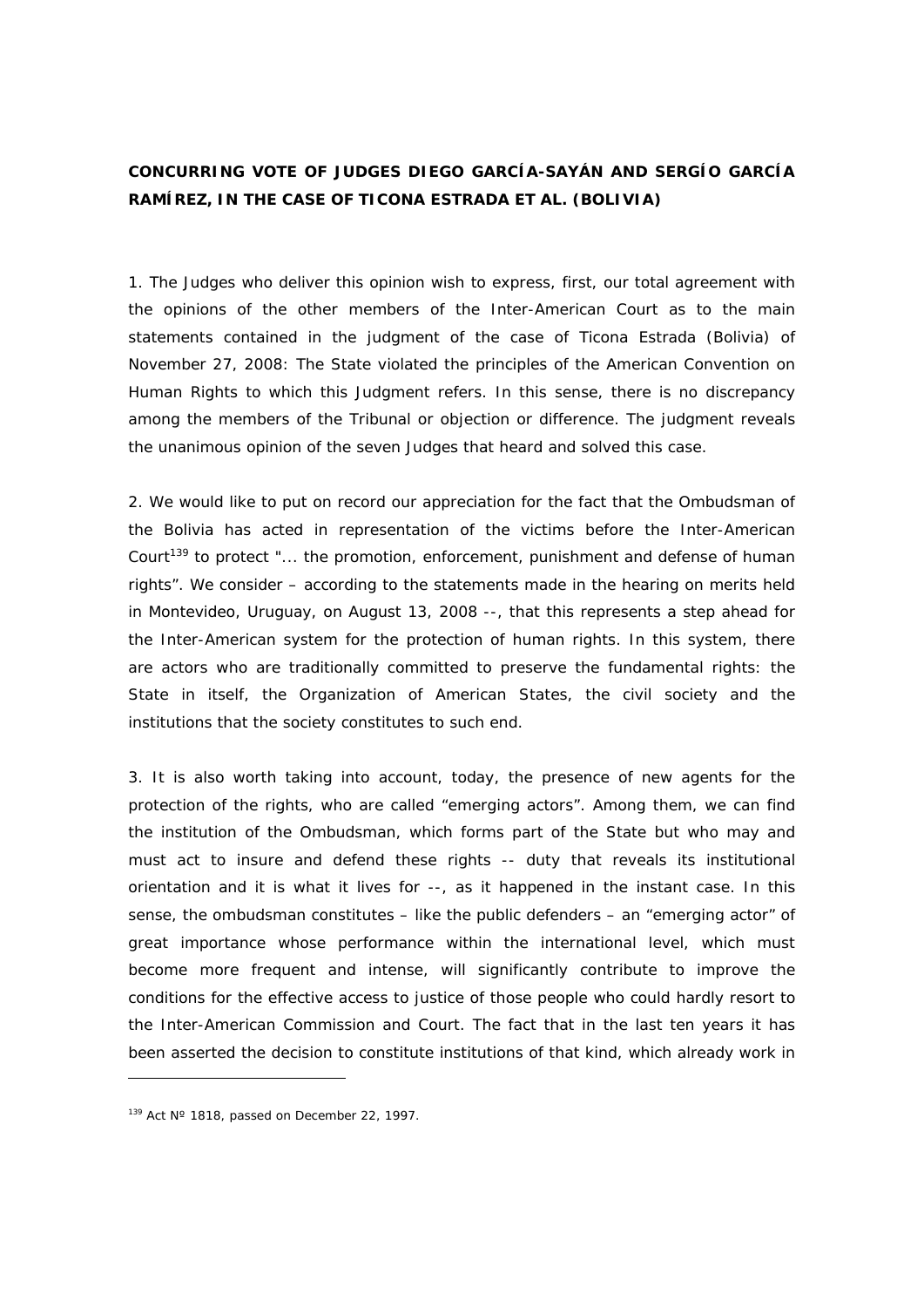approximate 15 members states of the system, constitutes a fact of special importance for the protection of human rights, not only at the domestic but also at the international level.

4. The forced disappearance of Renato Ticona Estrada is among the facts that were considered to be violations in this case. It is not necessary to repeat now the characteristics of the forced disappearance as a violation of several rules of the Convention, since it is a continuous or permanent violation inasmuch as the deprivation of liberty does not cease and the luck of the victim is established. In turn, we deem it is appropriate to emphasize that there is forced disappearance – meaning, a violation of very serious human rights—regardless of the fact that it may committed within the context of systematic violations or if it occurs only one time, in isolation.

5. International human rights Law does not establish a distinction regarding the last concept – which could be relevant for other purposes- and considers any type of forced disappearance to be a violation. Regarding this issue, it seems clear and obvious the description contained in Article II of the Inter-American Convention on this regard, of June 9, 1994. In that description, which has intended to expand -- and not reduce- the protection of human rights, the existence of disappearance is not conditional upon the context in which the unlawful act occurs.

6. The foregoing has been the constant characterization expressed by different bodies that protect human rights, at the international and the Inter-American level. As a result of that, it has been possible to process cases of forced disappearances in circumstances of very different and several contexts allowing, in this way, a broader and more strict sphere of protection. Hence, the definition created in the `80 by the Working Group on Enforced or Involuntary Disappearances, the first mechanism developed for the international system for the protection of human rights to face this phenomenon (1980),<sup>140</sup> was oriented to inform, in detail, on the different elements of the institution of forced disappearance, without including the motive of the perpetrators, the context or whether the violation was systematic or massive. It is similar the definition expressed by the Declaration on the Protection of All Persons from Enforced Disappearances of the United Nations, 1992<sup>141</sup> and the definition of the

-

<sup>&</sup>lt;sup>140</sup> Resolution N° 20 (XXXVI) of February 29, 1980, of the United Nations Human Rights Commission.<br><sup>141</sup> United Nations Assembly General, Resolution 47/133 of December 18, 1992. In the declaration, forced

disappearance"… occur, in the sense that persons are arrested, detained or abducted against their will or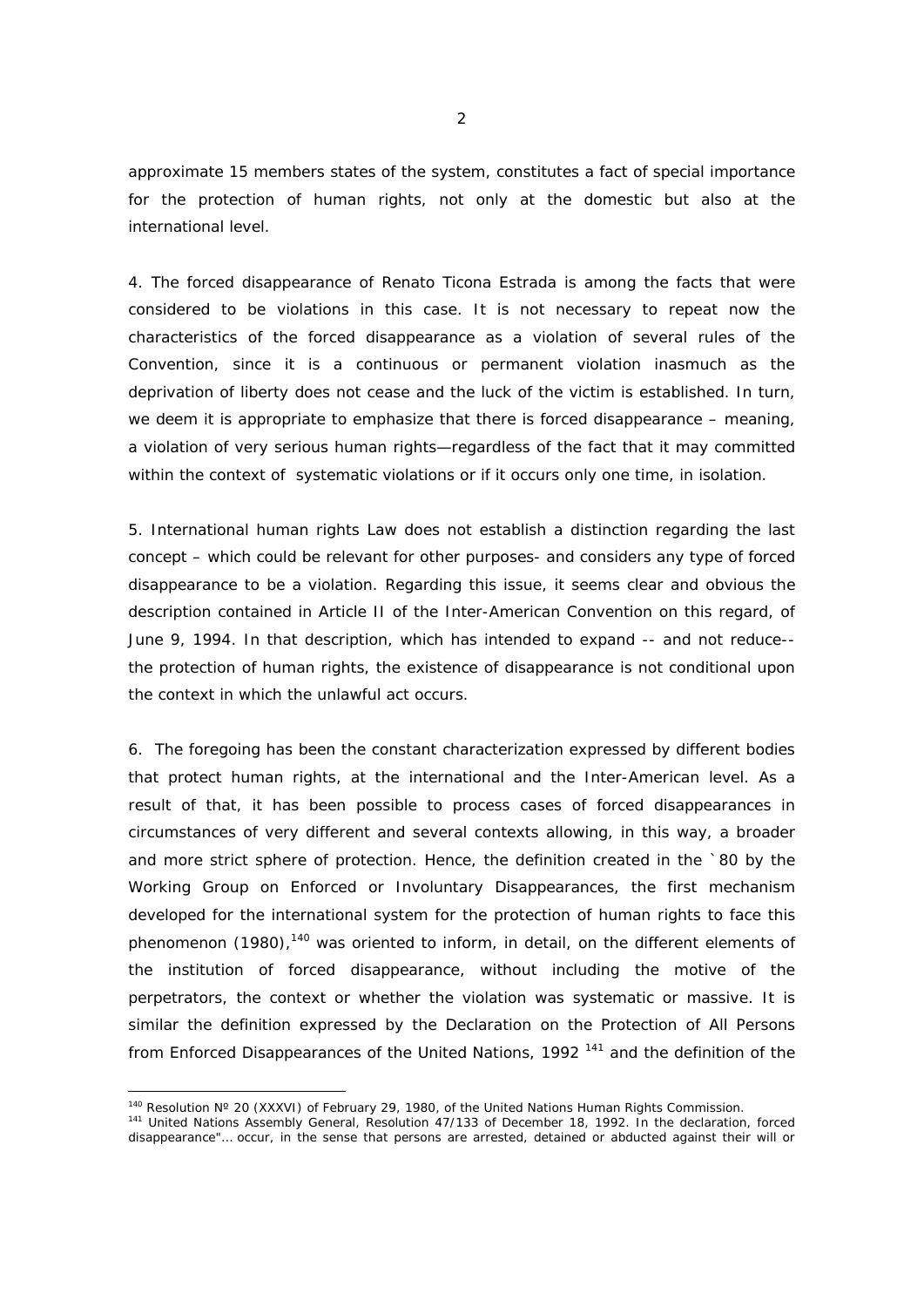Internacional Convention for the Protection of All Persons from Enforced Disappearance adopted by the United Nations General Assembly in 2006.<sup>142</sup>

7. If we consider that there is only one form of forced disappearance, in the sense we are now discussing about, when the disappearance occurs in a context of systematic and massive violations of human rights, the consequence would be a concerning decrease in the level of international protection of a person, with the resulting lack of protection for the current or possible victims of such unlawful act. Any element included in the constitution of such disappearance would not be in line with the Inter-American Convention and the concepts created in the last three decades, at the Inter-American level as well as the international level; furthermore, it would leave millions of victims and possible victims unprotected. This is out reading of the judgment as the forced disappearance and the relation there is or could be between this and other facts of the past.

8. In light of the fact that the operative paragraphs of the judgment, with which we agree, refer to several paragraphs of the resolution, we deem it is appropriate to express our own point of view regarding the jurisdiction *ratione temporis* of the Court to hear certain aspects of this case, in view of the date on which the incidents occurred, as well as the moment in which the State, party to the American Convention, acknowledged the contentious jurisdiction of the Court and the way if expressed such acknowledgment, under the protection of Article 62 of that treaty.

9. The exercise of the contentious jurisdiction of the Court implies an important issue for the legal certainty in the Inter-American system of protection of human rights, for the benefit of the people that participates in that system and, more importantly, for the good performance of the justice administration. The exercise of such jurisdiction is associated with several legal acts, that may or may not coincide in time: on the one hand, the ratification of the American Convention (or the respective adherence); on

otherwise deprived of their liberty by officials of different branches or levels of Government, or by organized groups or private individuals acting on behalf of, or with the support, direct or indirect, consent or acquiescence of the Government, followed by a refusal to disclose the fate or whereabouts of the persons concerned or a refusal to acknowledge the deprivation of their liberty, which places such persons outside the protection of the law".

 $142$  The Convention provides that forced disappearance is "...the arrest, detention, abduction or any other form of deprivation of liberty by agents of the State or by persons or groups of persons acting with the authorization, support or acquiescence of the State, followed by a refusal to acknowledge the deprivation of liberty or by concealment of the fate or whereabouts of the disappeared person, which place such a person outside the protection of the law".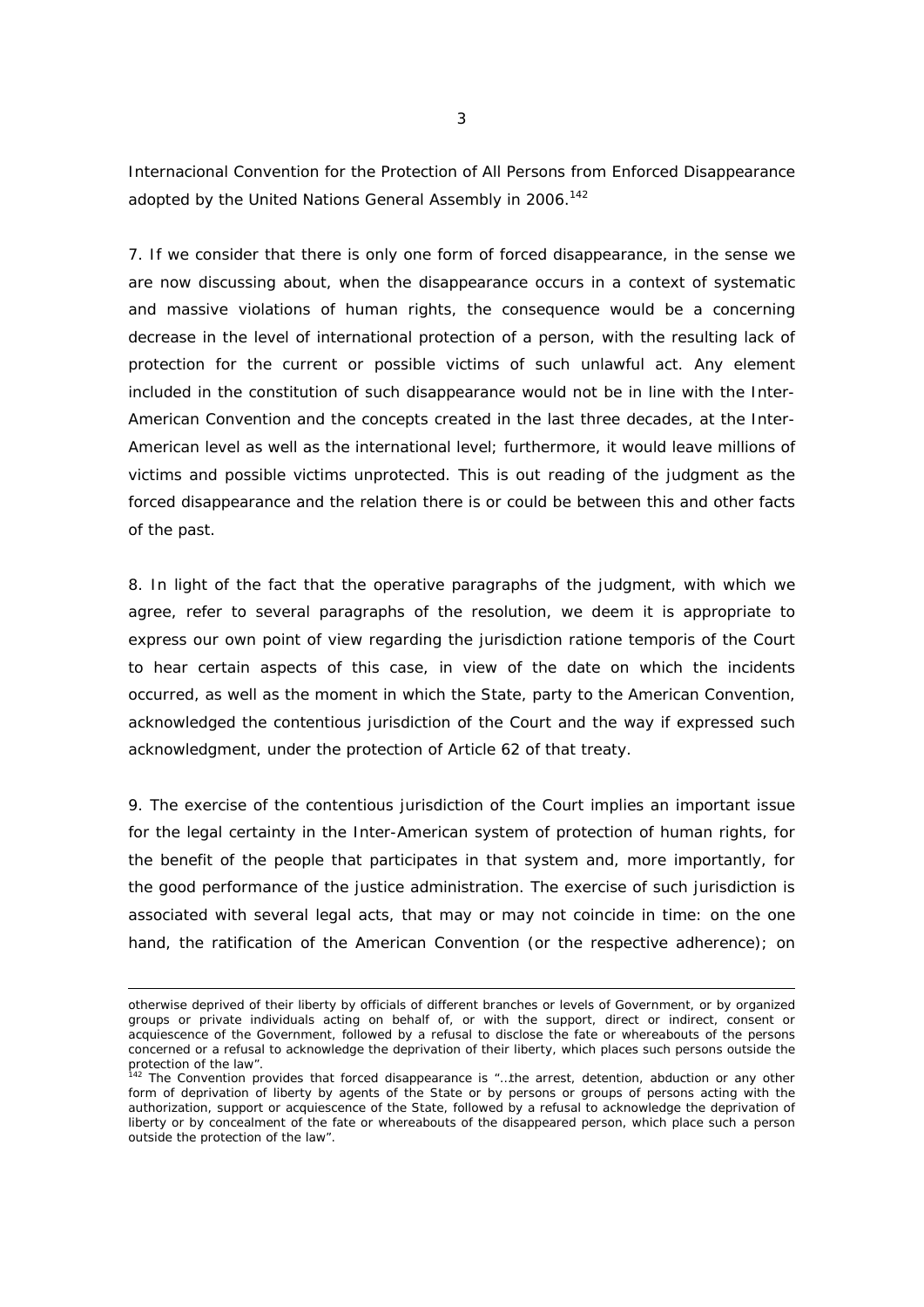the other hand, the declaration of acknowledgment to which it refers, precisely, Article 62(1) of the American Convention. The question regarding whether it is appropriate to keep in this treaty the empowering clause or adopt a regime of automatic acknowledgment is an issue *lege ferenda* which we shall not examine now.

10. Obviously, the Court may not take on, following its own decision, jurisdiction that has not been conferred upon it. This is about a legal issue that must receive a legal answer, regardless of any particular opinion on the convenience or inconvenience of taking on jurisdiction to hear facts that has no knowledge of, in an act of "judicial authority" that may not have legal grounds and may be, as a result, arbitrary. The Court cannot replace, at will – beyond the boundaries of admissible interpretation - the act of the State in matters that correspond to the decision of the State and not to the powers of the Court.

11. We accept, without any doubt, the authority of the principle *pro homine* or *pro persona* in the creation of laws and judicial interpretation within the sphere of human rights which is as essential element for the proper protection of human rights and the progress of case-law in the application of such rules. Hence, the application of this crucial principle has nothing to do in the issue of the case at hand, due to the fact that we are trying to establish here the powers of the jurisdictional body which was created and developed by an international treaty, and not exercise the powers already vested in it by said treaty.

12. Apart from the personal considerations, which are truly respectable, the truth is that the American Convention has created a precise system of recognition of jurisdiction. Certainly, a State may acknowledge the contentious jurisdiction of the Court during the process of a proceeding, expressing such acknowledgment by means of a sufficient and unequivocal action. The Vienna Convention on the Law of Treaties provides that a treaty shall be interpreted "… in good faith in accordance with the ordinary meaning to be given to the terms of the treaty in their context and in the light of its object and purpose" (Art. 31(1)), criterion that if applied to this case refers to the rule of the American Convention in which the parties agree to the requirement of an express declaration in order to recognize the competence of the Court. The Court may not assume the existence of such recognition, deducing it from isolated, ambiguous or equivocal expressions, to which the State does not clearly ascribe the nature and efficacy of recognition.